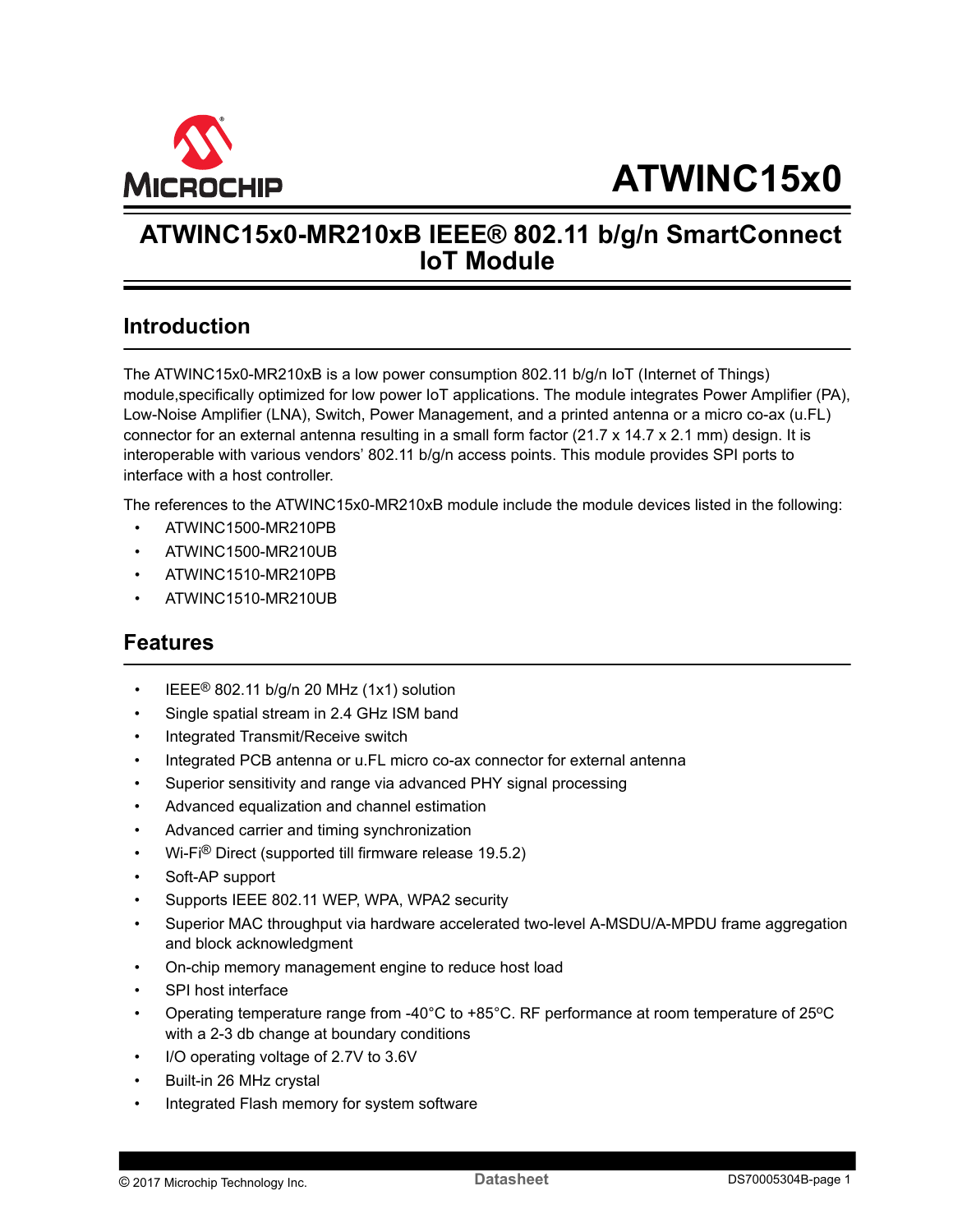- Power Save modes
	- 4 µA Power-Down mode typical at 3.3V I/O
	- $-$  380 µA Doze mode with chip settings preserved (used for beacon monitoring)<sup>1</sup>
	- On-chip low power sleep oscillator
	- Fast host wake-up from Doze mode by a pin or SPI transaction
- Fast Boot options
	- On-chip boot ROM (Firmware instant boot)
	- SPI flash boot
	- Low-leakage on-chip memory for state variables
	- Fast AP re-association (150 ms)
- On-chip Network stack to offload MCU
	- Integrated Network IP stack to minimize host CPU requirements
	- Network features TCP, UDP, DHCP, ARP, HTTP, TLS, and DNS
	- Hardware accelerators for Wi-Fi and TLS security to improve connection time
- Hardware accelerator for IP checksum
- Hardware accelerators for OTA security
- Small footprint host driver
- Wi-Fi Alliance<sup>®</sup> certifications for Connectivity and Optimizations
	- ID: [WFA61069](http://www.wi-fi.org/content/search-page?keys=WFA61069)

**Note:**  For information on module power modes, refer to [Power Consumption.](#page-21-0)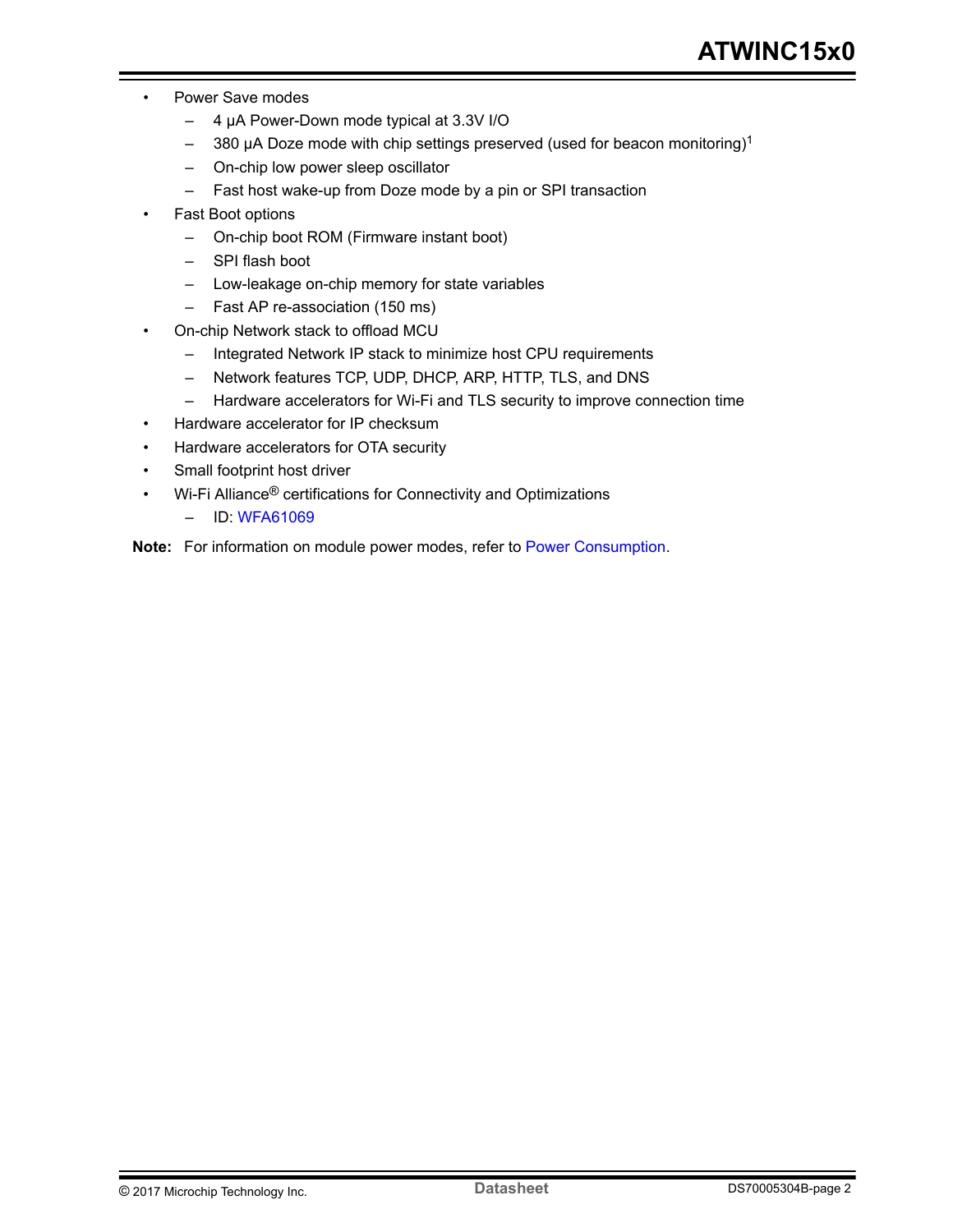## **Table of Contents**

| 2. |                                                         |    |  |  |  |  |
|----|---------------------------------------------------------|----|--|--|--|--|
| 3. |                                                         |    |  |  |  |  |
|    | 4.1.<br>4.2.                                            |    |  |  |  |  |
| 5. | 5.1.<br>5.2.<br>5.3.                                    |    |  |  |  |  |
|    | 6.1.<br>6.2.<br>6.3.                                    |    |  |  |  |  |
|    | 7.1.<br>7.2.<br>7.3.                                    |    |  |  |  |  |
|    | 8.1.<br>8.2.<br>8.3.<br>8.4.<br>8.5.<br>8.6.            |    |  |  |  |  |
| 9. | Notes On Interfacing to the ATWINC15x0-MR210xB.<br>9.1. | 26 |  |  |  |  |
|    |                                                         |    |  |  |  |  |
|    |                                                         |    |  |  |  |  |
|    |                                                         |    |  |  |  |  |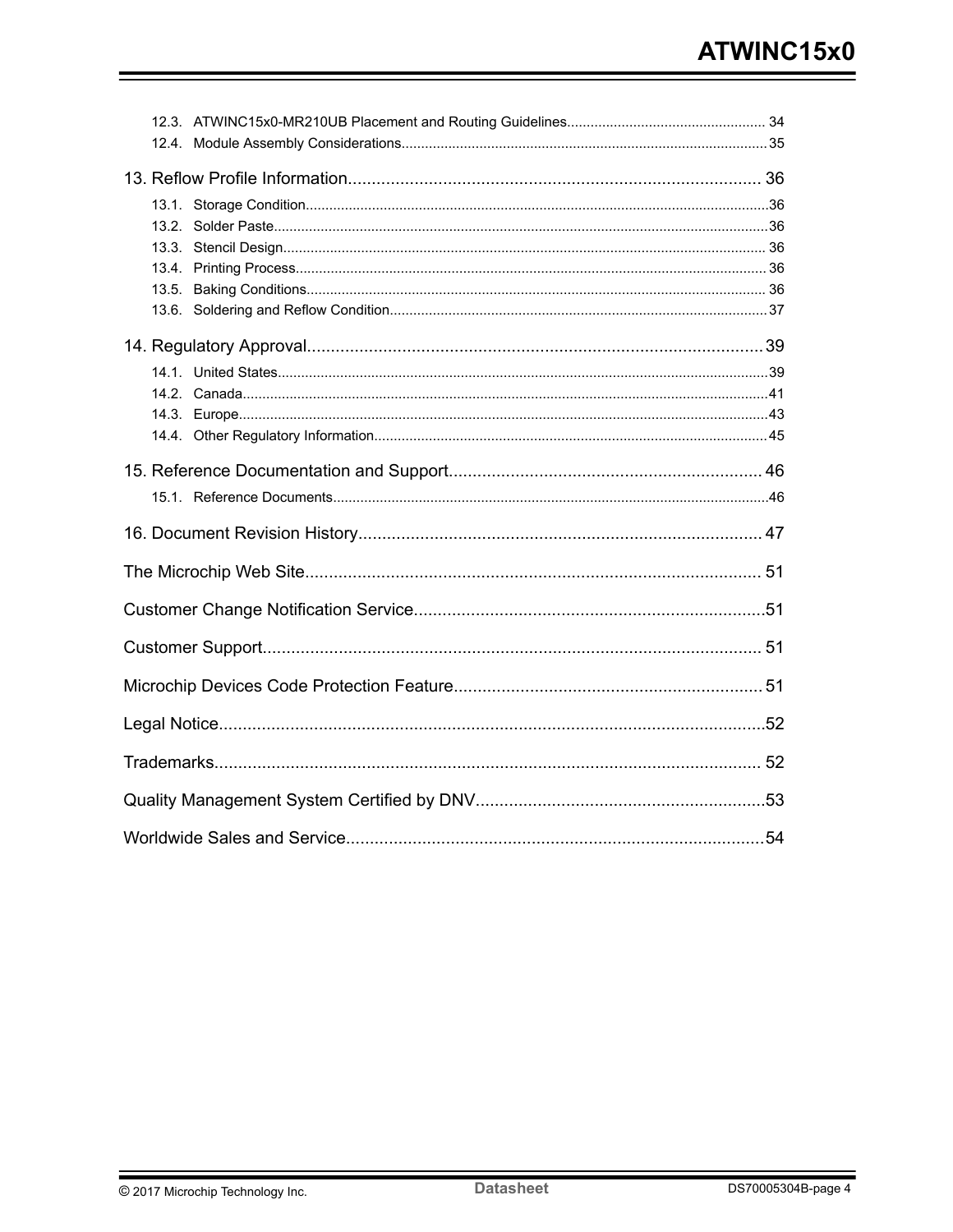## <span id="page-4-0"></span>**1. Ordering Information and Module Marking**

Following table describes the ordering details for the ATWINC15x0-MR210xB modules.

### **Table 1-1. Ordering Details**

| <b>Model Number</b>           | <b>Ordering</b><br>Code    | Package<br><b>Dimension</b>         | No.<br>of<br><b>Pins</b> | <b>Description</b>                                                                  | <b>Regulatory</b><br><b>Certification</b> |
|-------------------------------|----------------------------|-------------------------------------|--------------------------|-------------------------------------------------------------------------------------|-------------------------------------------|
| ATWINC1500-<br>MR210PB        | ATWINC1500-<br>MR210PB1952 | $21.7 \times 14.7 \times 2.1$<br>mm | 28                       | Certified Module with<br>ATWINC1500B chip<br>(4Mb Flash) and PCB<br>printed antenna | FCC, ISED,<br><b>CE</b>                   |
| ATWINC1500-<br><b>MR210UB</b> | ATWINC1500-<br>MR210UB1952 | $21.7 \times 14.7 \times 2.1$<br>mm | 28                       | Certified Module with<br>ATWINC1500B chip<br>(4Mb Flash) and u.FL<br>connector      | FCC, ISED                                 |
| ATWINC1510-<br>MR210PB        | ATWINC1510-<br>MR210PB1952 | $21.7 \times 14.7 \times 2.1$<br>mm | 28                       | Certified Module with<br>ATWINC1510B chip<br>(8Mb Flash) and PCB<br>printed antenna | FCC, ISED,<br><b>CE</b>                   |
| ATWINC1510-<br><b>MR210UB</b> | ATWINC1510-<br>MR210UB1952 | $21.7 \times 14.7 \times 2.1$<br>mm | 28                       | Certified Module with<br>ATWINC1510B chip<br>(8Mb Flash) and u.FL<br>connector      | Planned                                   |

Following figure illustrates the ATWINC15x0-MR210xB modules' marking information.

## **Figure 1-1. Marking Information**

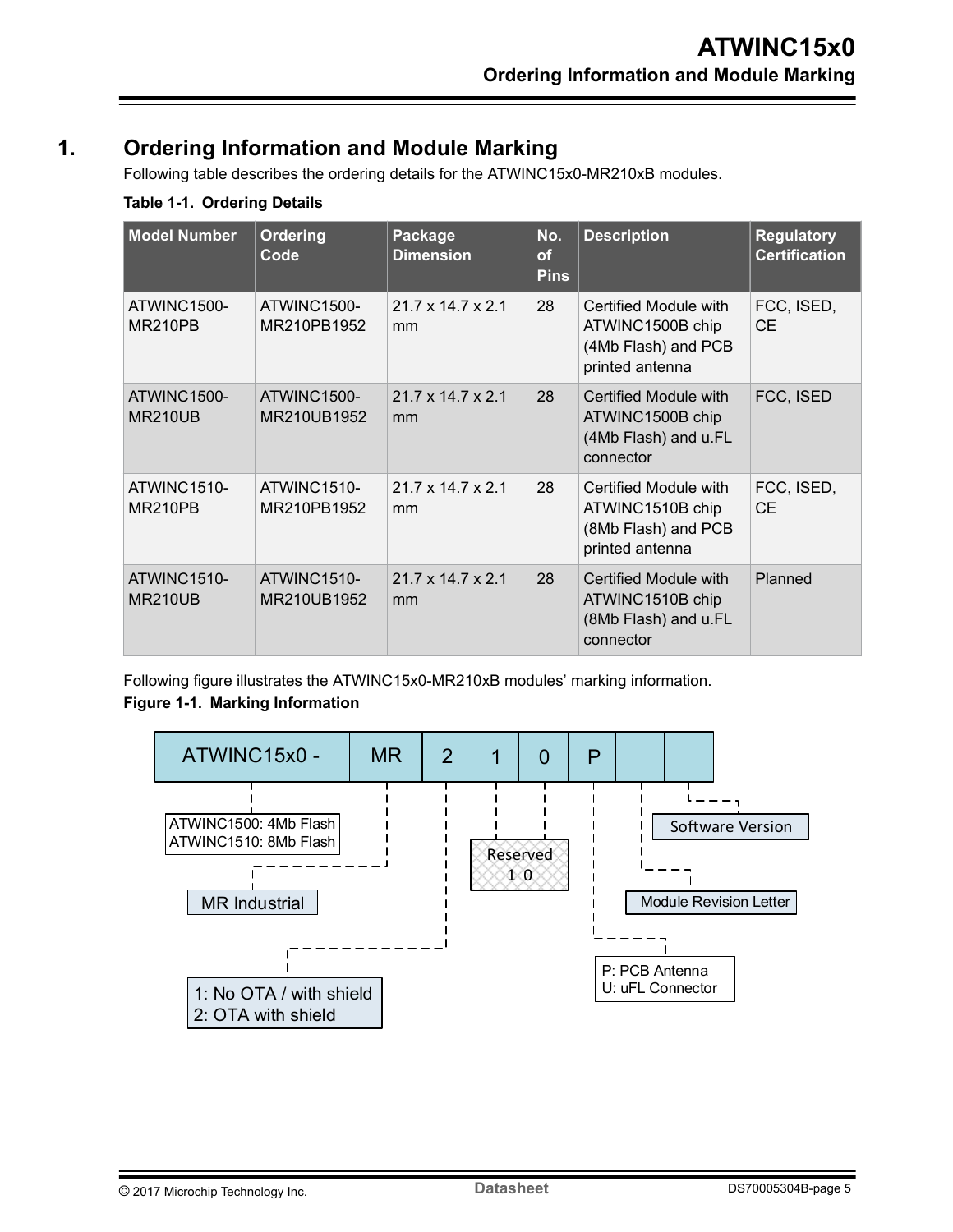## <span id="page-5-0"></span>**2. Block Diagram**

**Figure 2-1. ATWINC15x0-MR210xB Module Block Diagram**

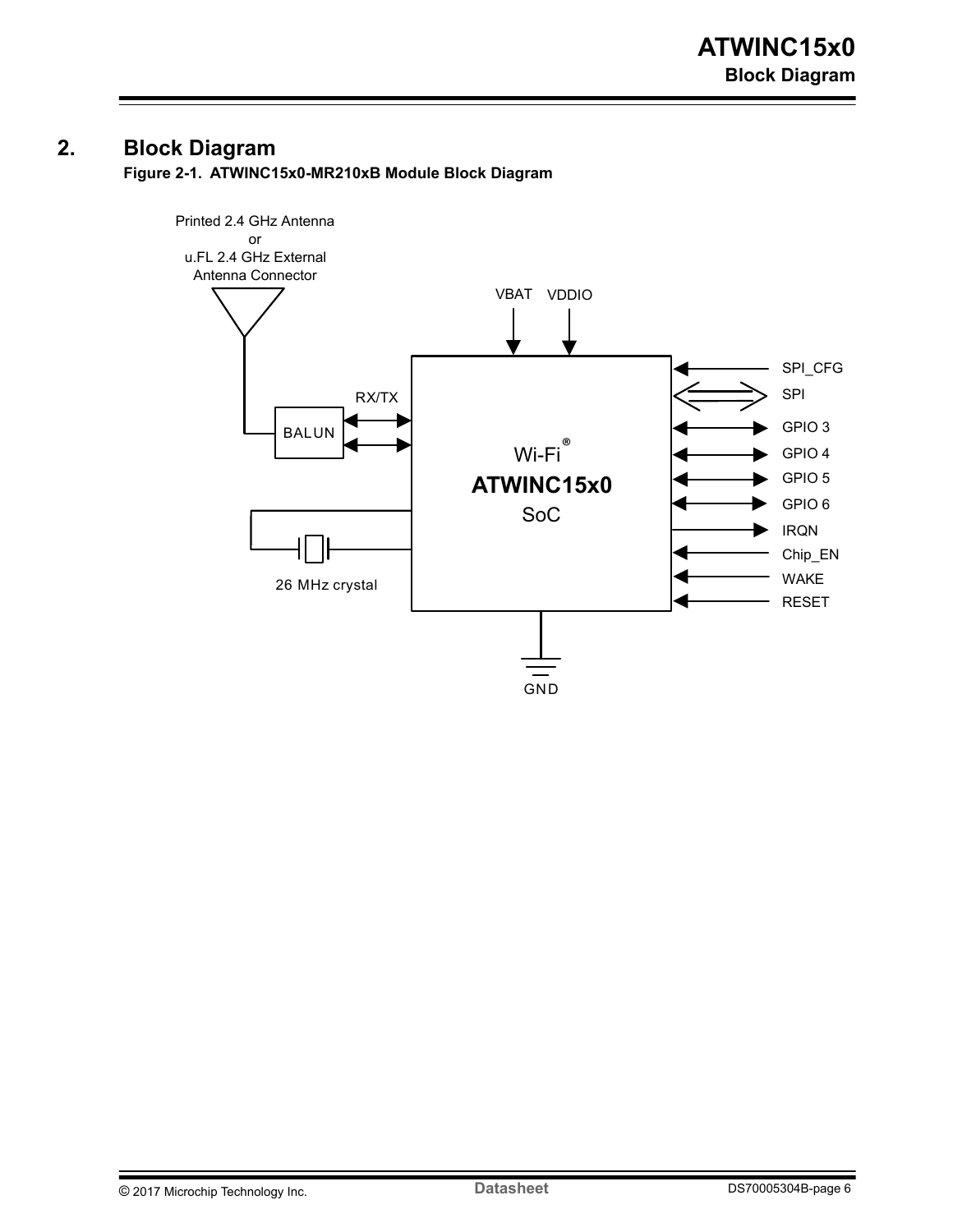## <span id="page-6-0"></span>**3. Pin Description**

**Figure 3-1. Pin Diagram**



#### **Table 3-1. ATWINC15x0-MR210xB Pin Description**

| Pin<br>#       | <b>Name</b>    | <b>Type</b> | <b>Description</b>                                                                                                                                                                                                                                                                                                                                                                 | Programmable<br><b>Pull Up Resistor</b> |
|----------------|----------------|-------------|------------------------------------------------------------------------------------------------------------------------------------------------------------------------------------------------------------------------------------------------------------------------------------------------------------------------------------------------------------------------------------|-----------------------------------------|
|                | GPIO 6         | I/O         | General purpose I/O.                                                                                                                                                                                                                                                                                                                                                               | Yes                                     |
| 2              | I2C SCL        | I/O         | I2C Slave Clock. Currently used only for development<br>debug. Leave unconnected.                                                                                                                                                                                                                                                                                                  | Yes                                     |
| 3              | I2C SDA        | I/O         | I2C Slave Data. Currently used only for development<br>debug. Leave unconnected.                                                                                                                                                                                                                                                                                                   | Yes                                     |
| $\overline{4}$ | <b>RESET N</b> |             | Active-Low Hard Reset. When this pin is asserted<br>low, the module will be placed in the reset state.<br>When this pin is asserted high, the module will be out<br>of reset and will function normally. Connect to a host<br>output that defaults low at power up. If the host output<br>is tri-stated, add a $1M\Omega$ pull down resistor to ensure a<br>low level at power-up. | No.                                     |
| 5              | <b>NC</b>      |             | No connect.                                                                                                                                                                                                                                                                                                                                                                        |                                         |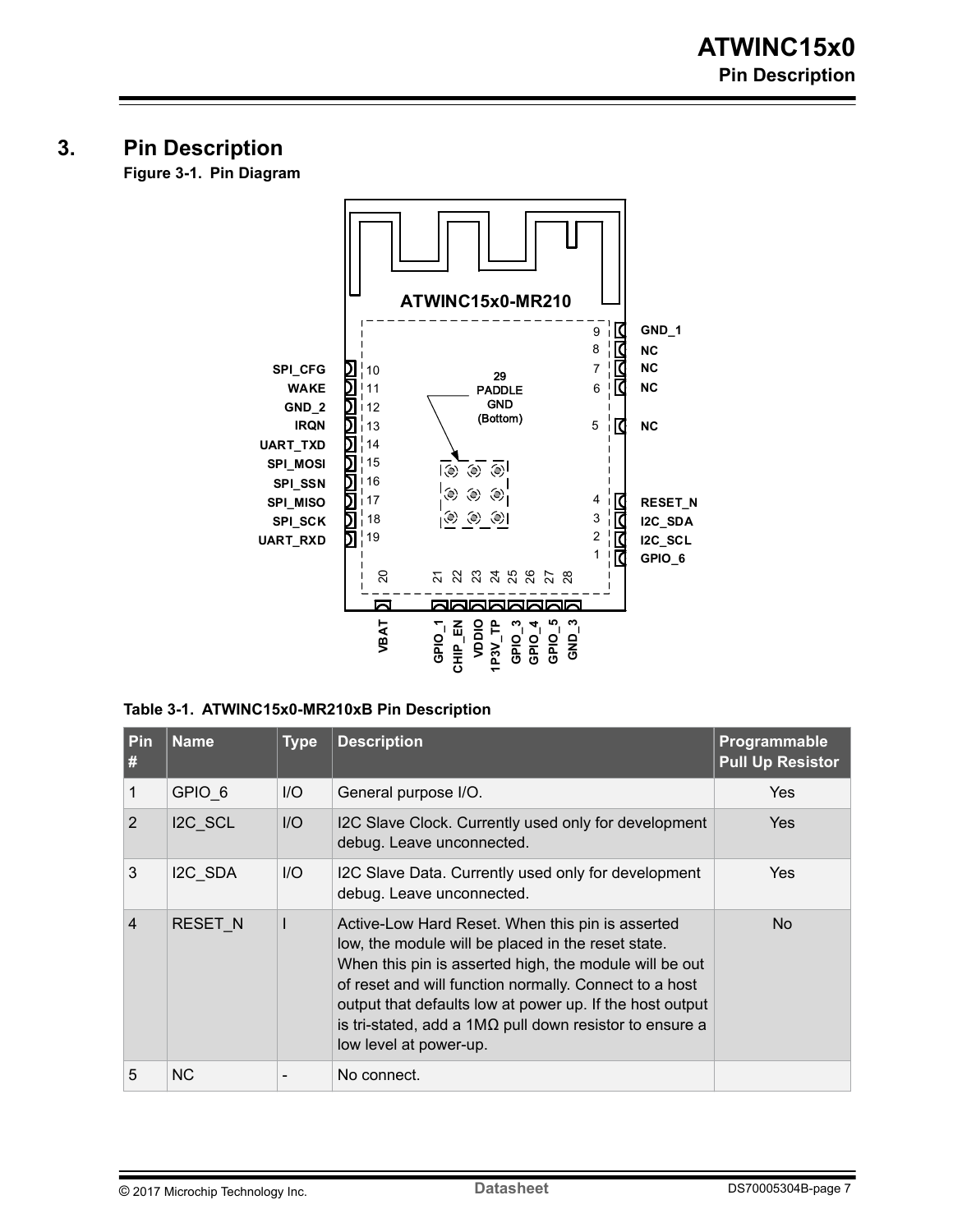# **ATWINC15x0**

## **Pin Description**

| Pin<br>#       | <b>Name</b>  | <b>Type</b>                  | <b>Description</b>                                                                                                                                                                                                                                                            | Programmable<br><b>Pull Up Resistor</b> |
|----------------|--------------|------------------------------|-------------------------------------------------------------------------------------------------------------------------------------------------------------------------------------------------------------------------------------------------------------------------------|-----------------------------------------|
| 6              | <b>NC</b>    | $\overline{\phantom{a}}$     | No connect.                                                                                                                                                                                                                                                                   |                                         |
| $\overline{7}$ | <b>NC</b>    | $\overline{\phantom{a}}$     | No connect.                                                                                                                                                                                                                                                                   |                                         |
| 8              | <b>NC</b>    | $\qquad \qquad$              | No connect.                                                                                                                                                                                                                                                                   |                                         |
| 9              | $GND_1$      | $\overline{\phantom{a}}$     | GND.                                                                                                                                                                                                                                                                          |                                         |
| 10             | SPI_CFG      |                              | Tie to VDDIO through a $1M\Omega$ resistor to enable the<br>SPI interface.                                                                                                                                                                                                    | <b>No</b>                               |
| 11             | <b>WAKE</b>  | $\overline{1}$               | Host Wake control. Can be used to wake-up the<br>module from Doze mode. Connect to a host GPIO.                                                                                                                                                                               | Yes                                     |
| 12             | $GND_2$      | $\overline{\phantom{a}}$     | GND.                                                                                                                                                                                                                                                                          |                                         |
| 13             | <b>IRQN</b>  | O                            | ATWINC15x0-MR210xB Device Interrupt output.<br>Connect to host interrupt input pin.                                                                                                                                                                                           | Yes                                     |
| 14             | UART_TXD     | $\circ$                      | UART Transmit Output from ATWINC15x0-MR210xB<br>Added debug.                                                                                                                                                                                                                  | <b>Yes</b>                              |
| 15             | SPI_RXD      | $\mathbf{I}$                 | SPI MOSI (Master Out, Slave In) pin.                                                                                                                                                                                                                                          | Yes                                     |
| 16             | SPI_SSN      | L                            | SPI Slave Select. Active-low.                                                                                                                                                                                                                                                 | Yes                                     |
| 17             | SPI_TXD      | $\circ$                      | SPI MISO (Master In, Slave Out) pin.                                                                                                                                                                                                                                          | Yes                                     |
| 18             | SPI_SCK      | L                            | SPI Clock.                                                                                                                                                                                                                                                                    | Yes                                     |
| 19             | UART_RXD     | $\mathbf{I}$                 | UART Receive input to ATWINC15x0-MR210xB.<br>Added debug.                                                                                                                                                                                                                     | Yes                                     |
| 20             | <b>VBATT</b> | $\overline{\phantom{0}}$     | Battery power supply.                                                                                                                                                                                                                                                         |                                         |
| 21             | GPIO_1/RTC   | $\mathbf{I}$                 | General Purpose I/O / RTC.                                                                                                                                                                                                                                                    | Yes                                     |
| 22             | CHIP EN      |                              | Module enable. High level enables the module; low<br>level places module in Power-Down mode. Connect<br>to a host output that defaults low at power-up. If the<br>host output is tri-stated, add a $1\text{M}\Omega$ pull down resistor<br>to ensure a low level at power-up. | <b>No</b>                               |
| 23             | <b>VDDIO</b> | $\qquad \qquad \blacksquare$ | I/O Power Supply. Must match host I/O voltage.                                                                                                                                                                                                                                |                                         |
| 24             | 1P3V TP      | $\overline{\phantom{0}}$     | 1.3V VDD Core Test Point. Decouple with 10µF, and<br>$0.01\,\text{µF}$ to GND.                                                                                                                                                                                                |                                         |
| 25             | GPIO_3       | I/O                          | General purpose I/O.                                                                                                                                                                                                                                                          |                                         |
| 26             | GPIO_4       | I/O                          | General purpose I/O.                                                                                                                                                                                                                                                          | Yes                                     |
| 27             | GPIO 5       | I/O                          | General purpose I/O.                                                                                                                                                                                                                                                          | Yes                                     |
| 28             | $GND_3$      | $\overline{\phantom{0}}$     | GND.                                                                                                                                                                                                                                                                          |                                         |
| 29             | PADDLE GND   | $\overline{\phantom{a}}$     | GND.                                                                                                                                                                                                                                                                          |                                         |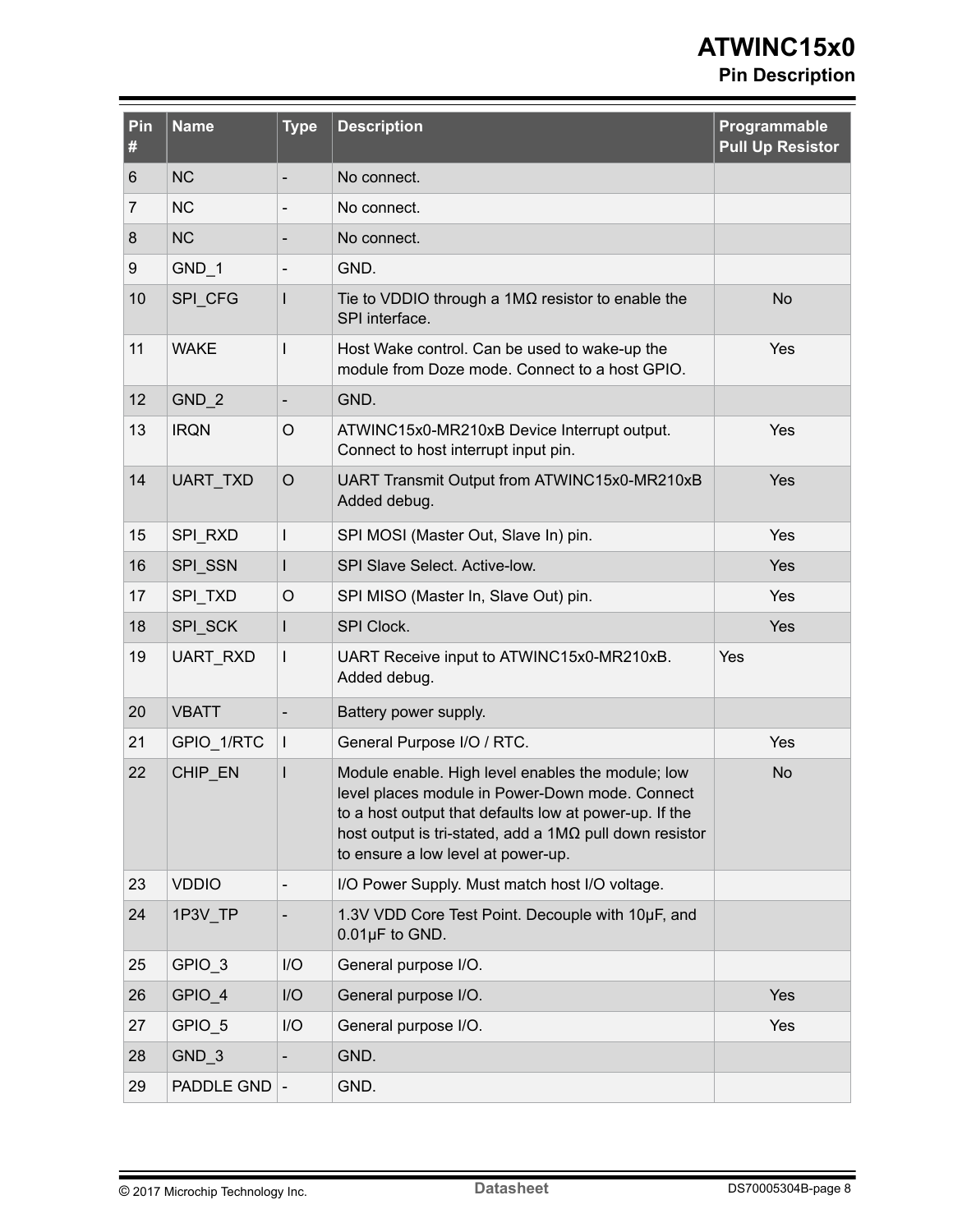## <span id="page-8-0"></span>**4. Electrical Specifications**

### **4.1 Absolute Maximum Ratings**

Absolute maximum ratings for the ATWINC15x0-MR210xB modules are listed below.

#### **Table 4-1. Conditions**

| Symbol                       | <b>Description</b>   | Min.   | Max.  | <b>Unit</b> |
|------------------------------|----------------------|--------|-------|-------------|
| <b>VBATT</b>                 | Input supply voltage | $-0.3$ | 5.0   |             |
| <b>VDDIO</b>                 | I/O voltage          | $-0.3$ | 4.2   |             |
| <b>Operating Temperature</b> |                      | $-40$  | $+85$ | $\rm ^{o}C$ |

**CAUTION** Stresses listed under "**Absolute Maximum Ratings**" may cause permanent damage to the device. This is a stress rating only. The functional operation of the device at those or any other conditions above those indicated in the operation listings of this specification is not implied. Exposure to maximum rating conditions for extended periods may affect the device reliability.

### **4.2 Recommended Operating Conditions**

#### **Table 4-2. Recommended Operating Conditions**

| <b>Symbol</b> | Min. | Typ. | Max. | <b>Unit</b> |
|---------------|------|------|------|-------------|
| <b>VBATT</b>  | 3.0  | 3.3  | 4.2  |             |
| <b>VDDIO</b>  | 2.7  | 3.3  | 3.6  |             |

**Note: 1. Test Conditions: -40°C - +85°C**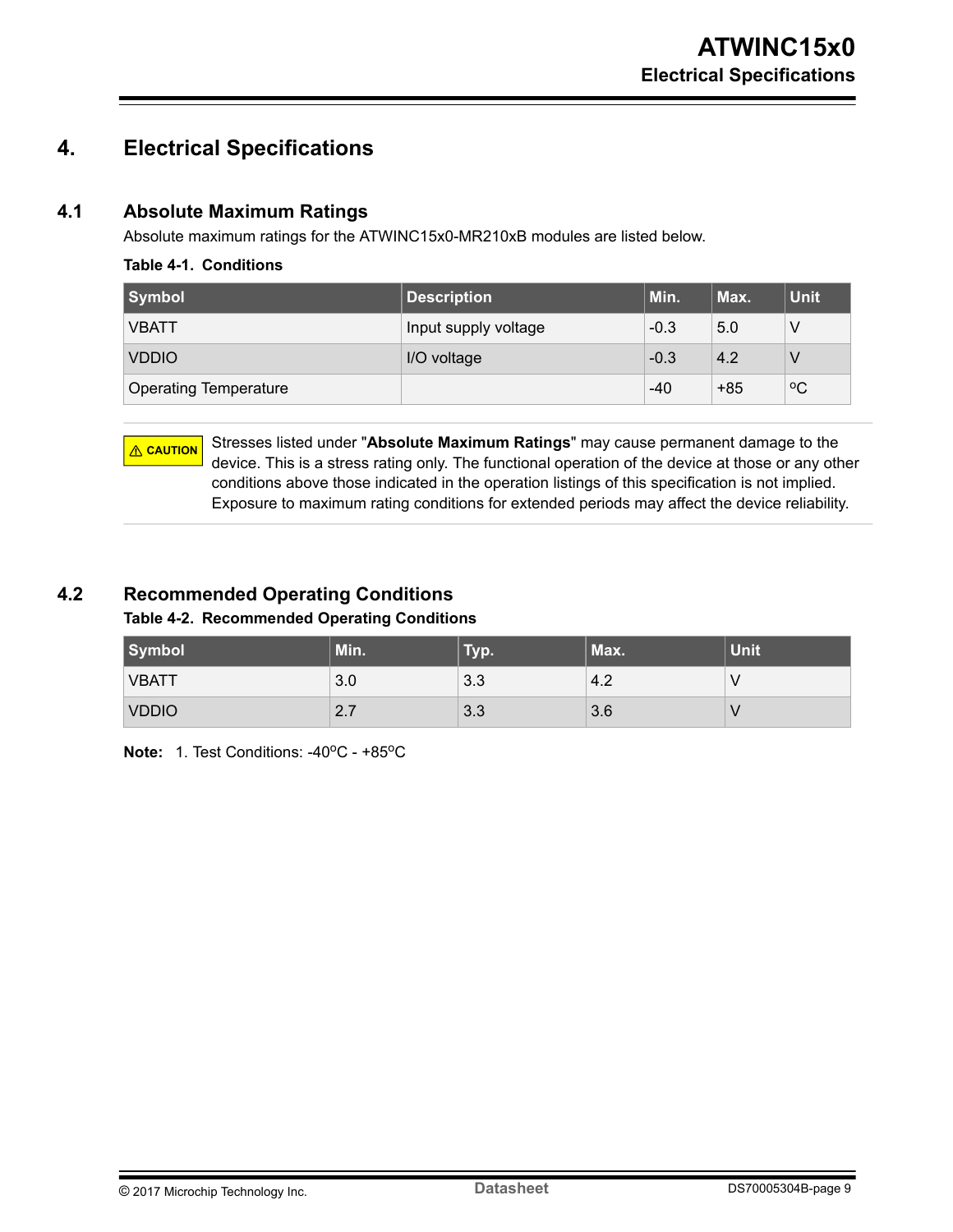## <span id="page-9-0"></span>**5. CPU and Memory Subsystems**

### **5.1 Processor**

The ATWINC15x0-MR210xB modules have a Cortus APS3 32-bit processor. This processor performs many of the MAC functions, including but not limited to the association, authentication, power management, security key management, and MSDU aggregation/de-aggregation. In addition, the processor provides flexibility for various modes of operation, such as STA and AP modes.

### **5.2 Memory Subsystem**

The APS3 core uses a 128KB instruction/boot ROM along with a 160KB instruction RAM and a 64KB data RAM. The ATWINC15x0-MR210xB modules come populated with either 4Mb or 8Mb of Flash memory depending on the module model that is ordered. This memory can be used for system software. See [Table 1-1](#page-4-0) for more information. In addition, the device uses a 128KB shared RAM, accessible by the processor and MAC, which allows the APS3 core to perform various data management tasks on the TX and RX data packets.

### **5.3 Non-volatile Memory (eFuse)**

The ATWINC15x0-MR210xB modules have 768 bits of non-volatile eFuse memory that can be read by the CPU after device reset. This non-volatile one-time-programmable (OTP) memory can be used to store customer-specific parameters, such as MAC address; various calibration information, such as TX power, crystal frequency offset, etc.; and other software-specific configuration parameters. The eFuse is partitioned into six 128-bit banks. Each bank has the same bitmap (see following figure). The purpose of the first 80 bits in each bank is fixed, and the remaining 48 bits are general-purpose software dependent bits, or reserved for future use. Since each bank can be programmed independently, this allows for several updates of the device parameters following the initial programming; for example, if the MAC address has to be changed, Bank 1 has to be programmed with the new MAC address along with the values of TX gain correction and frequency offset if they are used and programmed in Bank 0. The contents of Bank 0 have to be invalidated in this case by programming the invalid bit in the Bank 0. This will allow the firmware to use the MAC address. By default, all the ATWINC15x0-MR210xB modules are programmed with the MAC address and the frequency offset bits of Bank 0.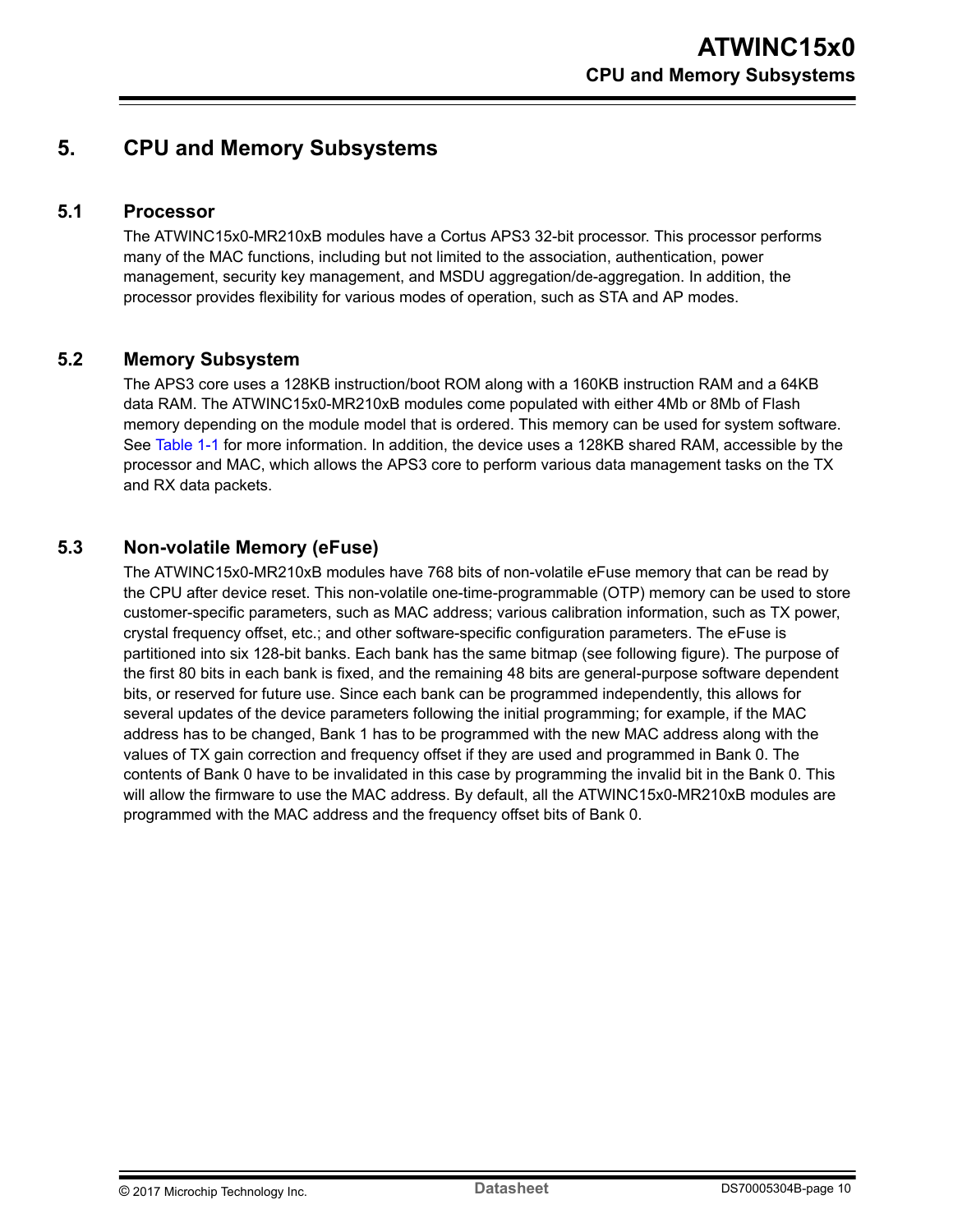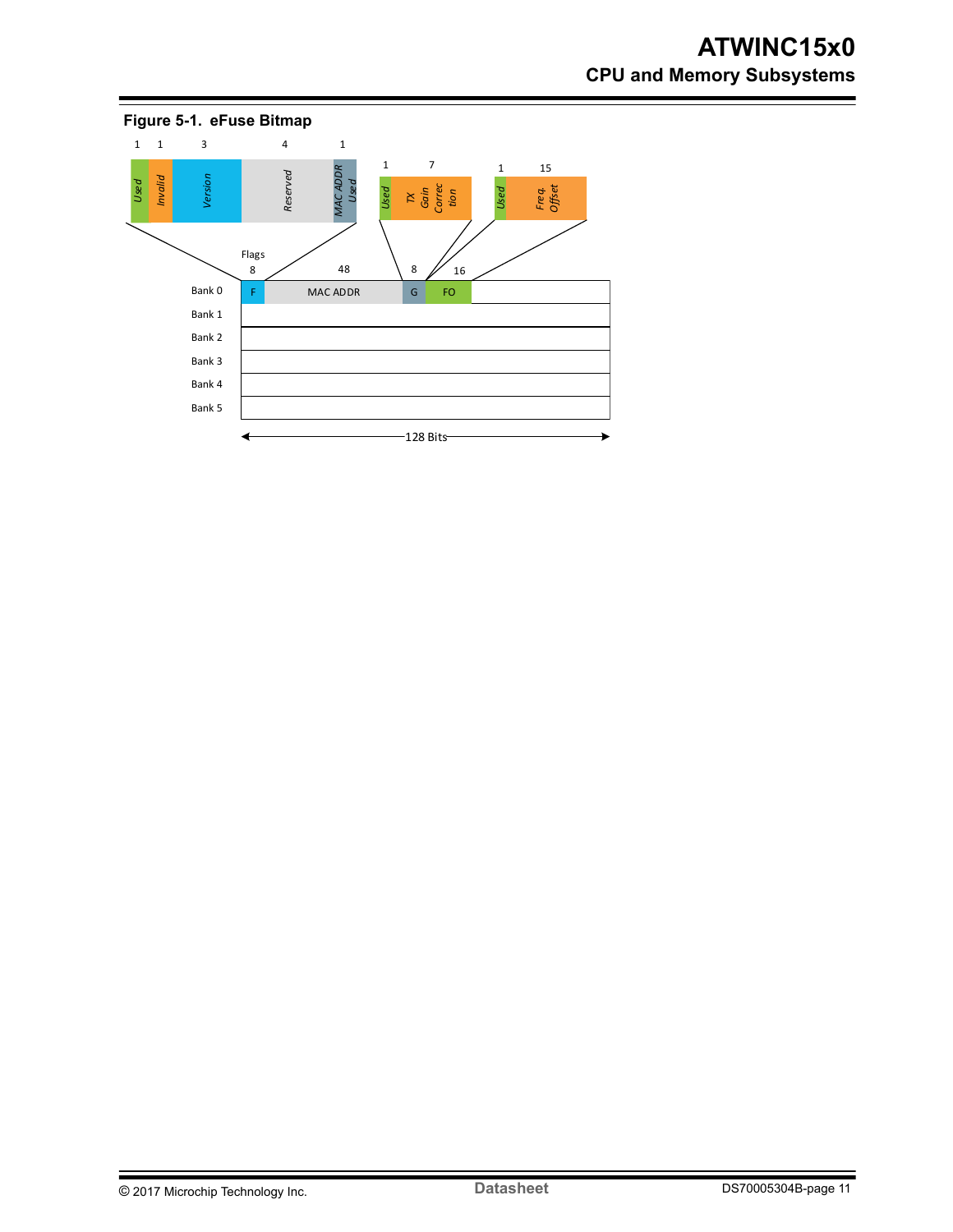## <span id="page-11-0"></span>**6. WLAN Subsystem**

The WLAN subsystem is composed of the Media Access Controller (MAC) and the Physical Layer (PHY). The following two subsections describe the MAC and PHY in detail.

### **6.1 MAC**

#### **6.1.1 Description**

The ATWINC15x0-MR210xB MAC is designed to operate at low power while providing high data throughput. The IEEE 802.11 MAC functions are implemented with a combination of dedicated datapath engines, hardwired control logic, and a low-power, high-efficiency microprocessor. The combination of dedicated logic with a programmable processor provides optimal power efficiency and real-time response while providing the flexibility to accommodate evolving standards and future feature enhancements.

Dedicated datapath engines are used to implement datapath functions with heavy computational requirements. For example, an FCS engine checks the CRC of the transmitting and receiving packets, and a cipher engine performs all the required encryption and decryption operations for the WEP, WPA-TKIP, and WPA2 CCMP-AES.

Control functions which have real-time requirements are implemented using hardwired control logic modules. These logic modules offer real-time response while maintaining configurability via the processor. Examples of hardwired control logic modules are the channel access control module (implements EDCA/HCCA, Beacon TX control, interframe spacing, etc.), protocol timer module (responsible for the Network Access Vector, back-off timing, timing synchronization function, and slot management), MPDU handling module, aggregation/de-aggregation module, block ACK controller (implements the protocol requirements for burst block communication), and TX/RX control FSMs (coordinate data movement between PHY-MAC interface, cipher engine, and the DMA interface to the TX/RX FIFOs).

The MAC functions implemented solely in software on the microprocessor have the following characteristics:

- Functions with high memory requirements or complex data structures. Examples are association table management and power save queuing.
- Functions with low computational load or without critical real-time requirements. Examples are authentication and association.
- Functions which need flexibility and upgradeability. Examples are beacon frame processing and QoS scheduling.

#### **6.1.2 Features**

The ATWINC15x0-MR210xB IEEE802.11 MAC supports the following functions:

- IEEE 802.11b/g/n
- IEEE 802.11e WMM QoS EDCA/PCF multiple access categories traffic scheduling
- Advanced IEEE 802.11n features:
	- Transmission and reception of aggregated MPDUs (A-MPDU)
	- Transmission and reception of aggregated MSDUs (A-MSDU)
	- Immediate Block Acknowledgment
	- Reduced Interframe Spacing (RIFS)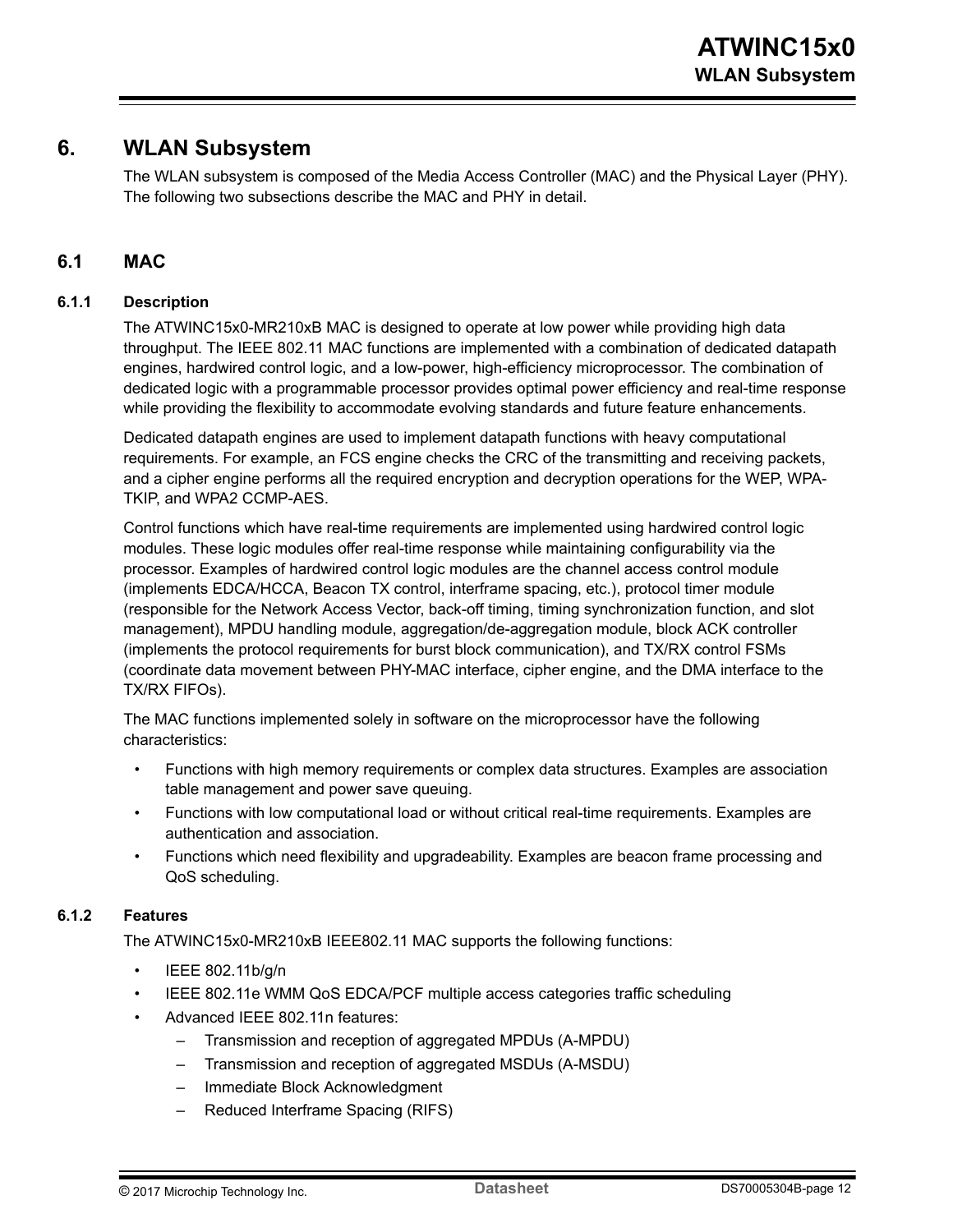- <span id="page-12-0"></span>Support for IEEE802.11i and WFA security with key management:
	- WEP 64/128
	- WPA-TKIP
	- 128-bit WPA2 CCMP (AES)
- Advanced power management:
	- Standard 802.11 Power Save Mode
- RTS-CTS and CTS-self support
- Supports either STA or AP mode in the infrastructure basic service set mode

### **6.2 PHY**

#### **6.2.1 Description**

The ATWINC1500B WLAN PHY is designed to achieve reliable and power-efficient physical layer communication specified by IEEE 802.11 b/g/n in single stream mode with 20MHz bandwidth. Advanced algorithms have been employed to achieve maximum throughput in a real world communication environment with impairments and interference. The PHY implements all the required functions that include FFT, filtering, FEC (Viterbi decoder), frequency, timing acquisition and tracking, channel estimation and equalization, carrier sensing, clear channel assessment, and automatic gain control.

#### **6.2.2 Features**

The ATWINC1500B IEEE802.11 PHY supports the following functions:

- Single antenna 1x1 stream in 20MHz channels
- Supports IEEE 802.11b DSSS-CCK modulation: 1, 2, 5.5, 11Mbps
- Supports IEEE 802.11g OFDM modulation: 6, 9, 12,18, 24, 36, 48, 54Mbps
- Supports IEEE 802.11n HT modulations MCS0-7, 20MHz, 800 and 400ns guard interval: 6.5, 7.2, 13.0, 14.4, 19.5, 21.7, 26.0, 28.9, 39.0, 43.3, 52.0, 57.8, 58.5, 65.0, 72.2Mbps
- IEEE 802.11n mixed mode operation
- Per packet TX power control
- Advanced channel estimation/equalization, automatic gain control, CCA, carrier/symbol recovery, and frame detection

#### **6.3 Radio**

This section presents information describing the properties and characteristics of the ATWINC15x0- MR210xB and Wi-Fi radio transmit and receive performance capabilities of the device.

The performance measurements are taken at the RF pin assuming  $50\Omega$  impedance; the RF performance is guaranteed for room temperature of  $25^{\circ}$ C with a derating of 2-3dB at boundary conditions.

Measurements were taken under typical conditions: VBATT=3.3V; VDDIO=3.3V; temperature: +25ºC

#### **Table 6-1. Features and Properties**

| l Feature          | Description                        |
|--------------------|------------------------------------|
| <b>Part Number</b> | ATWINC15x0-MR210xB                 |
| WLAN Standard      | IEEE 802.11 b/g/n, Wi-Fi compliant |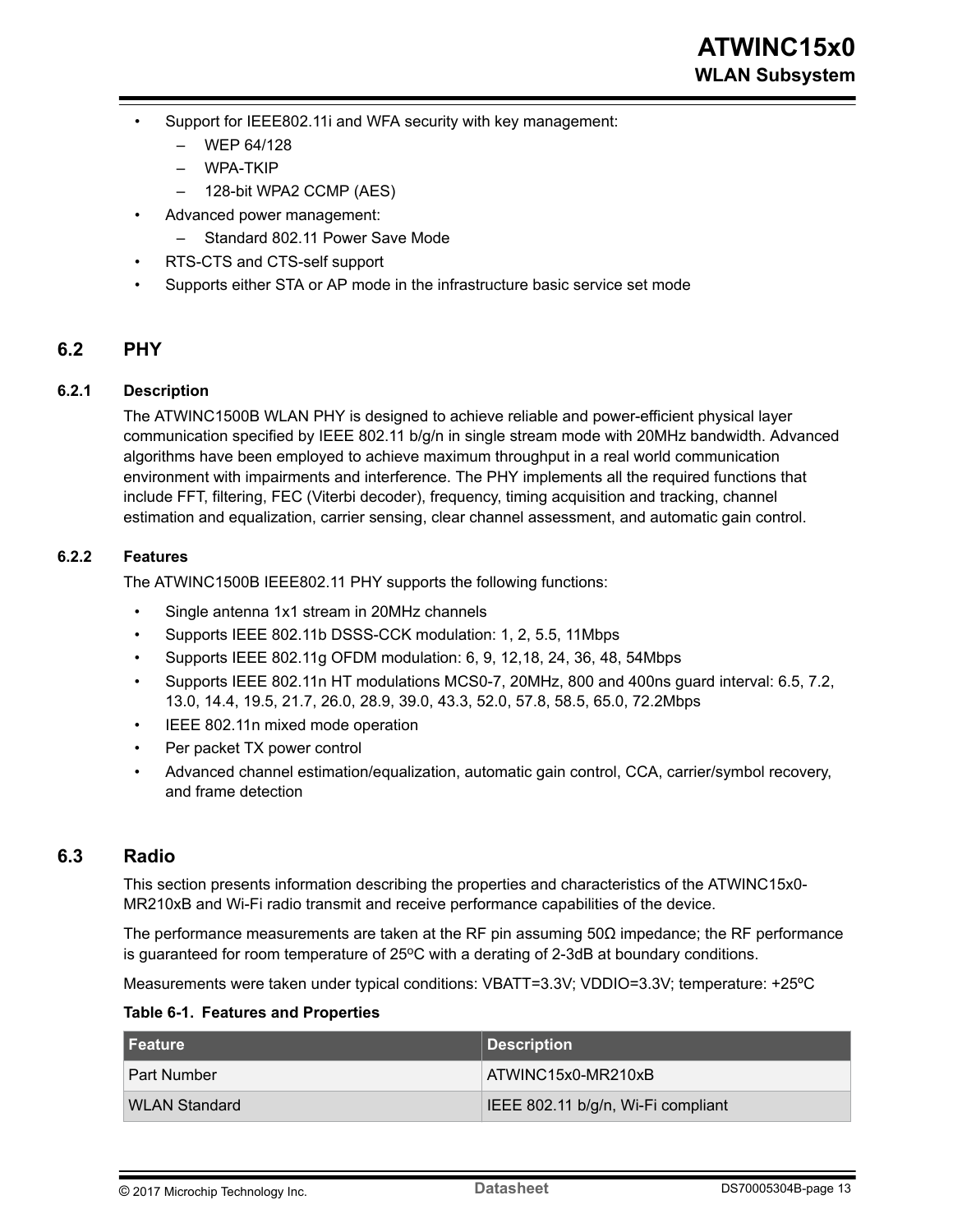## **ATWINC15x0 WLAN Subsystem**

| Feature                                | <b>Description</b>                                                                        |
|----------------------------------------|-------------------------------------------------------------------------------------------|
| Host Interface                         | <b>SPI</b>                                                                                |
| Dimension                              | 21.7 x 14.7 x 2.1 mm                                                                      |
| <b>Frequency Range</b>                 | 2.412GHz ~ 2.472GHz (2.4GHz ISM Band)                                                     |
| Number of Channels                     | 11 for North America, and 13 for Europe                                                   |
| Modulation                             | 802.11b: DQPSK, DBPSK, CCK<br>802.11g/n: OFDM /64-QAM, 16-QAM, QPSK, BPSK                 |
| Data Rate                              | 802.11b: 1, 2, 5.5, 11Mbps                                                                |
|                                        | 802.11g: 6, 9, 12, 18, 24, 36, 48, 54Mbps                                                 |
| Data Rate<br>(20MHz, normal GI, 800ns) | 802.11n: 6.5, 13, 19.5, 26, 39, 52, 58.5, 65Mbps                                          |
| Data Rate<br>(20MHz, short GI, 400ns)  | 802.11n: 7.2, 14.4, 21.7, 28.9, 43.3, 57.8,<br>65,72.2Mbps                                |
| Operating temperature                  | $-40$ to $+85$ <sup>o</sup> C                                                             |
| Storage temperature                    | $-40$ to $+125$ °C                                                                        |
| <b>Humidity</b>                        | Operating Humidity 10% to 95% Non-Condensing<br>Storage Humidity 5% to 95% Non-Condensing |

### **6.3.1 Receiver Performance**

#### **Table 6-2. Receiver Performance**

| Parameter   | <b>Description</b> | <b>Minimum</b> | <b>Typical</b> | <b>Maximum</b> | <b>Unit</b> |
|-------------|--------------------|----------------|----------------|----------------|-------------|
| Frequency   |                    | 2,412          |                | 2,472          | <b>MHz</b>  |
|             | 1Mbps DSS          |                | $-95$          |                |             |
| Sensitivity | 2Mbps DSS          |                | $-90$          |                |             |
| 802.11b     | 5.5Mbps DSS        |                | $-92$          |                |             |
|             | 11Mbps DSS         |                | $-86$          |                |             |
|             | 6Mbps OFDM         |                | $-90$          |                |             |
|             | 9Mbps OFDM         |                | $-89$          |                | dBm         |
|             | 12Mbps OFDM        |                | $-88$          |                |             |
| Sensitivity | 18Mbps OFDM        |                | $-85$          |                |             |
| 802.11g     | 24Mbps OFDM        |                | $-83$          |                |             |
|             | 36Mbps OFDM        |                | $-80$          |                |             |
|             | 48Mbps OFDM        |                | $-76$          |                |             |
|             | 54Mbps OFDM        |                | $-74$          |                |             |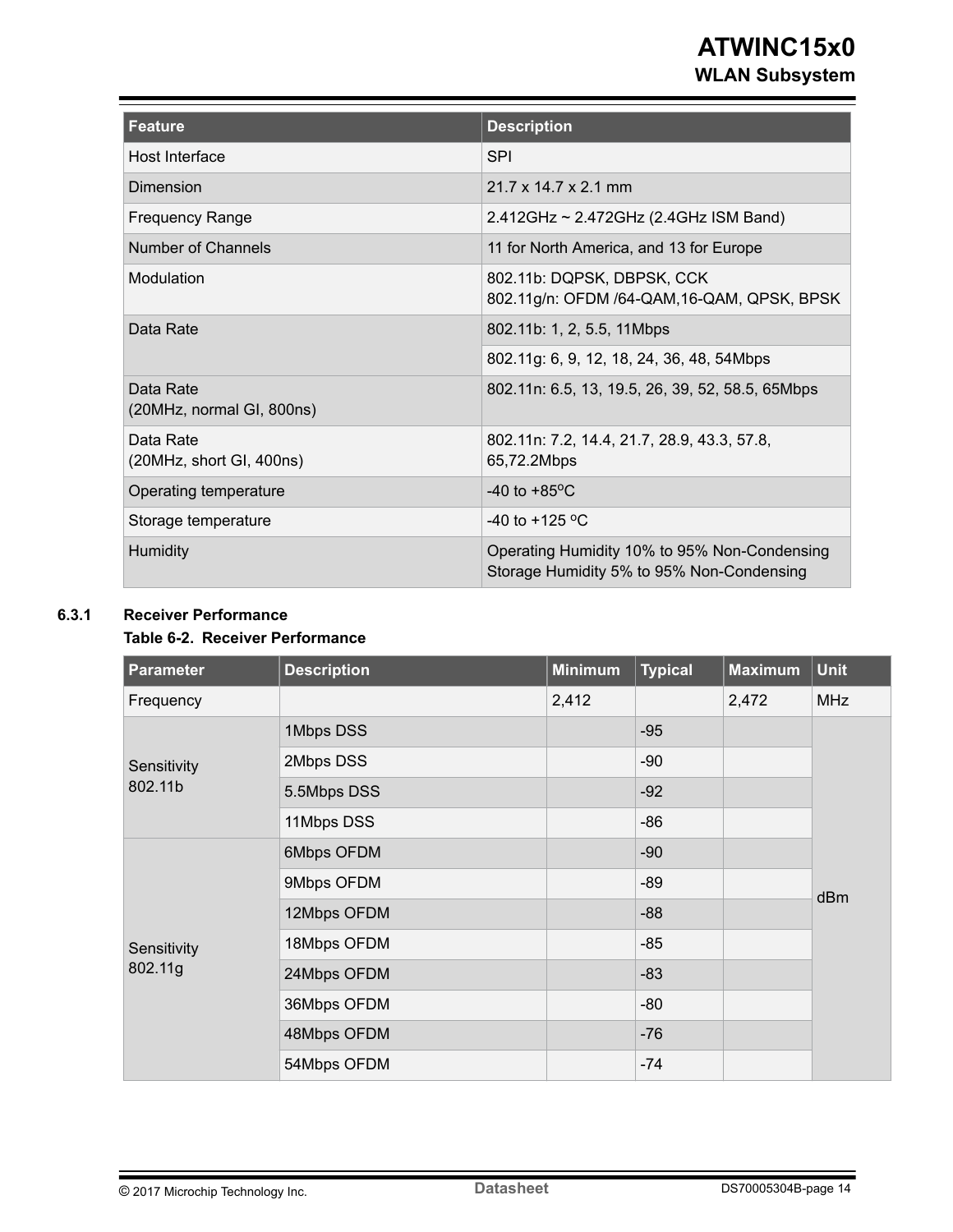## **ATWINC15x0**

**WLAN Subsystem**

| <b>Parameter</b>                              | <b>Description</b>              | <b>Minimum</b> | <b>Typical</b> | <b>Maximum</b> | <b>Unit</b> |
|-----------------------------------------------|---------------------------------|----------------|----------------|----------------|-------------|
|                                               | MCS <sub>0</sub>                |                | $-89$          |                |             |
|                                               | MCS <sub>1</sub>                |                | $-87$          |                |             |
|                                               | MCS <sub>2</sub>                |                | $-85$          |                |             |
| Sensitivity<br>802.11n                        | MCS <sub>3</sub>                |                | $-82$          |                |             |
| $(BW=20MHz)$                                  | MCS <sub>4</sub>                |                | $-77$          |                |             |
|                                               | MCS <sub>5</sub>                |                | $-74$          |                |             |
|                                               | MCS <sub>6</sub>                |                | $-72$          |                |             |
|                                               | MCS <sub>7</sub>                |                | $-70.5$        |                |             |
|                                               | 1-11Mbps DSS                    |                | $\mathbf 0$    |                |             |
| <b>Maximum Receive</b><br><b>Signal Level</b> | 6-54Mbps OFDM                   |                | $\mathbf 0$    |                |             |
|                                               | $MCS 0 - 7$                     |                | $\mathbf 0$    |                |             |
|                                               | 1Mbps DSS (30MHz offset)        |                | 50             |                |             |
|                                               | 11Mbps DSS (25MHz offset)       |                | 43             |                |             |
| Adjacent Channel                              | 6Mbps OFDM (25MHz offset)       |                | 40             |                | dB          |
| Rejection                                     | 54Mbps OFDM (25MHz offset)      |                | 25             |                |             |
|                                               | MCS 0 - 20MHz BW (25MHz offset) |                | 40             |                |             |
|                                               | MCS 7 - 20MHz BW (25MHz offset) |                | 20             |                |             |
|                                               | 776-794MHz CDMA                 |                | $-14$          |                |             |
|                                               | 824-849MHz GSM                  |                | $-10$          |                |             |
|                                               | 880-915MHz GSM                  |                | $-10$          |                |             |
| Cellular Blocker<br>Immunity                  | 1710-1785MHz GSM                |                | $-15$          |                | dBm         |
|                                               | 1850-1910MHz GSM                |                | $-15$          |                |             |
|                                               | 1850-1910MHz WCDMA              |                | $-24$          |                |             |
|                                               | 1920-1980MHz WCDMA              |                | $-24$          |                |             |

#### **6.3.2 Transmitter Performance**

#### **Table 6-3. Transmitter Performance**

| Parameter                   | <b>Description</b> | $\vert$ Minimum | <b>Typical</b> | <b>Maximum</b> | $ $ Unit   |
|-----------------------------|--------------------|-----------------|----------------|----------------|------------|
| Frequency                   |                    | 2,412           |                | 2,472          | <b>MHz</b> |
|                             | 802.11b 1Mbps      |                 | 17.5           |                | dBm        |
| Output Power <sup>1-2</sup> | 802.11b 11Mbps     |                 | 18.5           |                |            |
| ON Transmit                 | 802.11g 6Mbps      |                 | 17.5           |                |            |
|                             | 802.11g 54Mbps     |                 | 16             |                |            |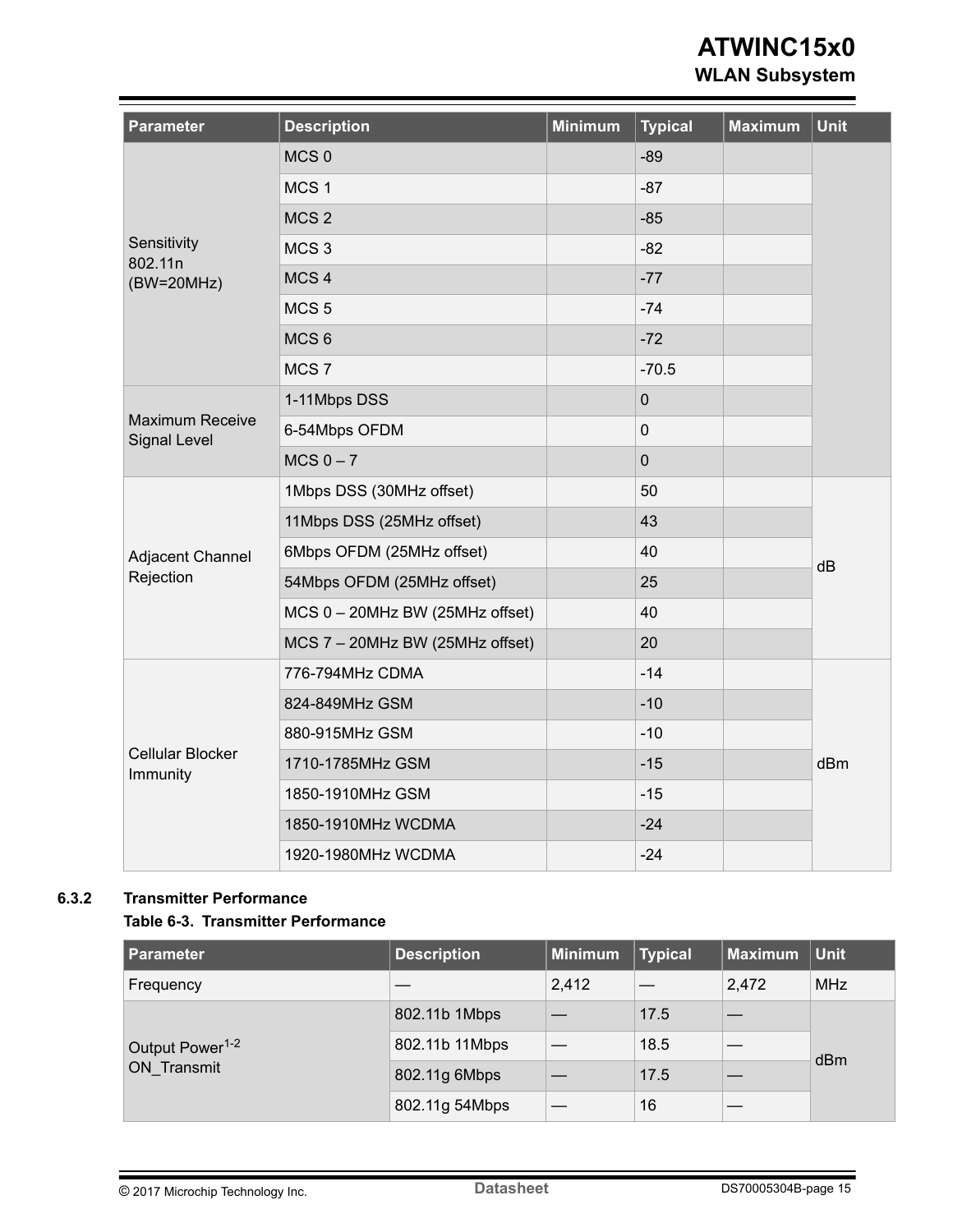## **ATWINC15x0 WLAN Subsystem**

| <b>Parameter</b>           | <b>Description</b> | Minimum | <b>Typical</b>    | <b>Maximum</b> | $ $ Unit |  |
|----------------------------|--------------------|---------|-------------------|----------------|----------|--|
|                            | 802.11n MCS 0      |         | 17.0              |                |          |  |
|                            | 802.11n MCS 7      |         | 14.5              |                |          |  |
| <b>TX Power Accuracy</b>   |                    |         | ±1.5 <sup>2</sup> |                | dB       |  |
| <b>Carrier Suppression</b> |                    |         | 30.0              |                | dBc      |  |
|                            | 2 <sub>nd</sub>    |         |                   | $-41$          |          |  |
| Harmonic Output Power      | 3rd                |         |                   | $-41$          | dBm/MHz  |  |

#### **Note:**

- 1. Measured at 802.11 spec compliant EVM/Spectral Mask.
- 2. Measured after RF matching network.
- 3. Operating temperature range is -40°C to +85°C. RF performance guaranteed at room temperature of 25°C with a 2-3dB change at boundary conditions.
- 4. With respect to TX power, different (higher/lower) RF output power settings may be used for specific antennas and/or enclosures, in which case recertification may be required.
- 5. The availability of some specific channels and/or operational frequency bands are country dependent and should be programmed at the Host product factory to match the intended destination. Regulatory bodies prohibit exposing the settings to the end user. This requirement needs to be taken care of via Host implementation.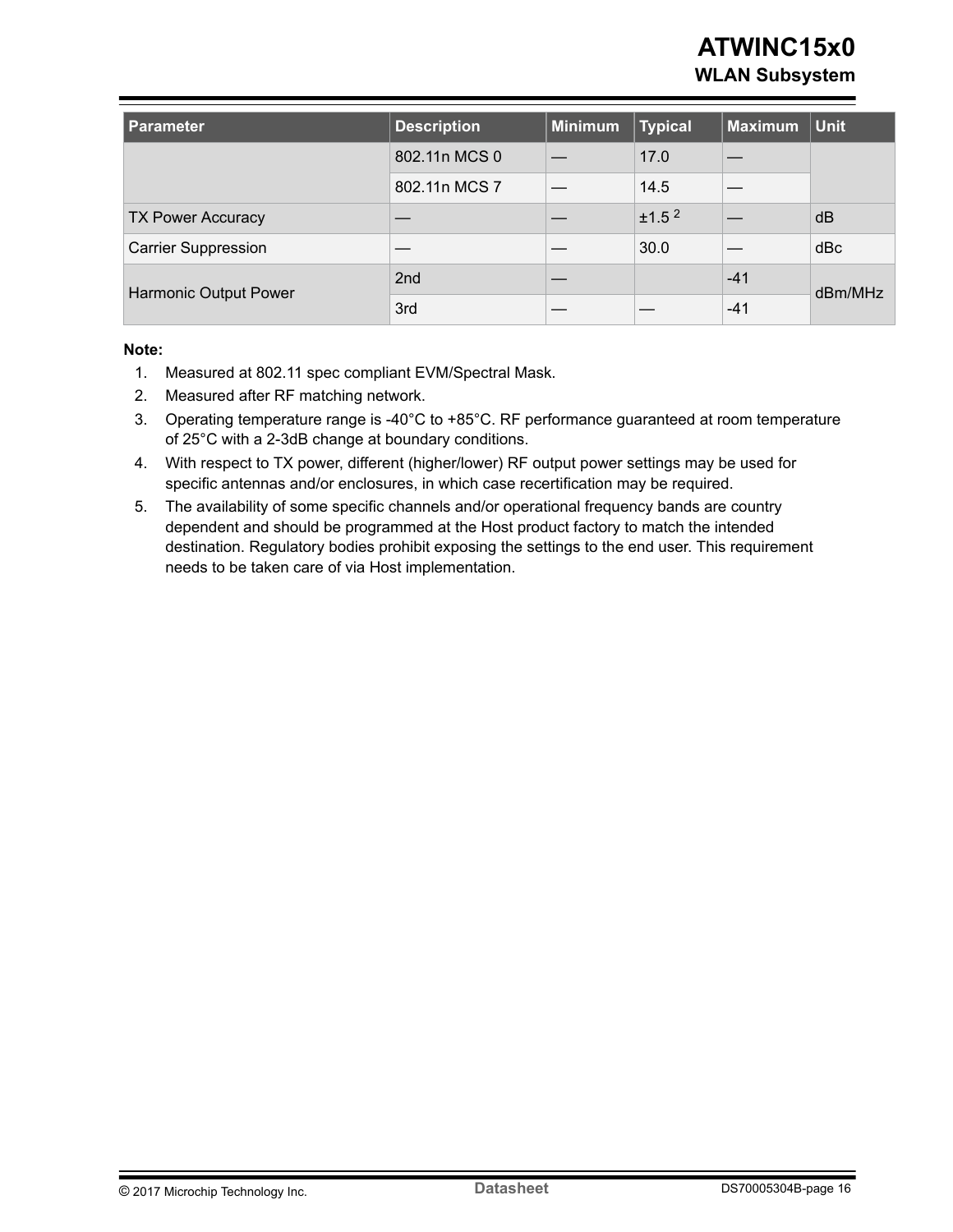## <span id="page-16-0"></span>**7. External Interfaces**

### **7.1 Interfacing with the Host Microcontroller**

This section describes interfacing the ATWINC15x0-MR210xB module with the host microcontroller. The interface is comprised of a slave SPI and additional control signals, as shown in the following figure. For more information on SPI interface specification and timing, refer to the SPI Interface. Additional control signals are connected to the GPIO/IRQ interface of the microcontroller.

#### **Figure 7-1. Interfacing with Host Microcontroller**



**Table 7-1. Host Microcontroller Interface Pins**

| <b>Pin Number</b> | <b>Function</b> |
|-------------------|-----------------|
| $\overline{4}$    | RESET_N         |
| 11                | <b>WAKE</b>     |
| 13                | IRQ_N           |
| 22                | CHIP_EN         |
| 16                | SPI_SSN         |
| 15                | SPI_MOSI        |
| 17                | SPI_MISO        |
| 18                | SPI_SCK         |

#### **Related Links**

[SPI Interface](#page-17-0)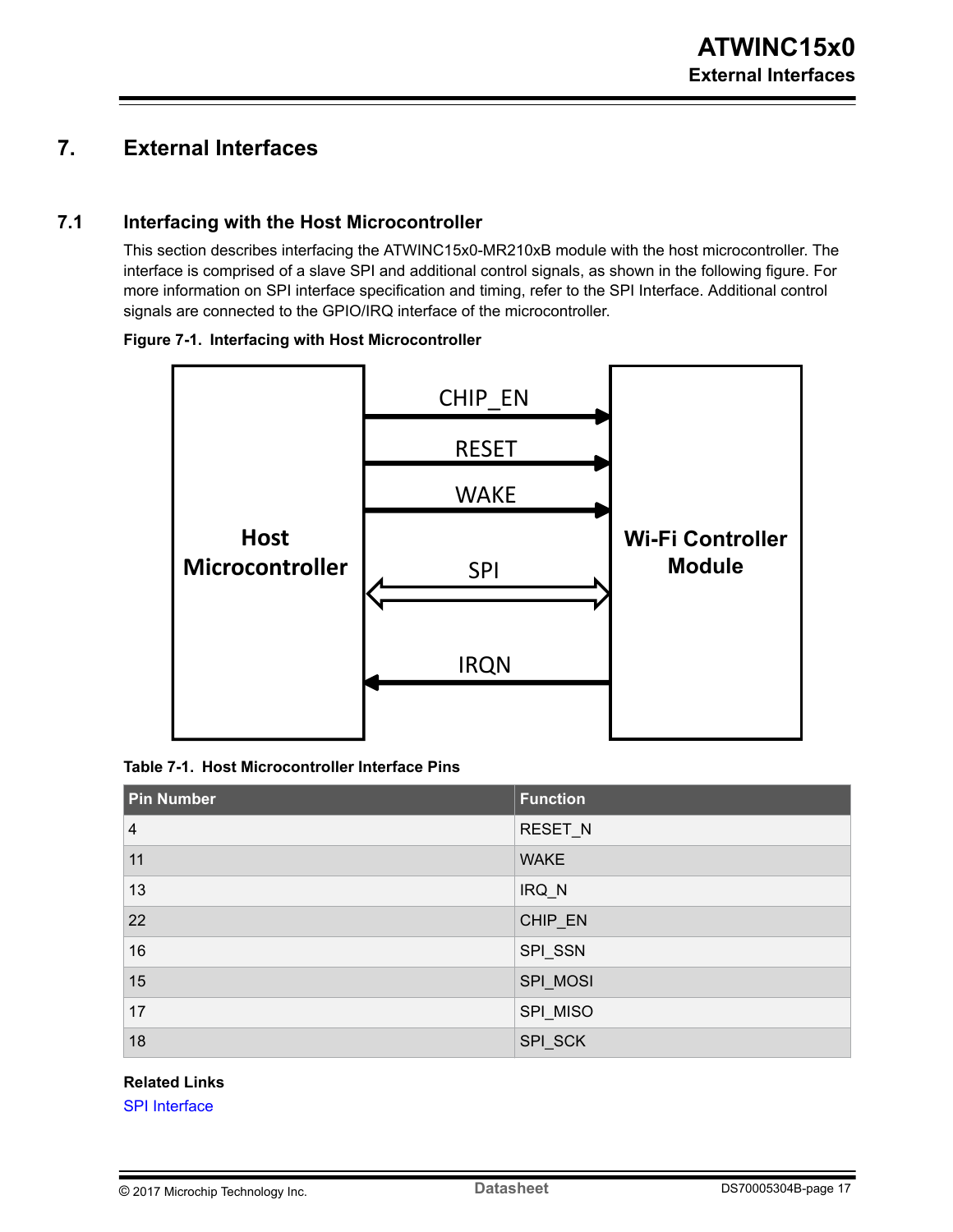### <span id="page-17-0"></span>**7.2 SPI Interface**

#### **7.2.1 Overview**

The ATWINC15x0-MR210xB has a Serial Peripheral Interface (SPI) that operates as an SPI slave. The SPI interface can be used for control and for serial I/O of 802.11 data. The SPI pins are mapped as shown in the following table. The SPI is a full-duplex slave-synchronous serial interface that is available immediately following reset when pin 10 (SPI\_CFG) is tied to VDDIO.

| Pin# | <b>SPI function</b>                 |
|------|-------------------------------------|
| 10   | CFG: Must be tied to VDDIO          |
| 16   | <b>SSN: Active-Low Slave Select</b> |
| 15   | MOSI(RXD): Serial Data Receive      |
| 18   | <b>SCK: Serial Clock</b>            |
| 17   | MISO(TXD): Serial Data Transmit     |

#### **Table 7-2. SPI Interface Pin Mapping**

When the SPI is not selected, that is, when SSN is high, the SPI interface will not interfere with data transfers between the serial-master and other serial-slave devices. When the serial slave is not selected, its transmitted data output is buffered, resulting in a high impedance drive onto the MISO line.

The SPI interface responds to a protocol that allows an external host to read or write any register in the chip as well as initiate DMA transfers.

The SPI SSN, MOSI, MISO, and SCK pins of the ATWINC15x0-MR210xB have internal programmable pull-up resistors. These resistors should be programmed to be disabled; otherwise, if any of the SPI pins are driven to a low level while the ATWINC15x0-MR210xB is in the low power sleep state, the current will flow from the VDDIO supply through the pull-up resistors, increasing the current consumption of the module.

#### **Related Links**

[Programmable Pull Up Resistors](#page-25-0)

#### **7.2.2 SPI Timing**

The SPI Slave interface supports four standard modes as determined by the Clock Polarity (CPOL) and Clock Phase (CPHA) settings. These modes are illustrated in the following table and figure.

|  |  |  |  | Table 7-3. SPI Slave Modes |
|--|--|--|--|----------------------------|
|--|--|--|--|----------------------------|

| Mode | $ $ CPOL | $ $ CPHA |
|------|----------|----------|
|      | Ü        |          |
|      | U        |          |
| n    |          |          |
| 3    |          |          |

The red lines in the following figure correspond to Clock Phase = 0 and the blue lines correspond to Clock Phase  $= 1$ .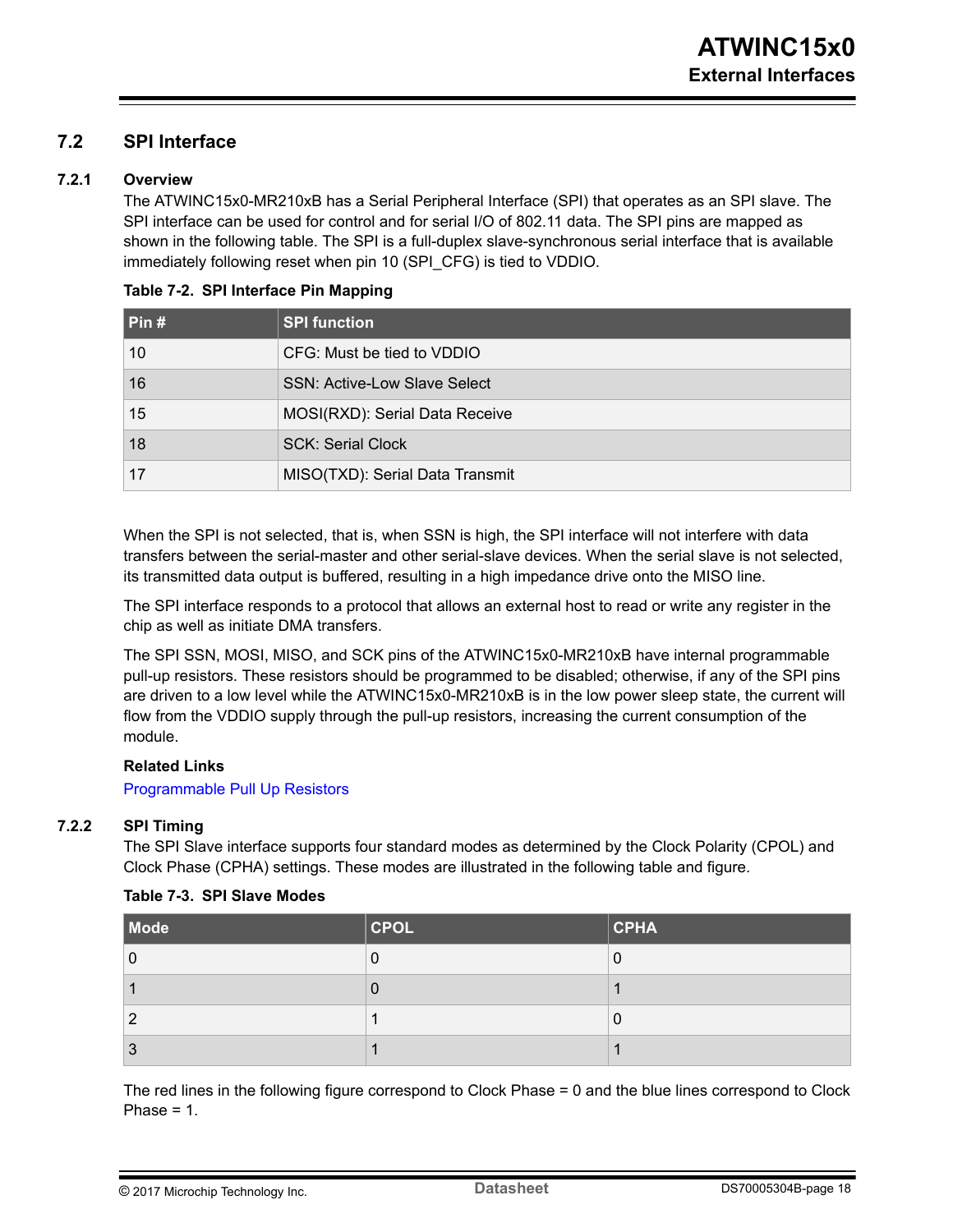

The SPI timing is provided in the following figure and table.







| <b>Parameter</b>                   | <b>Symbol</b>               | Min. | Max. | <b>Units</b> |
|------------------------------------|-----------------------------|------|------|--------------|
| Clock Input Frequency <sup>2</sup> | $\mathsf{f}_{\mathsf{SCK}}$ |      | 48   | <b>MHz</b>   |
| <b>Clock Low Pulse Width</b>       | t <sub>WL</sub>             | 4    |      |              |
| Clock High Pulse Width             | $t_{WH}$                    | 5    |      | ns           |
| <b>Clock Rise Time</b>             | $t_{LH}$                    | 0    |      |              |
| <b>Clock Fall Time</b>             | $t_{HL}$                    |      |      |              |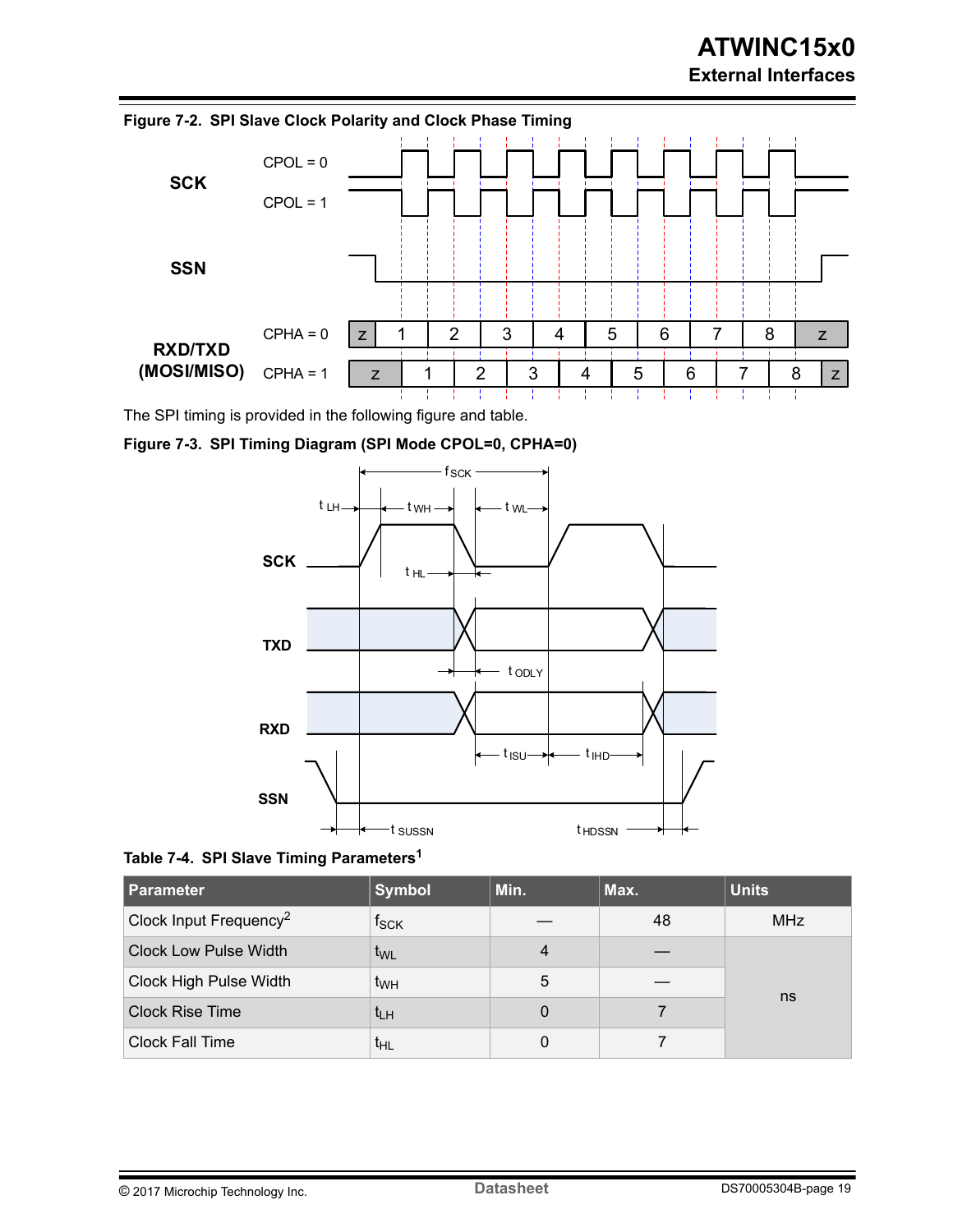## **ATWINC15x0**

### **External Interfaces**

<span id="page-19-0"></span>

| <b>Parameter</b>              | <b>Symbol</b>      | Min.           | Max.                                     | <b>Units</b> |
|-------------------------------|--------------------|----------------|------------------------------------------|--------------|
| TXD Output Delay <sup>3</sup> | t <sub>ODLY</sub>  | $\overline{4}$ | 9 from SCK fall<br>12.5 from SCK<br>rise |              |
| RXD Input Setup Time          | $t_{\rm ISU}$      |                |                                          |              |
| RXD Input Hold Time           | $t_{\text{IHD}}$   | 5              |                                          |              |
| <b>SSN Input Setup Time</b>   | t <sub>SUSSN</sub> | 3              |                                          |              |
| SSN Input Hold Time           | <sup>t</sup> HDSSN | 5.5            |                                          |              |

#### **Note:**

- 1. Timing is applicable to all SPI modes
- 2. Maximum clock frequency specified is limited by the SPI Slave interface internal design, actual maximum clock frequency can be lower and depends on the specific PCB layout
- 3. Timing based on 15pF output loading

### **7.3 UART Interface**

The ATWINC15x0-MR210xB supports the Universal Asynchronous Receiver/Transmitter (UART) interface. This interface should be used for debug purposes only. The UART is available on pins 14 and 19. The UART is compatible with the RS-232 standard, and the ATWINC15x0-MR210xB operates as Data Terminal Equipment (DTE). It has a two-pin RXD/TXD interface.

The default configuration for accessing the UART interface of ATWINC15x0-MR210xB is mentioned below:

- Baud rate: 115200
- Data: 8 bit
- Parity: None
- Stop bit: 1 bit
- Flow control: None

It also has RX and TX FIFOs, which ensure reliable high-speed reception and low software overhead transmission. FIFO size is 4 x 8 for both RX and TX direction. The UART also has status registers showing the number of received characters available in the FIFO and various error conditions, as well the ability to generate interrupts based on these status bits.

An example of the UART receiving or transmitting a single packet is shown in the following figure. This example shows 7-bit data (0x45), odd parity, and two stop bits.



**Important:**  UART2 supports RTS and CTS flow control. The UART RTS and UART CTS MUST be connected to the host MCU UART and enabled for the UART interface to be functional.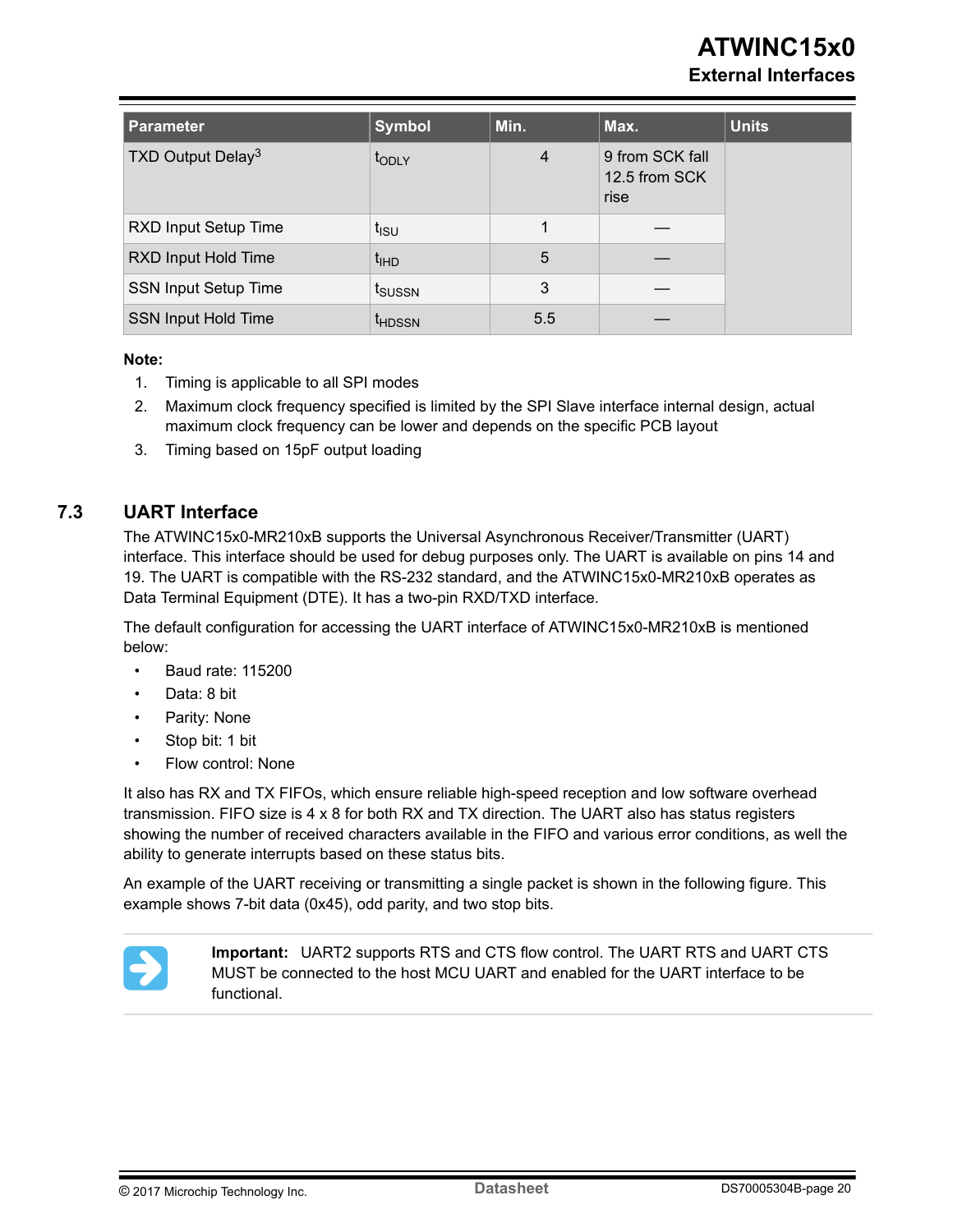

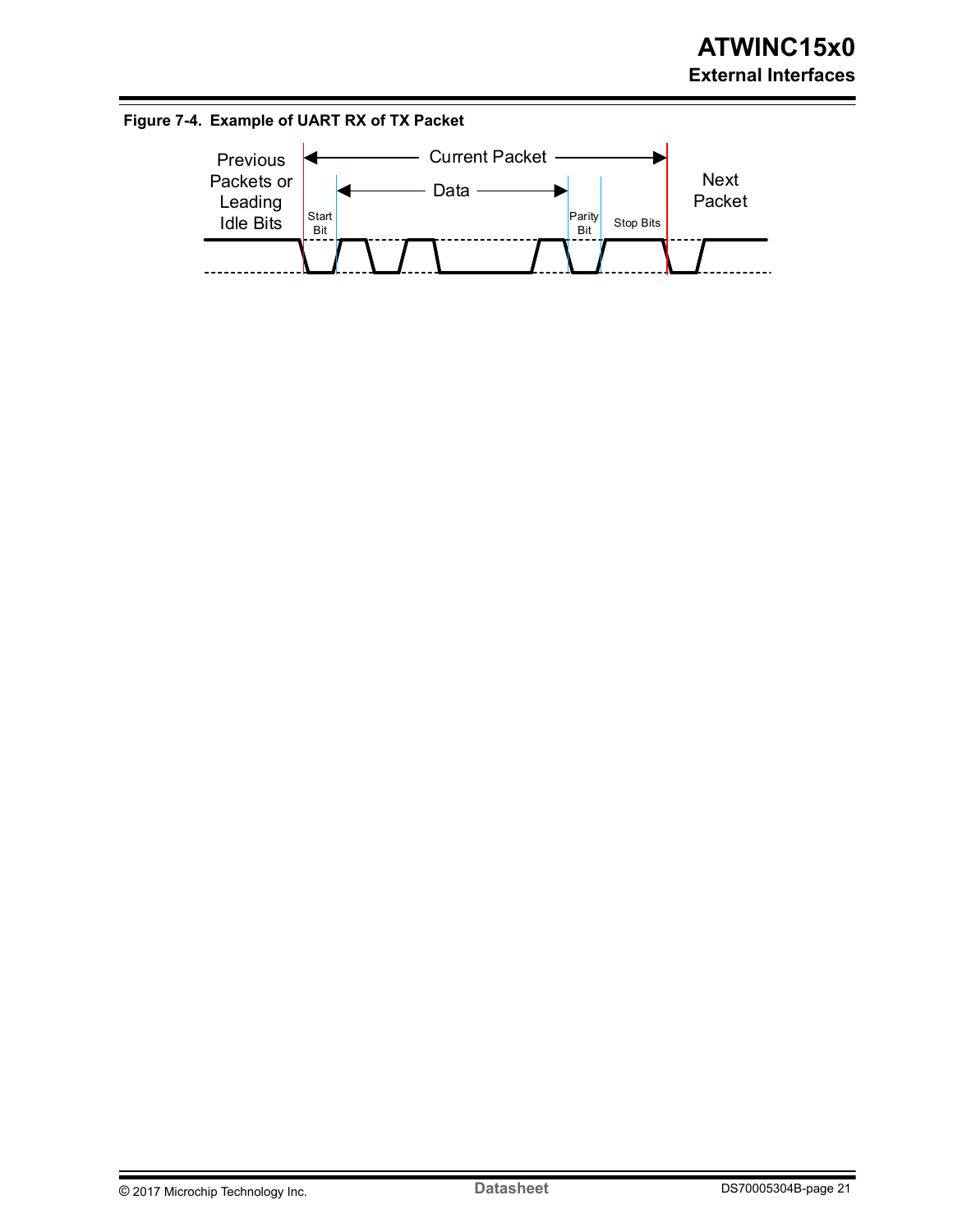## <span id="page-21-0"></span>**8. Power Consumption**

### **8.1 Description of Device States**

The ATWINC15x0-MR210xB has several device states:

- ON Transmit Device is actively transmitting an 802.11 signal. Highest output power and nominal current consumption.
- ON Receive Device is actively receiving an 802.11 signal. Lowest sensitivity and nominal current consumption.
- ON Doze Device is ON but is neither transmitting nor receiving
- Power Down Device core supply off (Leakage)
- IDLE connect Device is connected with 1 DTIM beacon interval

The following pins are used to switch between the ON and Power\_Down states:

- CHIP EN Device pin (pin #22) used to enable DC/DC Converter
- VDDIO I/O supply voltage from external supply In the ON states, VDDIO is on and CHIP\_EN is high (at VDDIO voltage level). To switch between the ON states and Power\_Down state CHIP\_EN has to change between high and low (GND) voltage. When VDDIO is off and CHIP\_EN is low, the chip is powered off with no leakage (also see [Restrictions for Power States](#page-22-0)).

### **8.2 Current Consumption in Various Device States**

#### **Table 8-1. Current Consumption**

| <b>Device State</b> | <b>Code Rate</b> | <b>Output</b> | <b>Current Consumption 1</b> |               |  |
|---------------------|------------------|---------------|------------------------------|---------------|--|
|                     |                  | power, dBm    | <b>IVBATT</b>                | <b>IVDDIO</b> |  |
|                     | 802.11b 1Mbps    | 17.5          | 268mA                        | 22mA          |  |
|                     | 802.11b 11Mbps   | 18.5          | 264mA                        | 22mA          |  |
|                     | 802.11g 6Mbps    | 17.5          | 269mA                        | 22mA          |  |
| ON_Transmit         | 802.11g 54Mbps   | 16.0          | 266mA                        | 22mA          |  |
|                     | 802.11n MCS 0    | 17.0          | 268 <sub>m</sub> A           | 22mA          |  |
|                     | 802.11n MCS 7    | 14.5          | 265mA                        | 22mA          |  |
|                     | 802.11b 1Mbps    | N/A           | 61 <sub>m</sub> A            | 22mA          |  |
|                     | 802.11b 11Mbps   | N/A           | 61 <sub>m</sub> A            | 22mA          |  |
| <b>ON Receive</b>   | 802.11g 6Mbps    | N/A           | 61 <sub>m</sub> A            | 22mA          |  |
|                     | 802.11g 54Mbps   | N/A           | 61 <sub>m</sub> A            | 22mA          |  |
|                     | 802.11n MCS 0    | N/A           | 61 <sub>m</sub> A            | 22mA          |  |
|                     | 802.11n MCS 7    | N/A           | 61 <sub>m</sub> A            | 22mA          |  |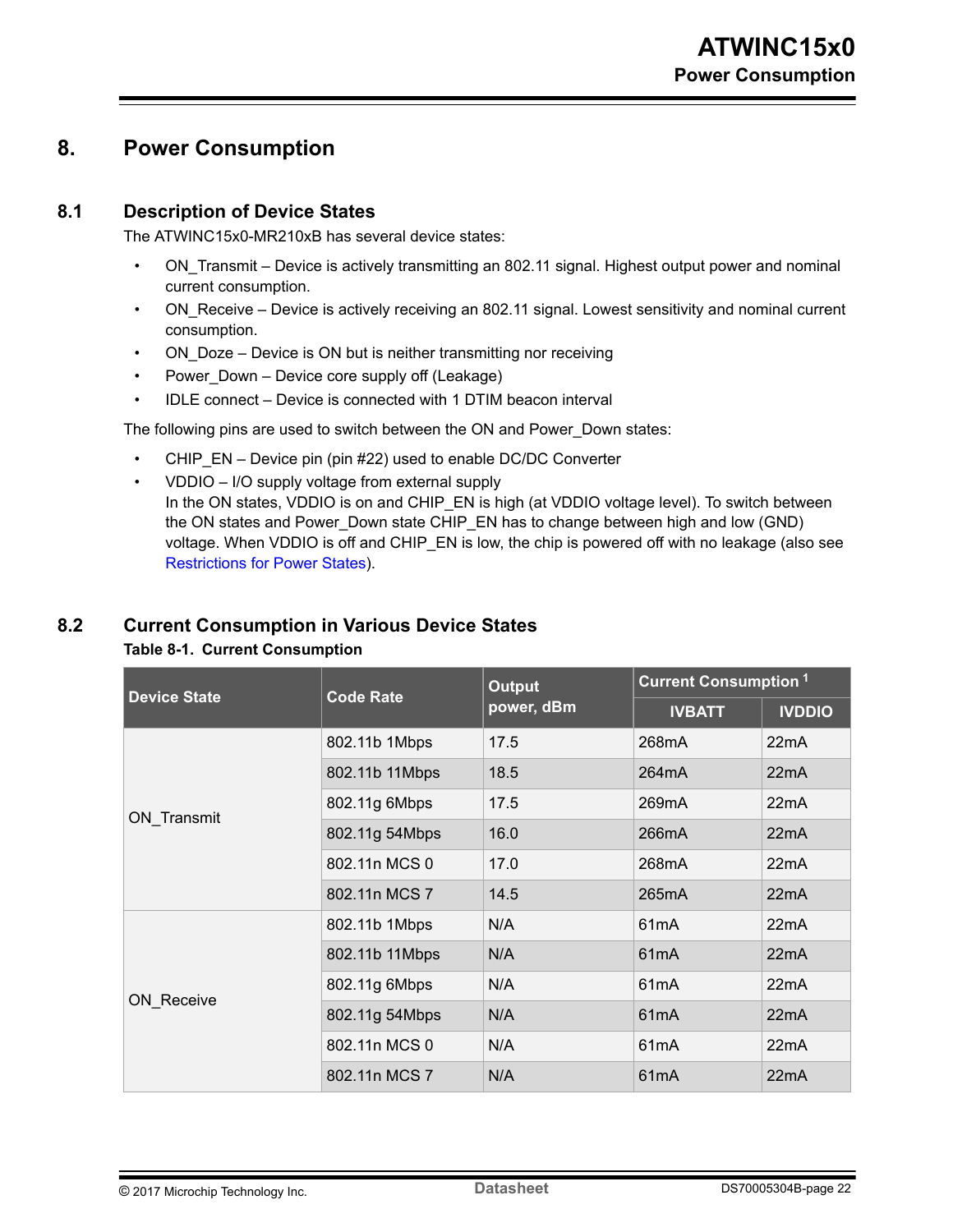<span id="page-22-0"></span>

| Device State | <b>Code Rate</b> | Output     | <b>Current Consumption 1</b> |                 |  |
|--------------|------------------|------------|------------------------------|-----------------|--|
|              |                  | power, dBm | <b>IVBATT</b>                | <b>IVDDIO</b>   |  |
| ON Doze      | N/A              | N/A        | 380 <sub>µ</sub> A           | $<$ 10µA        |  |
| Power Down   | N/A              | N/A        | $0.5\mu$                     | $<$ 3.5 $\mu$ A |  |

#### **Note:**

1. Measured conditions: VBATT @ 3.3V, VDDIO@ 3.3V, temp. 25°C.

### **8.3 Restrictions for Power States**

When no power is supplied to the device, for example, the DC/DC Converter output and VDDIO are both off (at ground potential), a voltage cannot be applied to the device pins because each pin contains an ESD diode from the pin to supply. This diode will turn on when a voltage higher than one diode drop is supplied to the pin.

If a voltage must be applied to the signal pads while the chip is in a low-power state, the VDDIO supply must be on, so the SLEEP or Power Down state must be used.

Similarly, to prevent the pin-to-ground diode from turning on, do not apply a voltage that is more than one diode drop below ground to any pin.

### **8.4 Power-up/down Sequence**

The power-up/down sequence for ATWINC15x0-MR210xB is shown in the Following Figure. The timing parameters are provided in following the table.



#### **Figure 8-1. Power Up/Down Sequence**

**Table 8-2. Power-up/down Sequence Timing**

| <b>Parameter Min.</b> | Max. |    | Units Description           | <b>Notes</b>                                              |
|-----------------------|------|----|-----------------------------|-----------------------------------------------------------|
| ιĄ                    |      | ms | VBATT rise to VDDIO<br>rise | VBATT and VDDIO can rise<br>simultaneously or can be tied |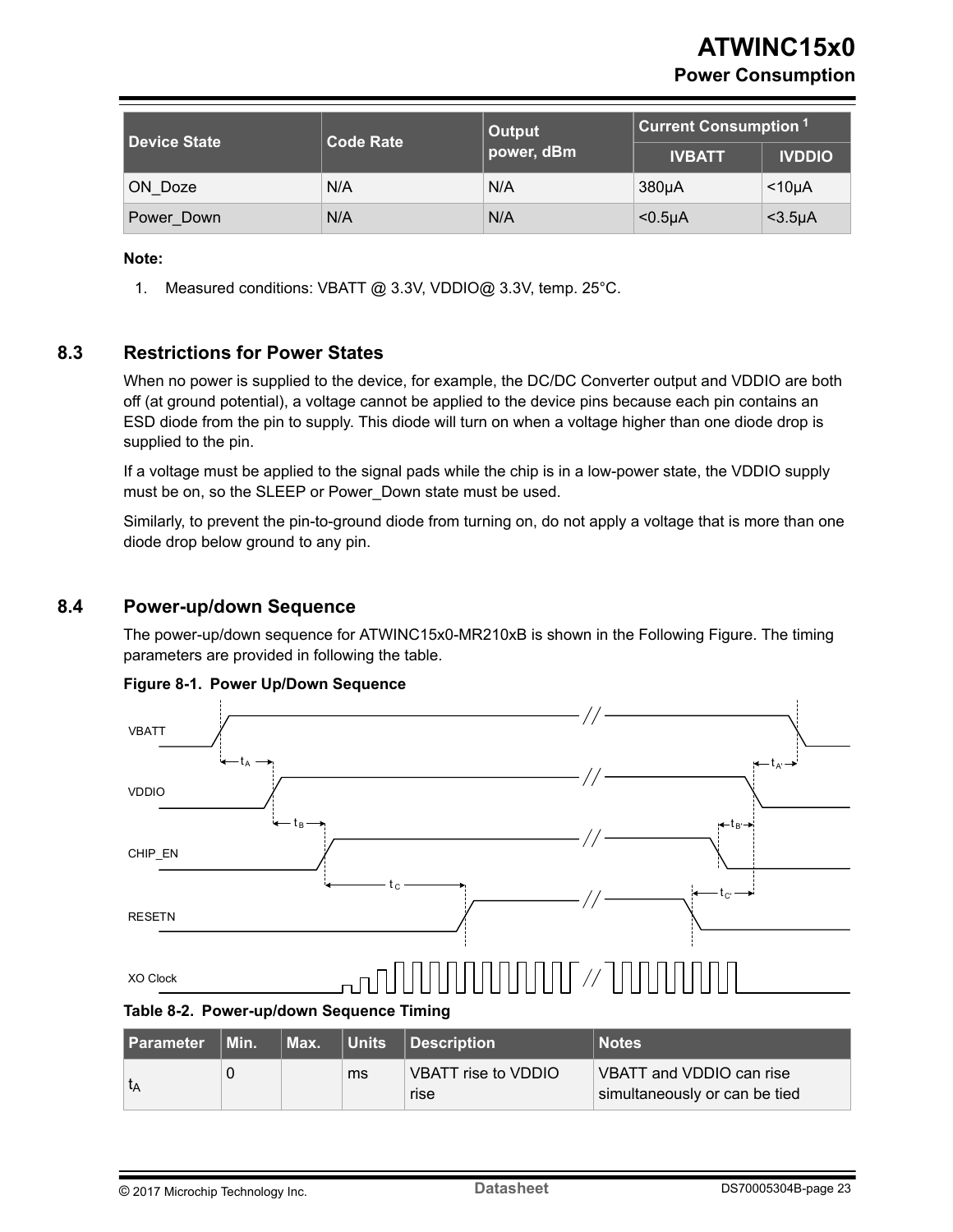## **ATWINC15x0 Power Consumption**

<span id="page-23-0"></span>

| <b>Parameter</b> | Min.     | Max. | <b>Units</b> | <b>Description</b>                    | <b>Notes</b>                                                                                                                                             |
|------------------|----------|------|--------------|---------------------------------------|----------------------------------------------------------------------------------------------------------------------------------------------------------|
|                  |          |      |              |                                       | together. VDDIO must not rise<br>before VBATT.                                                                                                           |
| t <sub>B</sub>   | $\Omega$ |      | ms           | VDDIO rise to CHIP_EN<br>rise         | CHIP_EN must not rise before<br>VDDIO. CHIP_EN must be driven<br>high or low, not left floating.                                                         |
| tc               | 5        |      | ms           | CHIP EN rise to<br><b>RESETN</b> rise | This delay is needed because the<br>XO clock must stabilize before<br><b>RESETN removal. RESETN must</b><br>be driven high or low, not left<br>floating. |
| t <sub>A'</sub>  | $\Omega$ |      | ms           | <b>VDDIO fall to VBATT fall</b>       | VBATT and VDDIO can fall<br>simultaneously or can be tied<br>together. VBATT must not fall<br>before VDDIO.                                              |
| $t_{B'}$         | $\Omega$ |      | ms           | CHIP EN fall to VDDIO<br>fall         | VDDIO must not fall before<br>CHIP_EN. CHIP_EN and RESETN<br>can fall simultaneously.                                                                    |
| $t_{C'}$         | $\Omega$ |      | ms           | <b>RESETN fall to VDDIO</b><br>fall   | VDDIO must not fall before<br>RESETN. RESETN and CHIP_EN<br>can fall simultaneously.                                                                     |

## **8.5 Digital I/O Pin Behavior During Power-up Sequences**

The following table represents digital I/O Pin states corresponding to device power modes.

**Table 8-3. Digital I/O Pin Behavior in Different Device States**

| Device state                                                                                 | <b>VDDIO</b> | CHIP_EN | <b>RESETN</b> | <b>Output</b><br>driver                                                     | Input<br>driver                                 | Pull up/down<br>resistor (96k $\Omega$ )                                    |
|----------------------------------------------------------------------------------------------|--------------|---------|---------------|-----------------------------------------------------------------------------|-------------------------------------------------|-----------------------------------------------------------------------------|
| Power-Down:<br>core supply off                                                               | High         | Low     | Low           | Disabled (Hi-Z)                                                             | <b>Disabled</b>                                 | <b>Disabled</b>                                                             |
| Power-on Reset:<br>core supply on, hard reset<br><b>on</b>                                   | High         | High    | Low           | Disabled (Hi-Z)                                                             | <b>Disabled</b>                                 | Enabled                                                                     |
| Power-On Default:<br>core supply on, the device<br>is out of reset but not<br>programmed yet | High         | High    | High          | Disabled (Hi-Z)                                                             | Enabled                                         | Enabled                                                                     |
| On Sleep/<br>On Transmit/<br>On Receive:<br>core supply on, device<br>programmed by firmware | High         | High    | <b>High</b>   | Programmed by<br>firmware for<br>each pin:<br>Enabled or<br><b>Disabled</b> | Opposite<br>of Output<br><b>Driver</b><br>state | Programmed by<br>firmware for<br>each pin:<br>Enabled or<br><b>Disabled</b> |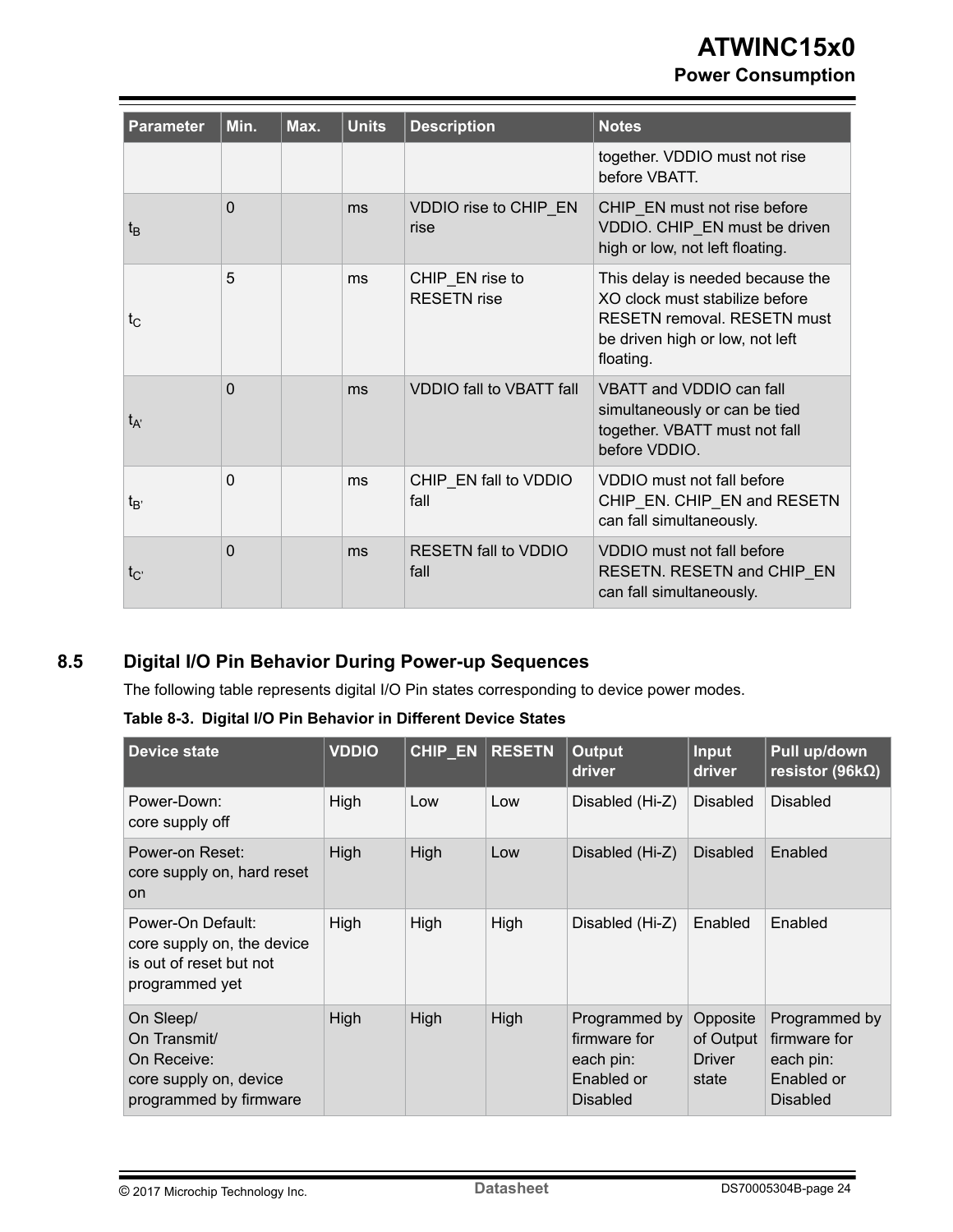### <span id="page-24-0"></span>**8.6 Module Reset**

If a module reset is performed, the RESETN pin must be pulsed low for a minimum of 1µ second.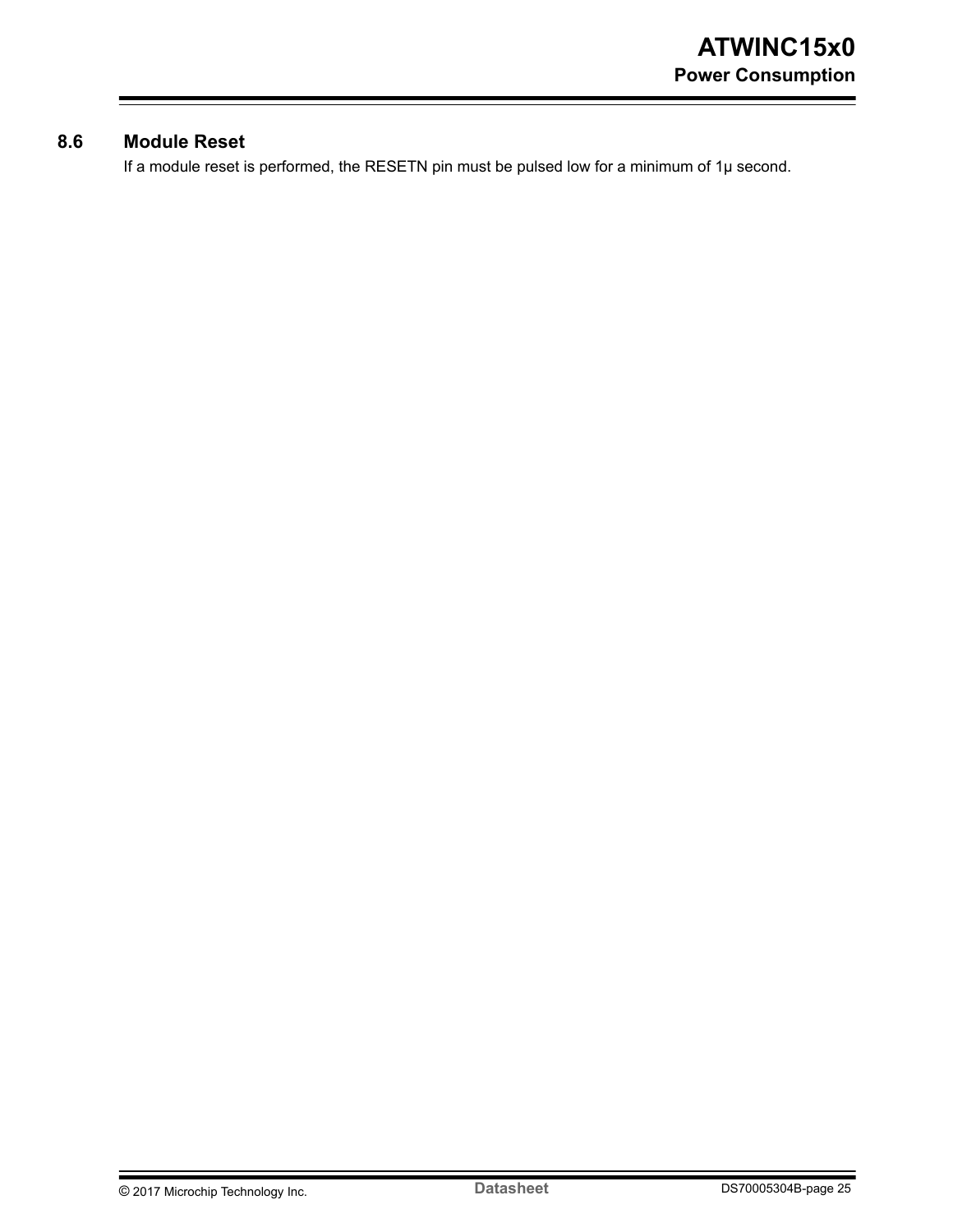## <span id="page-25-0"></span>**9. Notes On Interfacing to the ATWINC15x0-MR210xB**

### **9.1 Programmable Pull Up Resistors**

The ATWINC15x0-MR210xB provides programmable pull up resistors on various pins. The purpose of these resistors is to keep any unused input pins from floating, which can cause excess current to flow through the input buffer from the VDDIO supply. Any unused module pin on the ATWINC15x0-MR210xB should leave these pull up resistors enabled so the pin will not float. The default state at power-up is for the pull up resistor to be enabled. However, any pin that is used should have the pull up resistor disabled. The reason for this is that if any pins are driven to a low level while the ATWINC15x0-MR210xB is in the low power sleep state, current will flow from the VDDIO supply through the pull up resistors, increasing the current consumption of the module. Since the value of the pull up resistor is approximately 100KΩ, the current through any pull up resistor that is being driven low will be VDDIO/100K. For VDDIO = 3.3V, the current through each pull up resistor that is driven low would be approximately 3.3V/100K = 33µA. Pins which are used and have had the programmable pull up resistor disabled should always be actively driven to either a high or low level and not be allowed to float.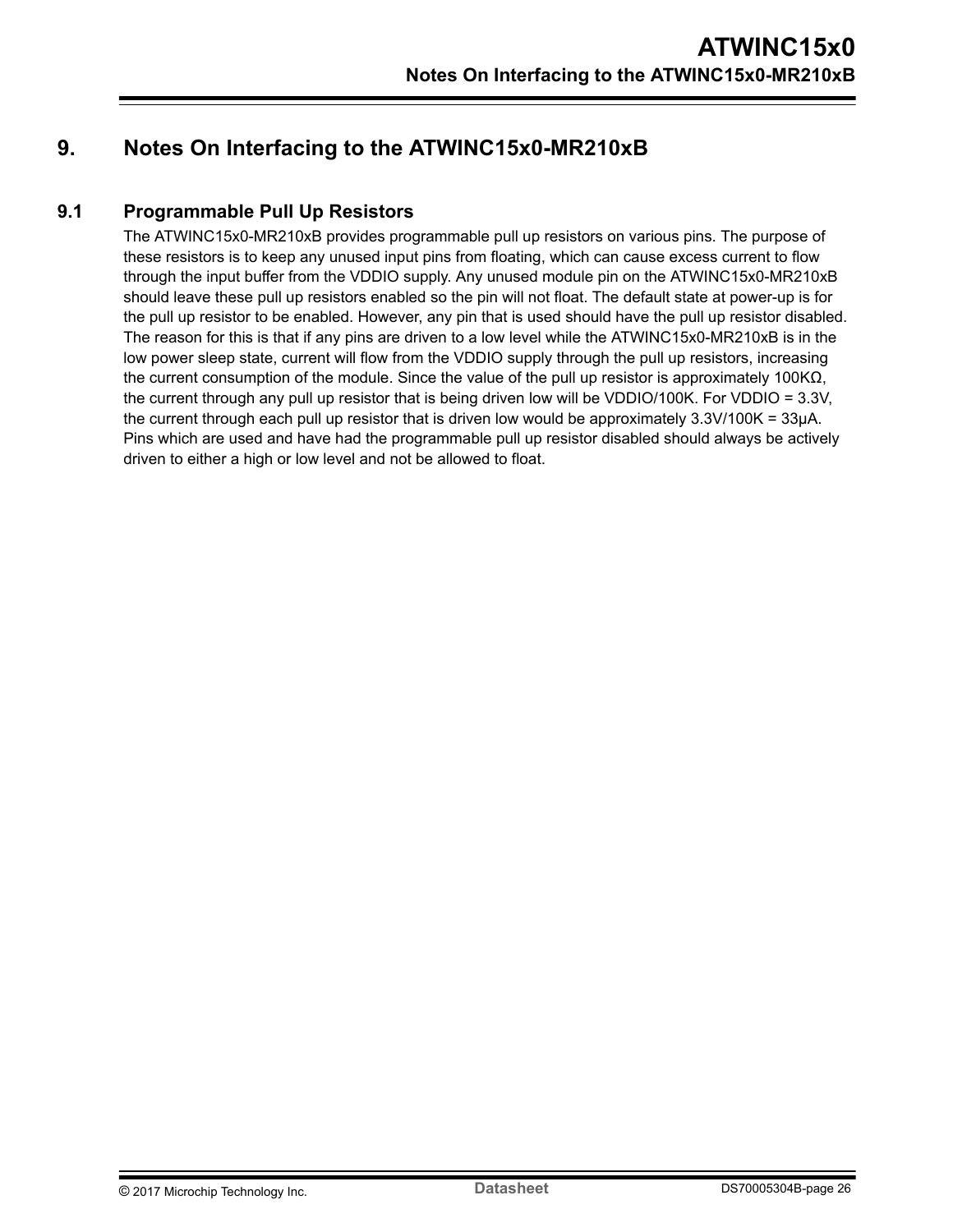## <span id="page-26-0"></span>**10. Schematic Design Information**

This section provides schematic information for reference. Application schematics for SPI are provided in the following figure. Module design information such as module schematics can be obtained under an NDA from Microchip. These schematics are applicable to the ATWINC1500-MR210PB, ATWINC1510- MR210PB and the ATWINC1500-MR210UB modules.

### **10.1 Application Schematic**



**Figure 10-1. SPI Application Schematic**

**Note:**  Add 10uF and 0.01uF decoupling capacitors between the pin 24 (1P3V\_TP) and GND.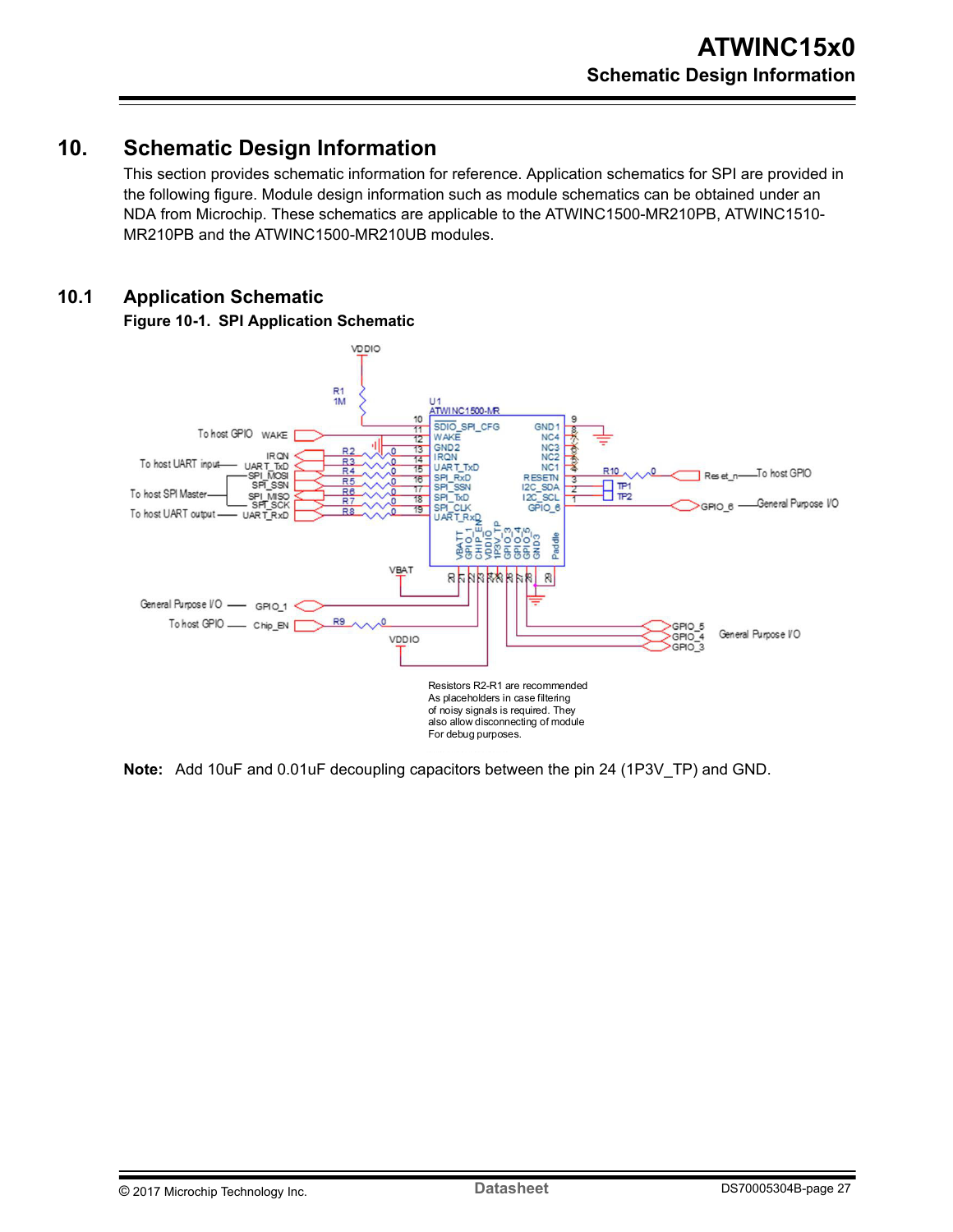## <span id="page-27-0"></span>**11. Module Drawing**

This section provides information about the module package outline drawings.

**Figure 11-1. Module Drawing - ATWINC15x0-MR210PB (unit = mm)**



SPECIFIED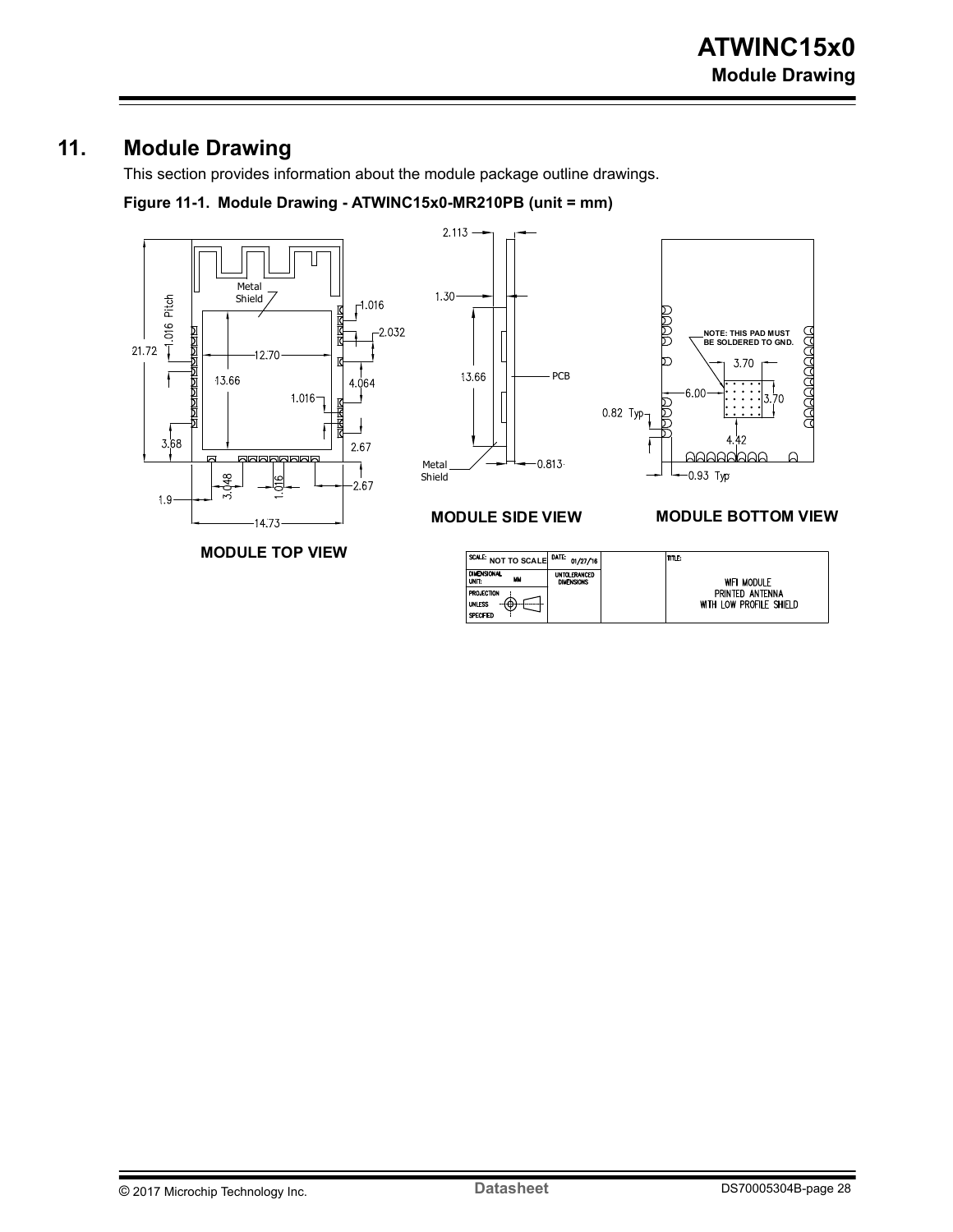

#### <span id="page-28-0"></span>**Figure 11-2. Module Drawings – ATWINC15x0-MR210UB (unit = mm)**

### **11.1 Module Footprint**

This section provides the outline drawing for the recommended footprint for the ATWINC15x0-MR210xB module. It is imperative that the center Ground Pad is provided, with an array of vias to provide for a good ground and thermal transfer for the ATWINC15x0-MR210xB module.

This footprint is applicable to the ATWINC15x0-MR210xB module devices.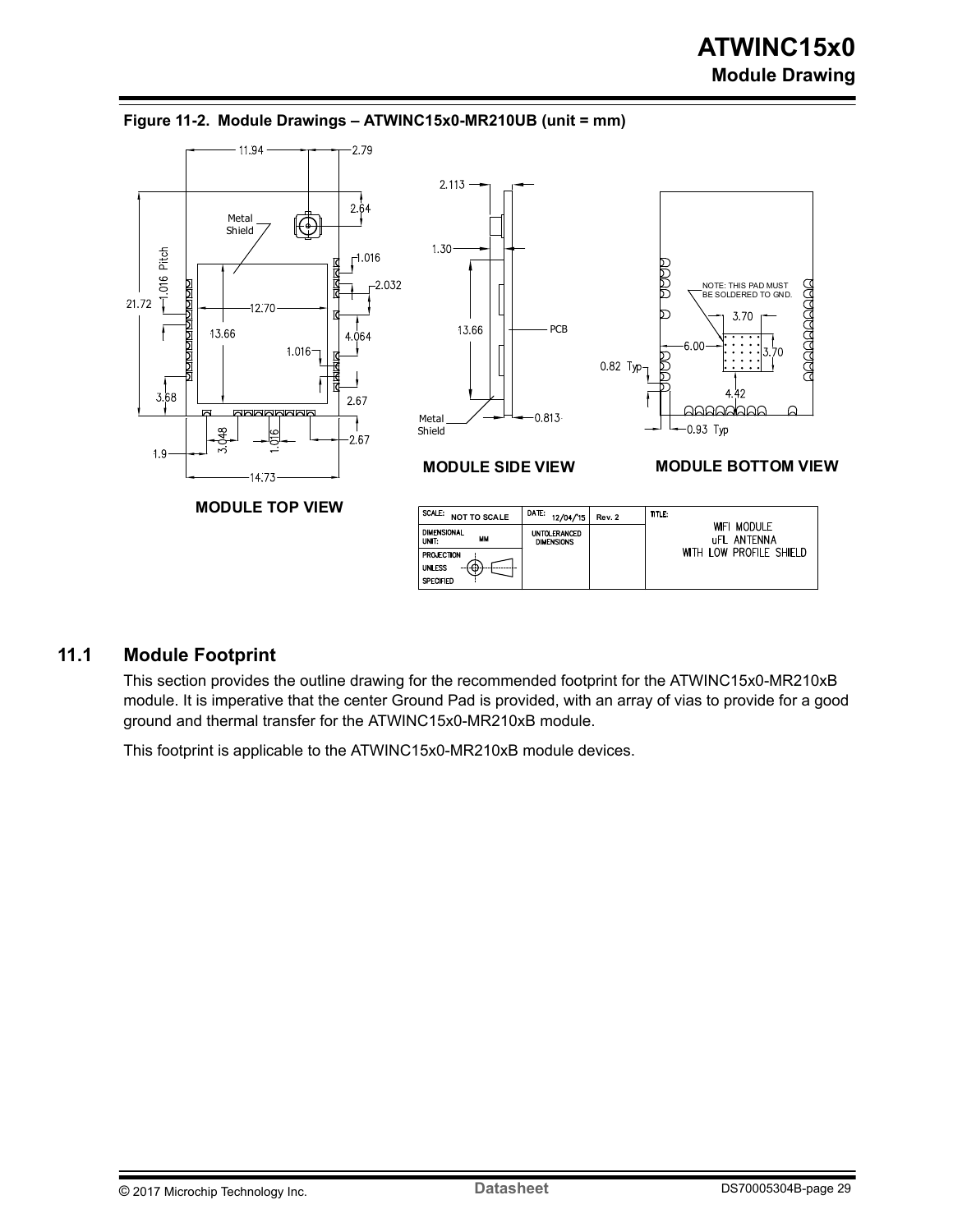**Figure 11-3. Module Solder Pad Footprint (unit = mm).**

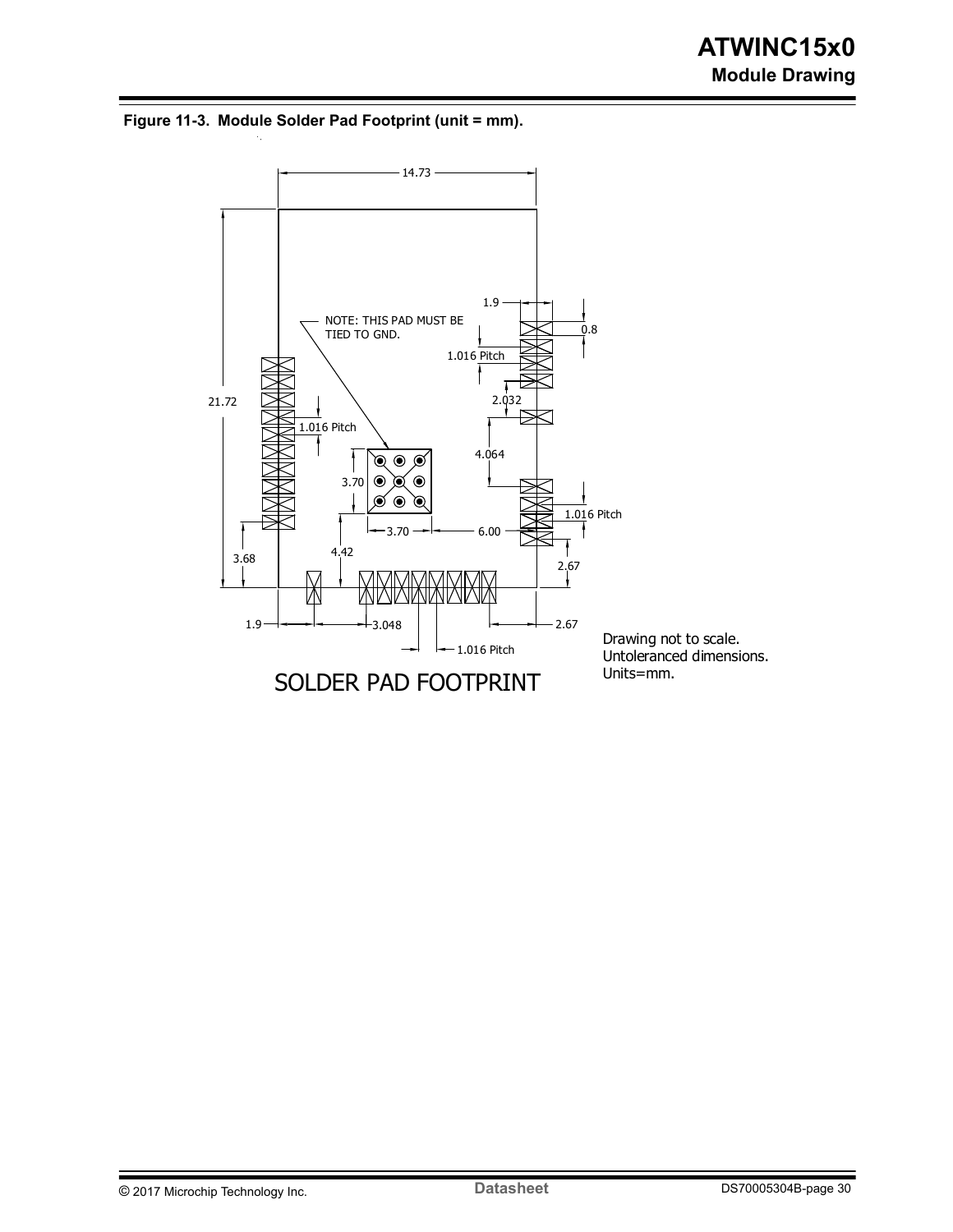## <span id="page-30-0"></span>**12. Design Considerations**

This section provides the guidelines on placement and routing to achieve the best performance.

### **12.1 ATWINC15x0-MR210PB Placement and Routing Guidelines**

- The module must be placed on the main board the printed antenna area must overlap with the carrier board. The portion of the module containing the antenna should not go outside the edge of the main board. The antenna is designed to work properly when it is sitting directly on top of a 1.5mm thick printed circuit board.
- If the module is placed at the edge of the main board, a minimum 22mm by 5mm area directly under the antenna must be clear of all metal on all layers of the board. "In-land" placement is acceptable; however deepness of keep-out area must grove to: module edge to main board edge plus 5mm. DO NOT PLACE THE MODULE IN THE MIDDLE OF THE MAIN BOARD OR FAR AWAY FROM THE MAIN BOARD EDGE.
- Keep away from the antenna, as far as possible, large metal objects to avoid electromagnetic field blocking
- Do not enclose the antenna within a metal shield
- Keep any components which may radiate noise or signals within the 2.4GHz-2.5GHz frequency band as far away from the antenna as possible, or better yet, shield those components. Any noise radiated from the main board in this frequency band will degrade the sensitivity of the module.



#### **Figure 12-1. ATWINC15x0-MR210PB Placement Reference**

### **12.2 Printed PCB Antenna Performance of ATWINC15x0-MR210PB**

The printed PCB antenna on the ATWINC15x0-MR210PB is a meandered Inverted F Antenna (IFA). The antenna is fed via matching network, which is matched for the module installed on a 1.5mm thick main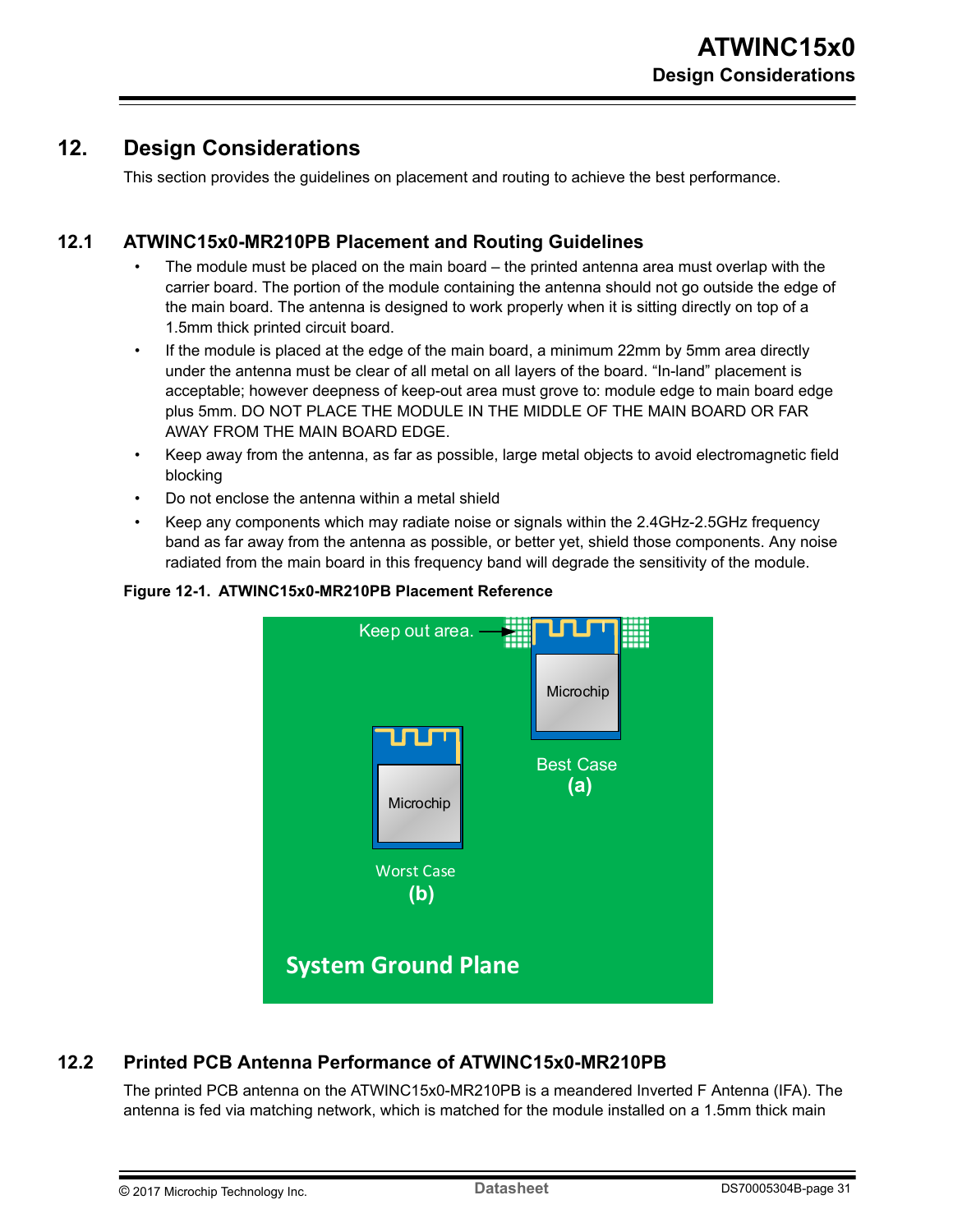board. Main board thickness deviation by ±1mm changes RX/TX performance by ±1dB maximum, referring to RX/TX performance with a default antenna matching network and installed on 1.5mm thick main board.

Measured peak antenna gain is -0.3dBi.

#### **Antenna Radiation Pattern**

Following figures illustrate the Antenna Radiation Patterns. **Figure 12-2. Antenna Radiation Pattern when Phi = 0 degree**

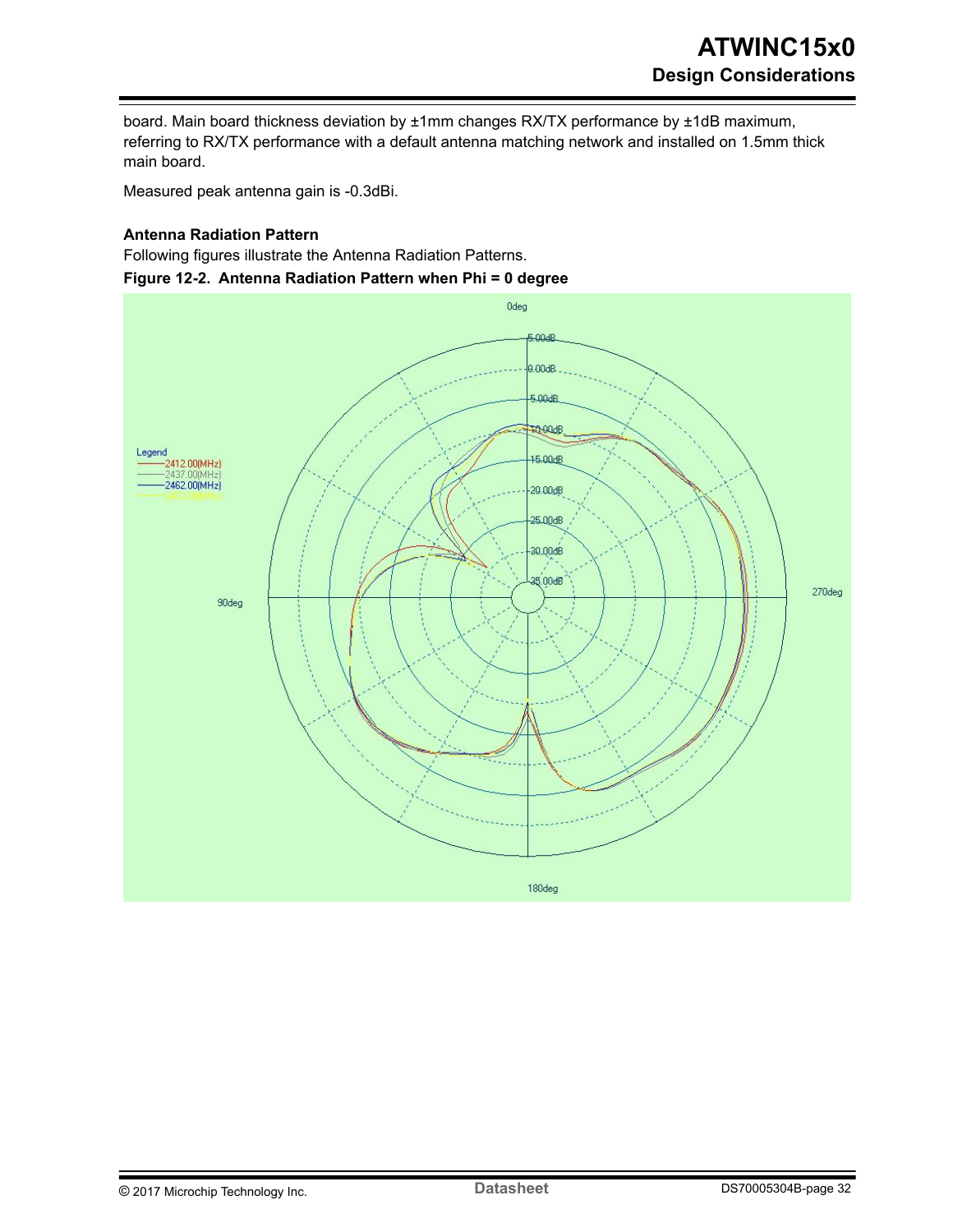## **ATWINC15x0 Design Considerations**



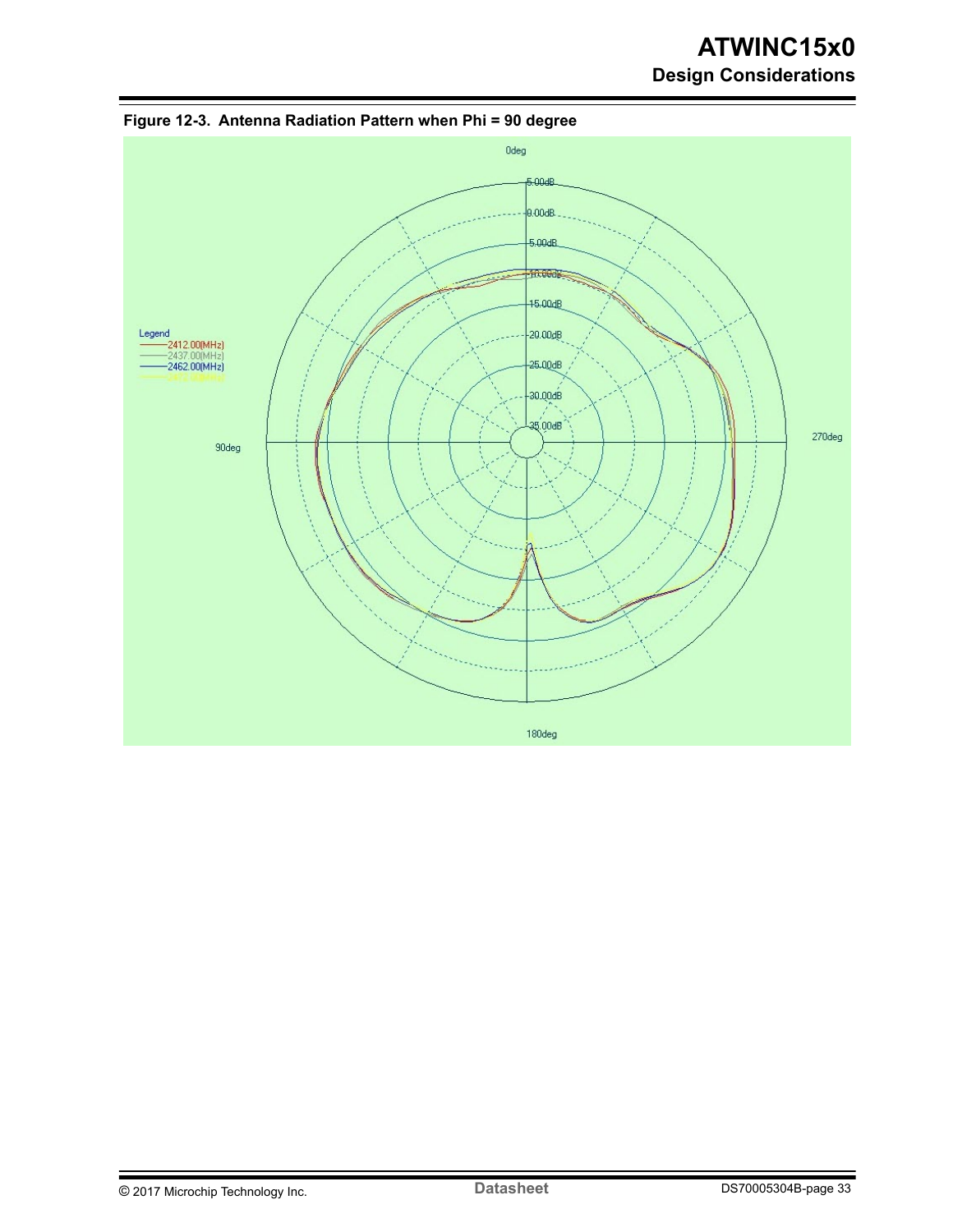## **ATWINC15x0 Design Considerations**



<span id="page-33-0"></span>**Figure 12-4. Antenna Radiation Pattern when Theta = 90 degree**

### **12.3 ATWINC15x0-MR210UB Placement and Routing Guidelines**

The ATWINC15x0-MR210UB module has an Ultra Small Miniature RF Connector (u.FL) for the external antenna.

The choice of antenna is limited to the antenna types for which the module was tested and approved. For a list of tested and approved antennas that may be used with the module, refer to the respective country in [Regulatory Approval.](#page-38-0)

An approved and tested antenna type is shown in the following table.

**Table 12-1. Tested External Antenna Type**

| Antenna Type | Gain   |  |
|--------------|--------|--|
| Whip Antenna | 2.2dBi |  |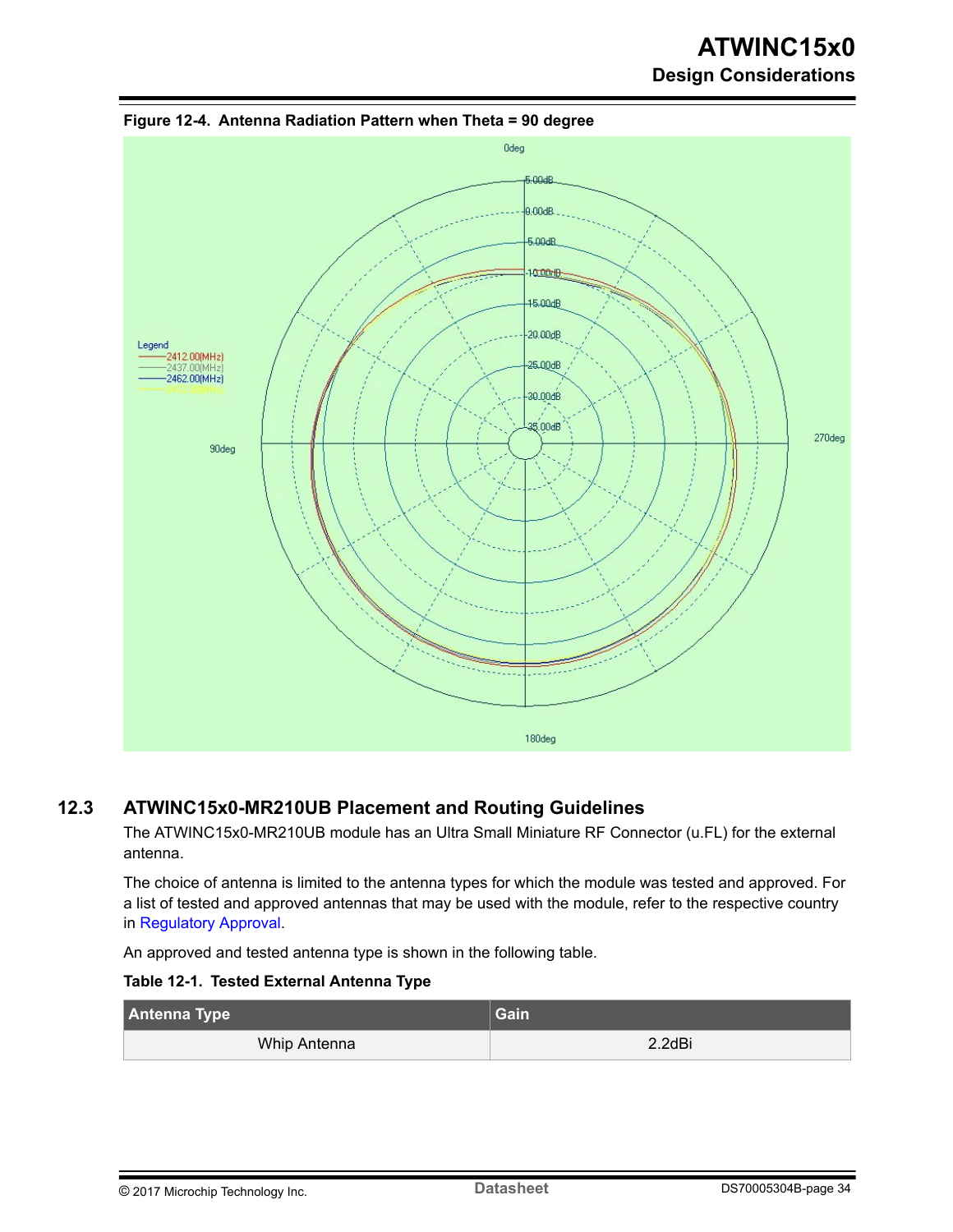#### <span id="page-34-0"></span>**12.3.1 Recommended External Antenna for ATWINC15x0-MR210UB**

[Whip Antenna \(Part number: RN-SMA-4\)](http://ww1.microchip.com/downloads/en/DeviceDoc/Acc-RN-SMA4-RP-DS.pdf) along with a 10cm length RF cable assembly (u.FL to SMA) has been used for the certification of ATWINC15x0-MR210UB. It is recommended to use the same or similar external antenna in design.

#### **12.4 Module Assembly Considerations**

The ATWINC15x0-MR210xB modules are assembled with an EMI Shield to ensure compliance with EMI emission and immunity rules. The EMI shield is made of a tin-plated steel (SPTE) and is not hermetically sealed. Solutions like IPA and similar solvents can be used to clean the ATWINC15x0-MR210xB module. However, cleaning solutions that contain acid should never be used on the module.

The ATWINC15x0-MR210xB modules are manufactured without any conformal coating applied. It is the customer's responsibility if a conformal coating is specified and/or applied to the ATWINC15x0-MR210xB module.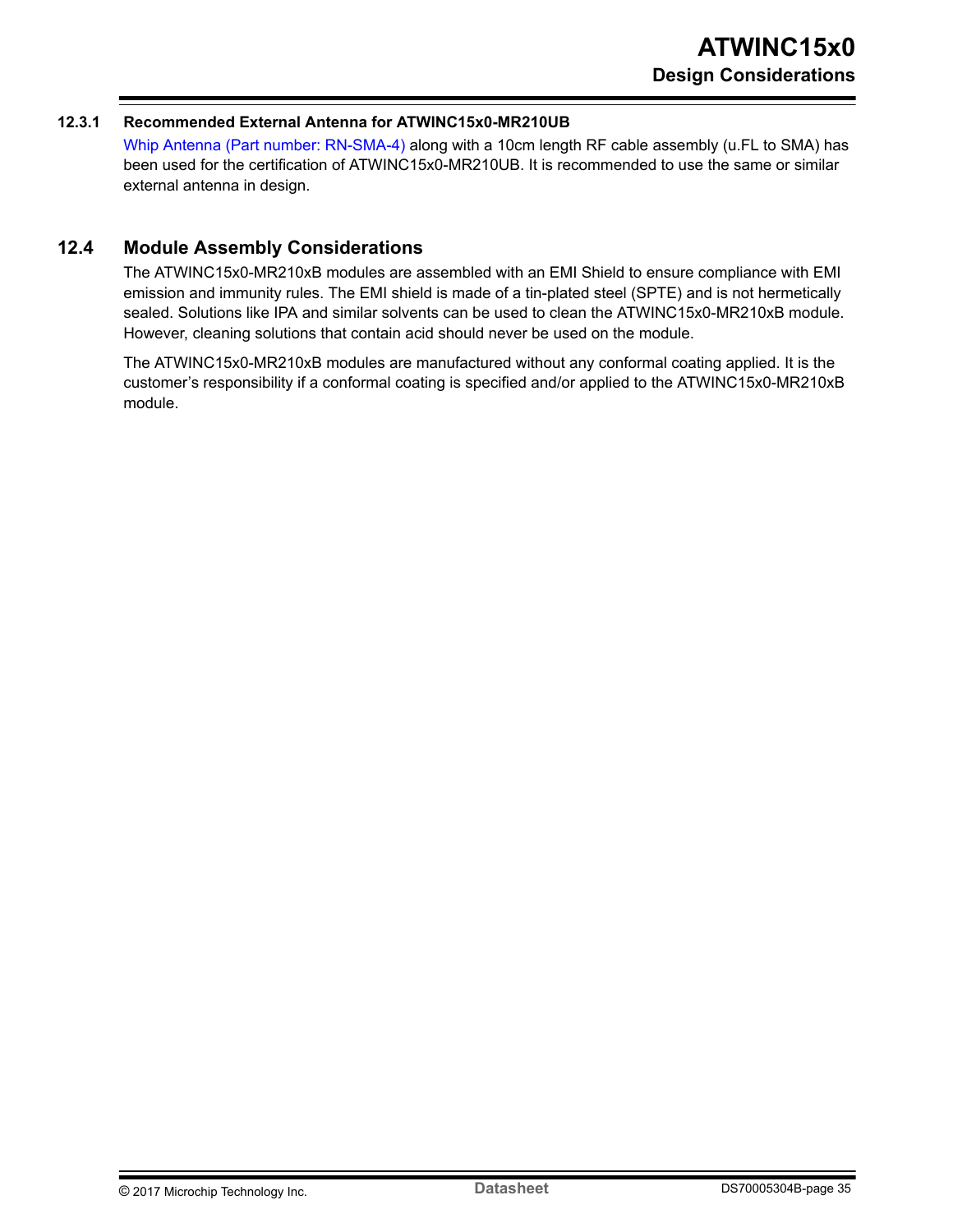## <span id="page-35-0"></span>**13. Reflow Profile Information**

This chapter provides guidelines for reflow processes in getting the Microchip module soldered to the customer's design.

### **13.1 Storage Condition**

#### **13.1.1 Moisture Barrier Bag Before Opening**

A moisture barrier bag must be stored in a temperature of less than 30°C with humidity under 85% RH. The calculated shelf life for the dry-packed product shall be 12 months from the date the bag is sealed.

#### **13.1.2 Moisture Barrier Bag Open**

Humidity indicator cards must be blue, <30%.

#### **13.2 Solder Paste**

Sn-Ag-Cu eutectic solder with melting temperature of 217°C is most commonly used for lead-free solder reflow application. This alloy is widely accepted in the semiconductor industry due to its low cost, relatively low melting temperature, and good thermal fatigue resistance. Some recommended pastes include NC-SMQ<sup>®</sup> 230 flux and Indalloy<sup>®</sup> 241 solder paste made up of 95.5 Sn/3.8 Ag/0.7 Cu or SENJU N705-GRN3360-K2-V Type 3, no clean paste.

#### **13.3 Stencil Design**

The recommended stencil is laser-cut, stainless steel type with a thickness of 100µm to 130µm and approximately a 1:1 ratio of stencil opening to pad dimension. To improve paste release, a positive taper with bottom opening 25µm larger than the top can be utilized. Local manufacturing experience may find other combinations of stencil thickness and aperture size to get good results.

### **13.4 Printing Process**

The printing process requires no significant changes compared to Sn/Pb solder. Any guidelines recommended by the paste manufacturers to accommodate paste specific characteristics should be followed. Post-print inspection and paste volume measurement is very critical to ensure good print quality and uniform paste.

### **13.5 Baking Conditions**

This module is rated at MSL level 3. After a sealed bag is opened, no baking is required within 168 hours so long as the devices are held at ≤30°C/60% RH or stored at <10% RH.

The module will require baking before mounting if:

- The sealed bag has been open for >168 hours
- Humidity Indicator Card reads >10%
- SIPs need to be baked for 8 hours at 125°C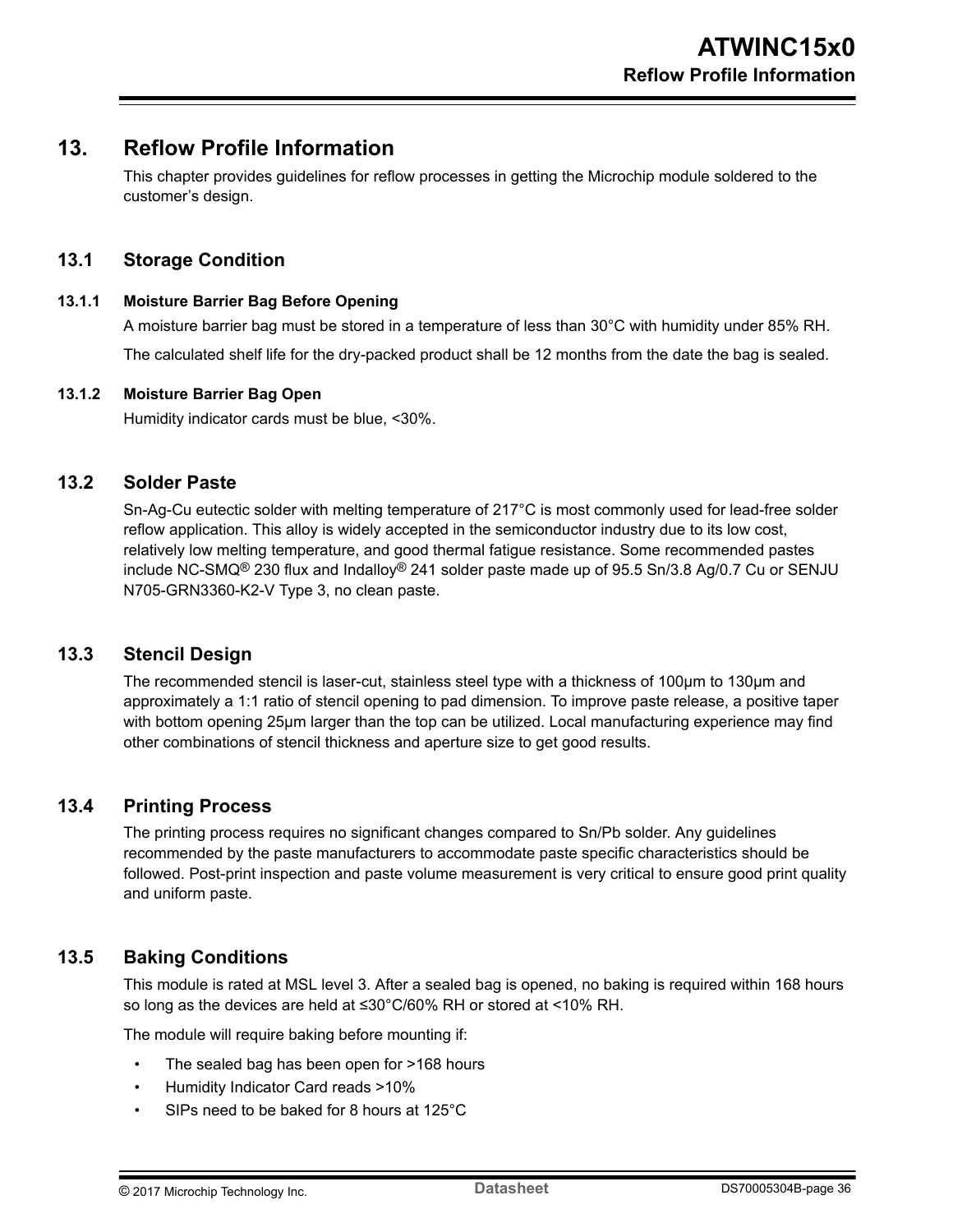### <span id="page-36-0"></span>**13.6 Soldering and Reflow Condition**

The optimization of the reflow process is the most critical factor to be considered for lead-free soldering. The development of an optimal profile should take into account the paste characteristics, the size of the board, the density of the components, the mix of the larger and smaller components, and the peak temperature requirements of the components. An optimized reflow process is the key to ensuring a successful lead-free assembly and achieves high yield and long term solder joint reliability.

#### **Temperature Profiling**

Temperature profiling should be performed for all new board designs by attaching thermocouples at the solder joints, on the top surface of the larger components, and at multiple locations of the boards. This is to ensure that all components are heated to a temperature above the minimum reflow temperatures and the smaller components do not exceed maximum temperature limit. The SnAgCu solder alloy melts at  $\sim$ 217°C, so the reflow temperature peak at joint level should be 15 to 20°C higher than melting temperature. The targeted solder joint temperature for the Sn-Ag-Cu solder should be ~235°C. For larger or sophisticated boards with a large mix of components, it is also important to ensure that the temperature difference across the board is less than 10 degrees to minimize board warpage. The maximum temperature at the component body should not exceed the MSL3 qualification specification.

#### **13.6.1 Reflow Oven**

It is strongly recommended that a reflow oven equipped with more heating zones and Nitrogen atmosphere should be used for lead-free assembly. Nitrogen atmosphere has shown to improve the wetability and reduce temperature gradient across the board. It can also enhance the appearance of the solder joints by reducing the effects of oxidation.

The following items should also be observed in the reflow process:

- 1. Some recommended pastes include:
	- $-$  NC-SMQ<sup>®</sup> 230 flux and Indalloy<sup>®</sup> 241 solder paste made up of 95.5 Sn/3.8 Ag/0.7 Cu
	- SENJU N705-GRN3360-K2-V Type 3, no clean paste.
- 2. Allowable reflow soldering iterations:
	- Three times based on the following reflow soldering profile (refer following Figure).
- 3. Temperature profile:
	- Reflow soldering shall be done according to the following temperature profile (refer to the following figure).
	- Peak temperature: 250°C.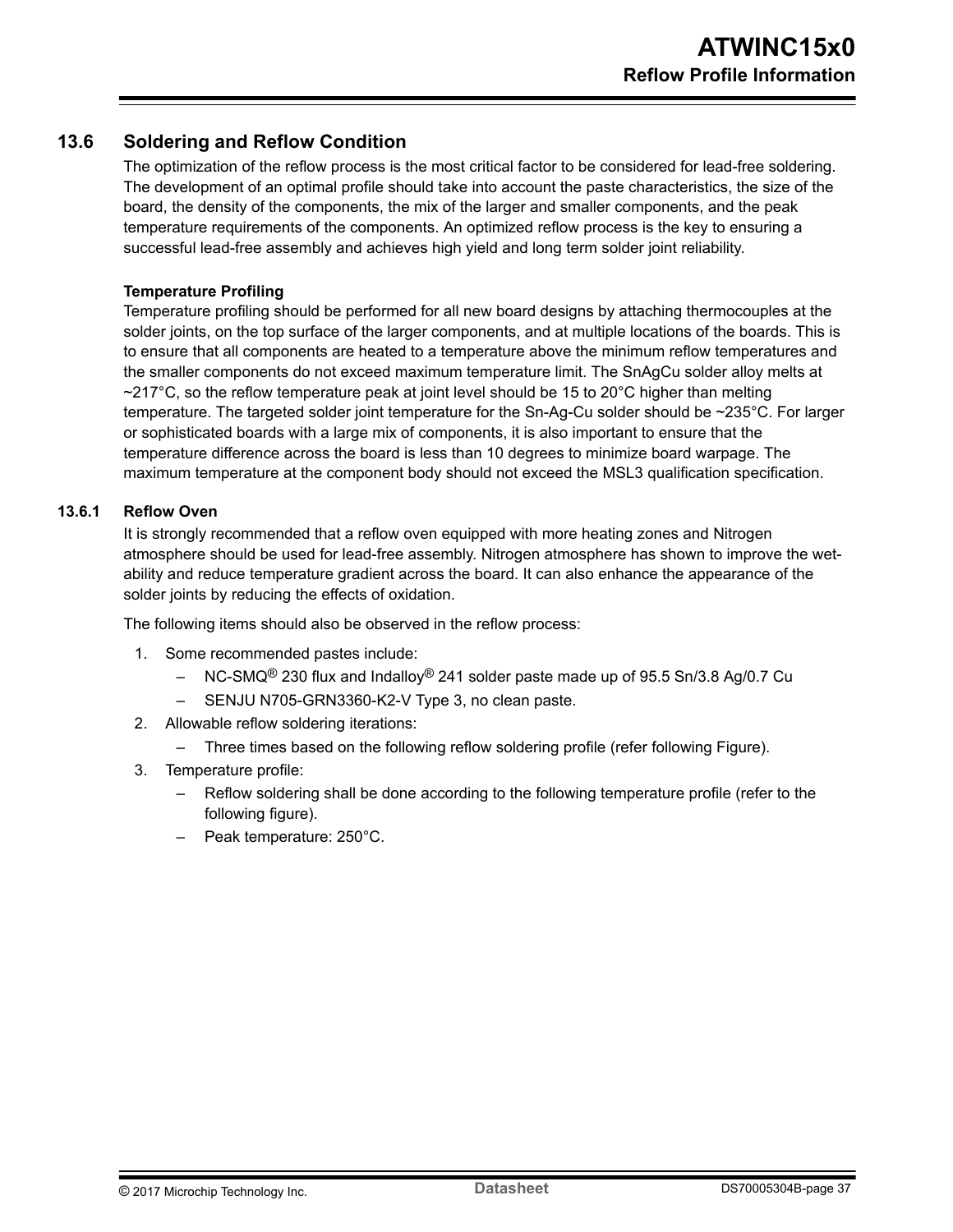#### **Figure 13-1. Solder Reflow Profile**



#### **Cleaning**

The exposed ground paddle helps to self-align the module, avoiding pad misalignment. The use of no clean solder pastes is recommended. Full drying of no-clean paste fluxes as a result of the reflow process must be ensured. This may require longer reflow profiles and/or peak temperatures toward the high end of the process window as recommended by the solder paste vendor. It is believed that uncured flux residues could lead to corrosion and/or shorting in accelerated testing and possibly the field.

#### **Rework**

Rework is to remove the mounted SIP package and replace with a new unit. It is recommended that once an ATWINC15x0-MR210xB Module has been removed it should never be reused. During the rework process, the mounted module and PCB are heated partially, and the module is removed. It is recommended to pay attention to heat-proof the proximity of the mounted parts and junctions and use the best nozzle for rework that is suited to the module size.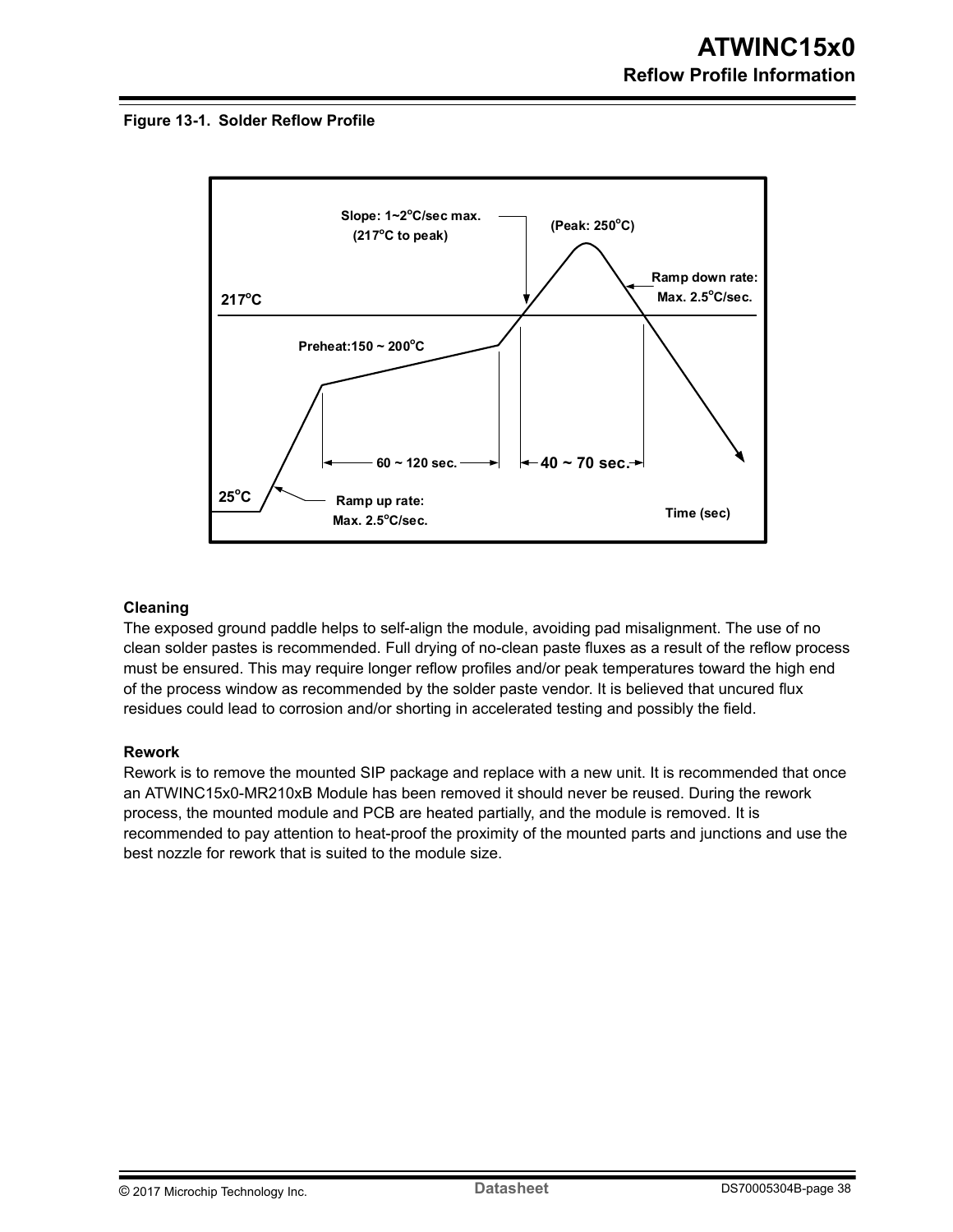## <span id="page-38-0"></span>**14. Regulatory Approval**

Regulatory Approvals received.

ATWINC1500-MR210PB

- United States/FCC ID: 2ADHKATWINC1500
- Canada
	- IC: 20266-WINC1500PB
	- HVIN: ATWINC1500-MR210PB
- Europe CE

ATWINC1510-MR210PB

- United States/FCC ID: 2ADHKATWINC1510
- Canada
	- IC: 20266-ATWINC1510
	- HVIN: ATWINC1510-MR210PB
- Europe CE

ATWINC1500-MR210UB

- United States/FCC ID: 2ADHKATWINC1500U
- Canada
	- IC: 20266-WINC1500UB
	- HVIN: ATWINC1500-MR210UB

### **14.1 United States**

The ATWINC1500-MR210PB, ATWINC1510-MR210PB and ATWINC1500-MR210UB modules have received Federal Communications Commission (FCC) CFR47 Telecommunications, Part 15 Subpart C "Intentional Radiators" single-modular approval in accordance with Part 15.212 Modular Transmitter approval. Single-modular transmitter approval is defined as a complete RF transmission sub-assembly, designed to be incorporated into another device, that must demonstrate compliance with FCC rules and policies independent of any host. A transmitter with a modular grant can be installed in different end-use products (referred to as a host, host product, or host device) by the grantee or other equipment manufacturer, then the host product may not require additional testing or equipment authorization for the transmitter function provided by that specific module or limited module device.

The user must comply with all of the instructions provided by the Grantee, which indicate installation and/or operating conditions necessary for compliance.

A host product itself is required to comply with all other applicable FCC equipment authorization regulations, requirements, and equipment functions that are not associated with the transmitter module portion. For example, compliance must be demonstrated: to regulations for other transmitter components within a host product; to requirements for unintentional radiators (Part 15 Subpart B), such as digital devices, computer peripherals, radio receivers, etc.; and to additional authorization requirements for the non-transmitter functions on the transmitter module (i.e., Verification or Declaration of Conformity) as appropriate (e.g., Bluetooth and Wi-Fi transmitter modules may also contain digital logic functions).

#### **14.1.1 Labeling And User Information Requirements**

The ATWINC1500-MR210PB, ATWINC1510-MR210PB and ATWINC1500-MR210UB modules have been labeled with its own FCC ID number, and if the FCC ID is not visible when the module is installed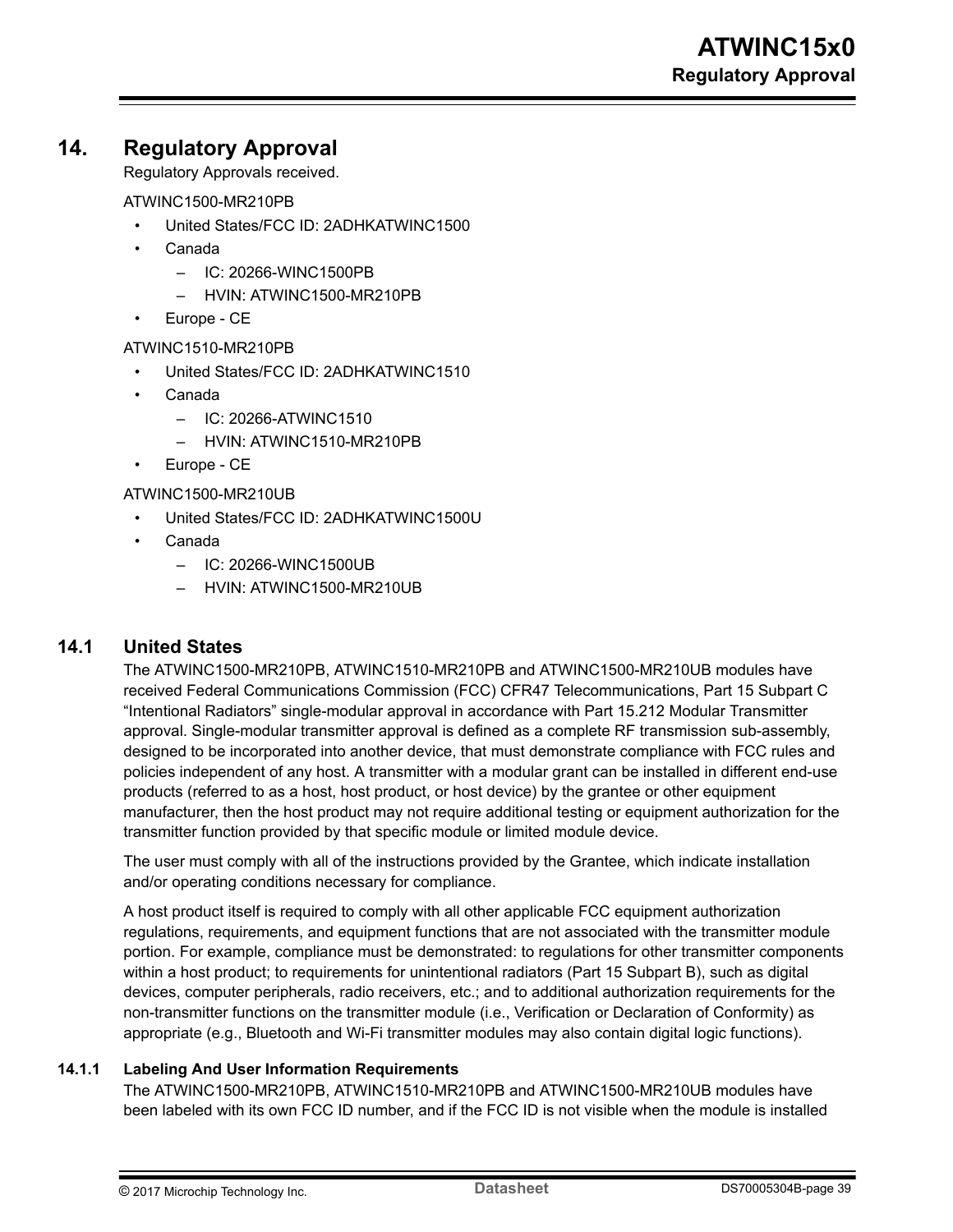inside another device, then the outside of the finished product into which the module is installed must display a label referring to the enclosed module. This exterior label should use the following wording:

For the ATWINC1500-MR210PB:

Contains Transmitter Module FCC ID: 2ADHKATWINC1500

or

Contains FCC ID: 2ADHKATWINC1500

**This device complies with Part 15 of the FCC Rules. Operation is subject to the following two conditions: (1) this device may not cause harmful interference, and (2) this device must accept any interference received, including interference that may cause undesired operation**.

For the ATWINC1510-MR210PB:

Contains Transmitter Module FCC ID: 2ADHKATWINC1510

or

Contains FCC ID: 2ADHKATWINC1510

**This device complies with Part 15 of the FCC Rules. Operation is subject to the following two conditions: (1) this device may not cause harmful interference, and (2) this device must accept any interference received, including interference that may cause undesired operation**.

For the ATWINC1500-MR210UB:

Contains Transmitter Module FCC ID: 2ADHKATWINC1500U

or

Contains FCC ID: 2ADHKATWINC1500U

**This device complies with Part 15 of the FCC Rules. Operation is subject to the following two conditions: (1) this device may not cause harmful interference, and (2) this device must accept any interference received, including interference that may cause undesired operation**.

The user's manual for the finished product should include the following statement:

This equipment has been tested and found to comply with the limits for a Class B digital device, pursuant to part 15 of the FCC Rules. These limits are designed to provide reasonable protection against harmful interference in a residential installation. This equipment generates, uses and can radiate radio frequency energy, and if not installed and used in accordance with the instructions, may cause harmful interference to radio communications. However, there is no guarantee that interference will not occur in a particular installation. If this equipment does cause harmful interference to radio or television reception, which can be determined by turning the equipment off and on, the user is encouraged to try to correct the interference by one or more of the following measures:

- Reorient or relocate the receiving antenna
- Increase the separation between the equipment and receiver
- Connect the equipment into an outlet on a circuit different from that to which the receiver is connected
- Consult the dealer or an experienced radio/TV technician for help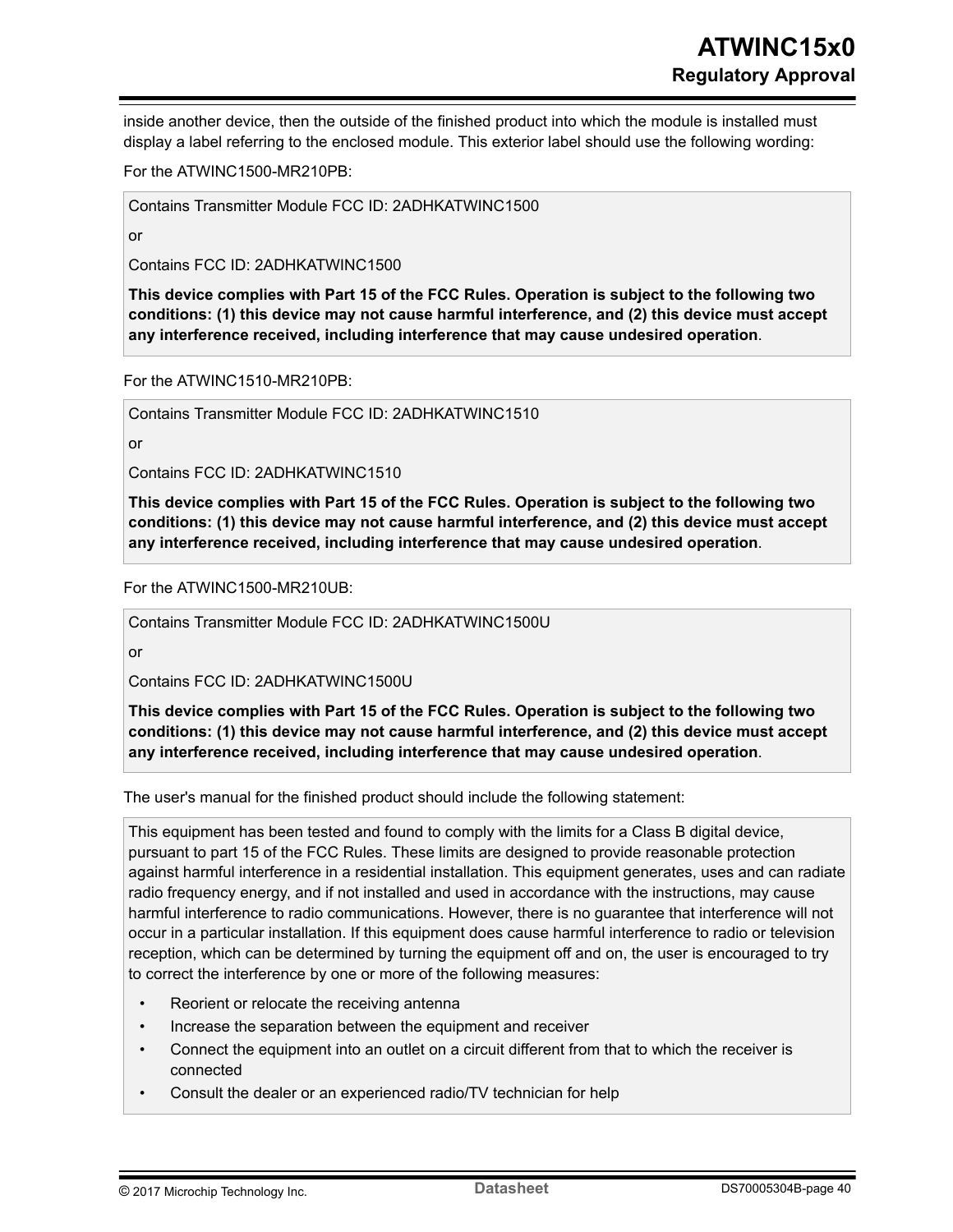<span id="page-40-0"></span>Additional information on labeling and user information requirements for Part 15 devices can be found in KDB Publication 784748, which is available at the FCC Office of Engineering and Technology (OET) Laboratory Division Knowledge Database (KDB) [https://apps.fcc.gov/oetcf/kdb/index.cfm.](https://apps.fcc.gov/oetcf/kdb/index.cfm)

#### **14.1.2 RF Exposure**

All transmitters regulated by FCC must comply with RF exposure requirements. KDB 447498 General RF Exposure Guidance provides guidance in determining whether proposed or existing transmitting facilities, operations or devices comply with limits for human exposure to Radio Frequency (RF) fields adopted by the Federal Communications Commission (FCC).

From the FCC Grant: Output power listed is conducted. This transmitter is restricted for use with the specific antenna(s) tested in this application for Certification.

In the end product, the antenna(s) used with this transmitter must be installed to provide a separation distance of at least 6.5 cm from all persons and must not be co-located or operation in conjunction with any other antenna or transmitter. User and installers must be provided with antenna installation instructions and transmitter operating conditions for satisfying the RF exposure compliance.

#### **14.1.3 Approved Antenna Types**

To maintain modular approval in the United States, only the antenna types that have been tested shall be used. It is permissible to use different antenna provided the same antenna type and antenna gain (equal to or less than) is used. An antenna type comprises antennas having similar in-band and out-of-band radiation patterns.

Testing the ATWINC1500-MR210UB module was performed with the antenna types listed in [Table 12-1](#page-33-0).

#### **14.1.4 Helpful Web Sites**

Federal Communications Commission (FCC): <http://www.fcc.gov>

FCC Office of Engineering and Technology (OET) Laboratory Division Knowledge Database (KDB)

<https://apps.fcc.gov/oetcf/kdb/index.cfm>

### **14.2 Canada**

The ATWINC1500-MR210PB, ATWINC1510-MR210PB and ATWINC1500-MR210UB modules have been certified for use in Canada under Innovation, Science, and Economic Development Canada (ISED, formerly Industry Canada) Radio Standards Procedure (RSP) RSP-100, Radio Standards Specification (RSS) RSS-Gen and RSS-247. Modular approval permits the installation of a module in a host device without the need to recertify the device.

#### **14.2.1 Labeling and User Information Requirements**

Labeling Requirements (from RSP-100 - Issue 11, Section 3): The host product shall be properly labeled to identify the module within the host device.

The Innovation, Science and Economic Development Canada certification label of a module shall be clearly visible at all times when installed in the host device; otherwise, the host product must be labeled to display the Innovation, Science and Economic Development Canada certification number of the module, preceded by the word "Contains" or similar wording expressing the same meaning, as follows:

For the ATWINC1500-MR210PB:

#### **Contains IC: 20266-WINC1500PB**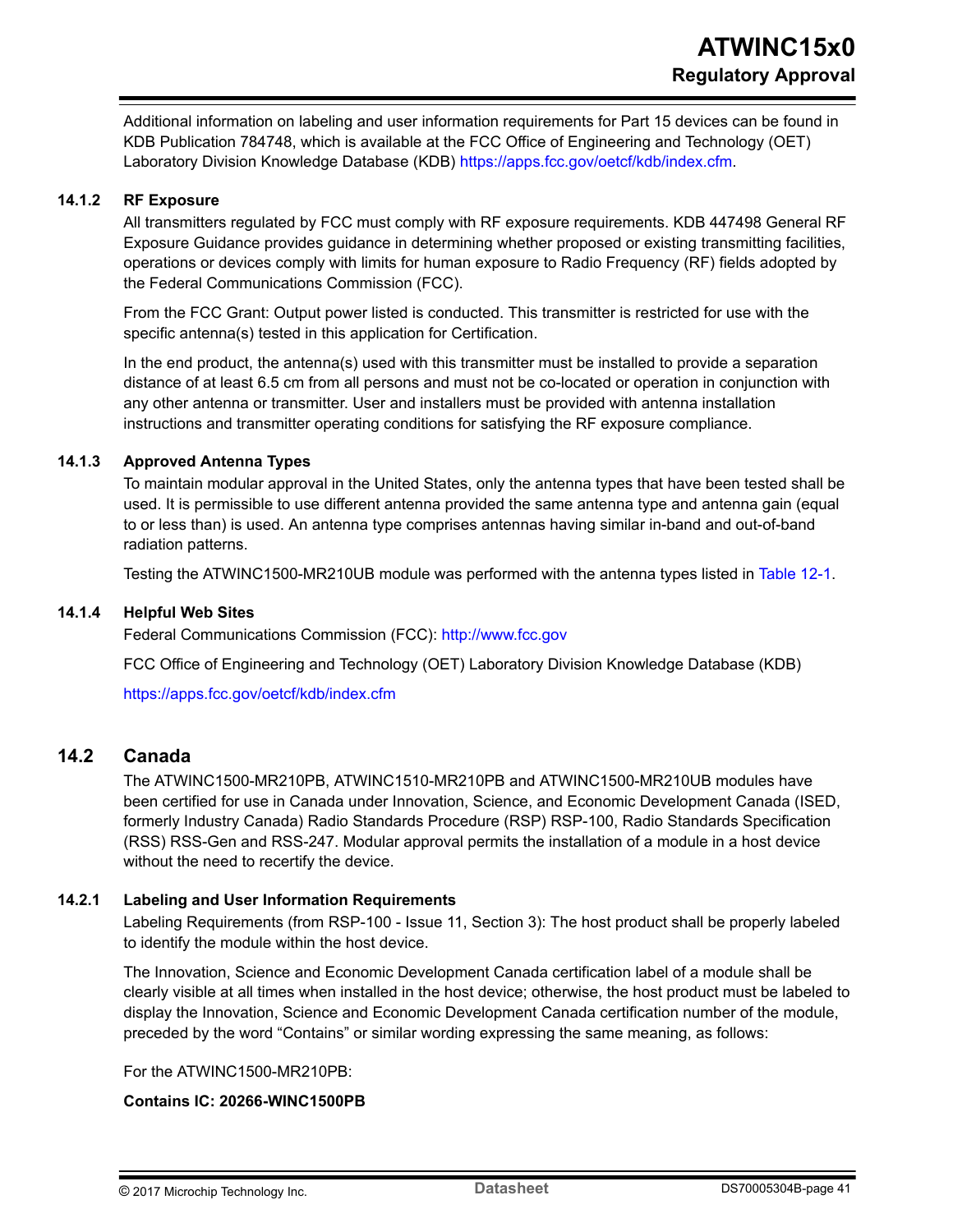For the ATWINC1510-MR210PB:

#### **Contains IC: 20266-ATWINC1510**

For the ATWINC1500-MR210UB module:

#### **Contains IC: 20266-WINC1500UB**

User Manual Notice for License-Exempt Radio Apparatus (from Section 8.4 RSS-Gen, Issue 4, November 2014): User manuals for license-exempt radio apparatus shall contain the following or equivalent notice in a conspicuous location in the user manual or alternatively on the device or both:

**This device complies with Industry Canada's license exempt RSS standard(s). Operation is subject to the following two conditions:**

**(1) This device may not cause interference, and**

**(2) This device must accept any interference, including interference that may cause undesired operation of the device.**

**Le présent appareil est conforme aux CNR d'Industrie Canada applicables aux appareils radio exempts de licence. L'exploitation est autorisée aux deux conditions suivantes:**

**(1) l'appareil ne doit pas produire de brouillage, et**

**(2) l'utilisateur de l'appareil doit accepter tout brouillage radioélectrique subi, même si le brouillage est susceptible d'en compromettre le fonctionnement.**

#### Guidelines on Transmitter Antenna for License Exempt Radio Apparatus:

**Under Industry Canada regulations, this radio transmitter may only operate using an antenna of a type and maximum (or lesser) gain approved for the transmitter by Industry Canada. To reduce potential radio interference to other users, the antenna type and its gain should be so chosen that the equivalent isotropically radiated power (e.i.r.p.) is not more than that necessary for successful communication.**

**Conformément à la réglementation d'Industrie Canada, le présent émetteur radio peut fonctionner avec une antenne d'un type et d'un gain maximal (ou inférieur) approuvé pour l'émetteur par Industrie Canada. Dans le but de réduire les risques de brouillage radioélectrique à l'intention des autres utilisateurs, il faut choisir le type d'antenne et son gain de sorte que la puissance isotrope rayonnée équivalente (p.i.r.e.) ne dépasse pas l'intensité nécessaire à l'établisse-ment d'une communication satisfaisante.**

Immediately following the above notice, the manufacturer shall provide a list of all antenna types approved for use with the transmitter, indicating the maximum permissible antenna gain (in dBi) and required impedance for each.

#### **14.2.2 Transmitter Antenna (From Section 8.3 RSS-GEN, Issue 4, November 2014)**

User manuals for transmitters equipped with detachable antennas shall also contain the following notice in a conspicuous location:

**This radio transmitter (identify the device by certification number, or model number if Category II) has been approved by Industry Canada to operate with the antenna types listed below with the maximum permissible gain and required antenna impedance for each antenna type indicated.**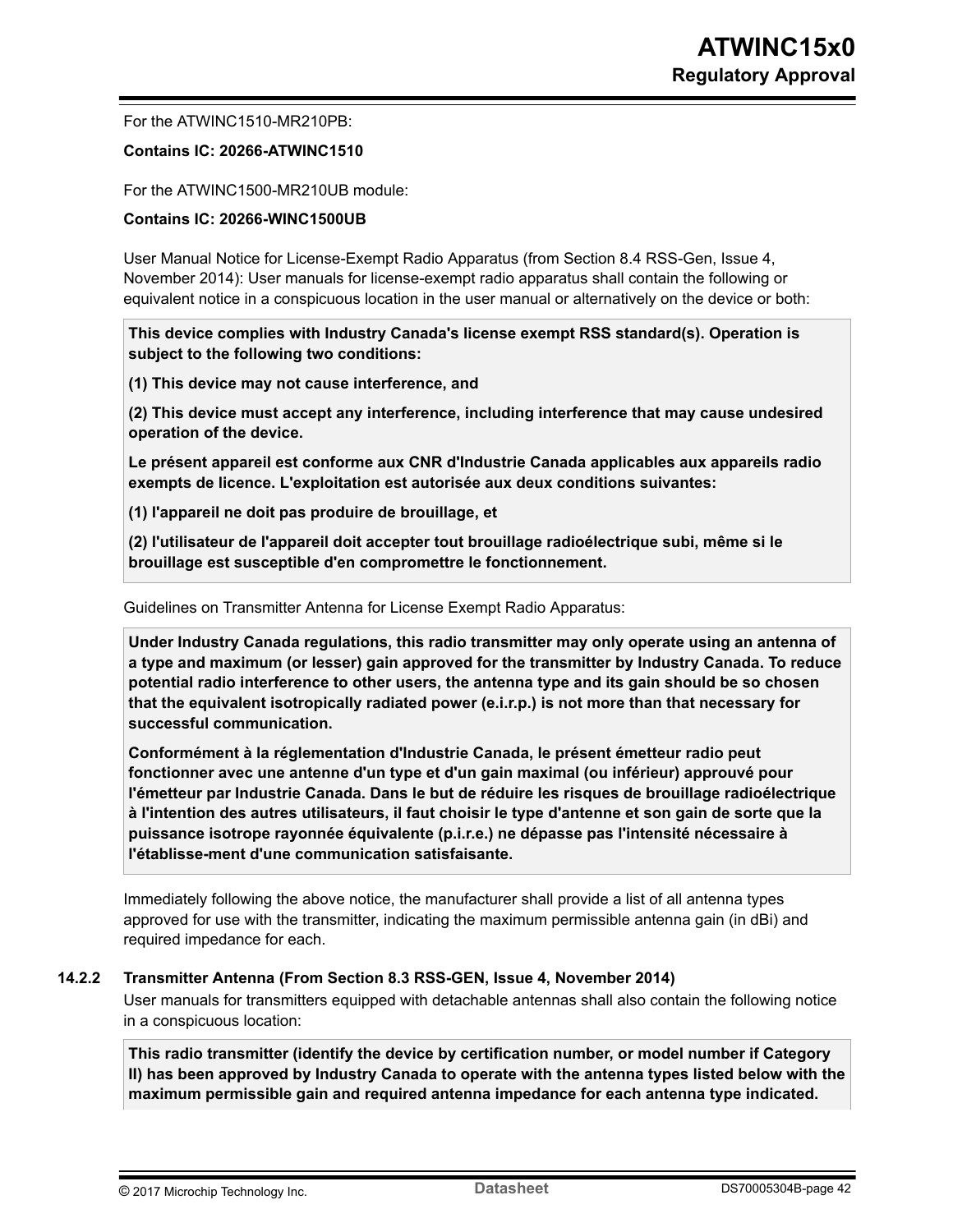<span id="page-42-0"></span>**Antenna types not included in this list, having a gain greater than the maximum gain indicated for that type, are strictly prohibited for use with this device.**

**Le présent émetteur radio (identifier le dispositif par son numéro de certification) a été approuvé par Industrie Canada pour fonctionner avec les types d'antenne énumérés ci**‑**dessous et ayant un gain admissible maximal. Les types d'antenne non inclus dans cette liste, et dont le gain est supérieur au gain maximal indiqué, sont strictement interdits pour l'exploitation de l'émetteur.**

#### **14.2.3 RF Exposure**

All transmitters regulated by Innovation, Science and Economic Development Canada (ISED) must comply with RF exposure requirements listed in RSS-102 - Radio Frequency (RF) Exposure Compliance of Radiocommunication Apparatus (All Frequency Bands).

This transmitter is restricted for use with a specific antenna tested in this application for certification, and must not be co-located or operating in conjunction with any other antenna or transmitters within a host device, except in accordance with Canada multi-transmitter product procedures.

The installation of the transmitter must ensure that the antenna has a separation distance of at least 6.5 cm from all persons or compliance must be demonstrated according to the ISED SAR procedures.

#### **14.2.4 Helpful Web Sites**

Innovation, Science and Economic Development Canada (ISED): <http://www.ic.gc.ca/>

### **14.3 Europe**

The ATWINC15x0-MR210PB module is a Radio Equipment Directive (RED) assessed radio module that is CE marked and has been manufactured and tested with the intention of being integrated into a final product.

The ATWINC15x0-MR210PB module has been tested to RED 2014/53/EU Essential Requirements for Health and Safety (Article (3.1(a)), Electromagnetic Compatibility (EMC) (Article 3.1(b)), and Radio (Article 3.2), which is summarized in the following European Compliance Testing table.

The ETSI provides guidance on modular devices in the "*Guide to the application of harmonised standards covering articles 3.1b and 3.2 of the RED 2014/53/EU (RED) to multi-radio and combined radio and nonradio equipment*" document available at [http://www.etsi.org/deliver/etsi\\_eg/203300\\_203399/20](http://www.etsi.org/deliver/etsi_eg/203300_203399/203367/01.01.01_60/eg_203367v010101p.pdf) [3367/01.01.01\\_60/eg\\_203367v010101p.pdf](http://www.etsi.org/deliver/etsi_eg/203300_203399/203367/01.01.01_60/eg_203367v010101p.pdf).

**Note:**  To maintain conformance to the testing listed in the following European Compliance Testing table the module shall be installed in accordance with the installation instructions in this data sheet and shall not be modified. When integrating a radio module into a completed product, the integrator becomes the manufacturer of the final product and is therefore responsible for demonstrating compliance of the final product with the essential requirements against the RED.

#### **14.3.1 Labeling and User Information Requirements**

The label on the final product that contains the ATWINC15x0-MR210PB module must follow CE marking requirements.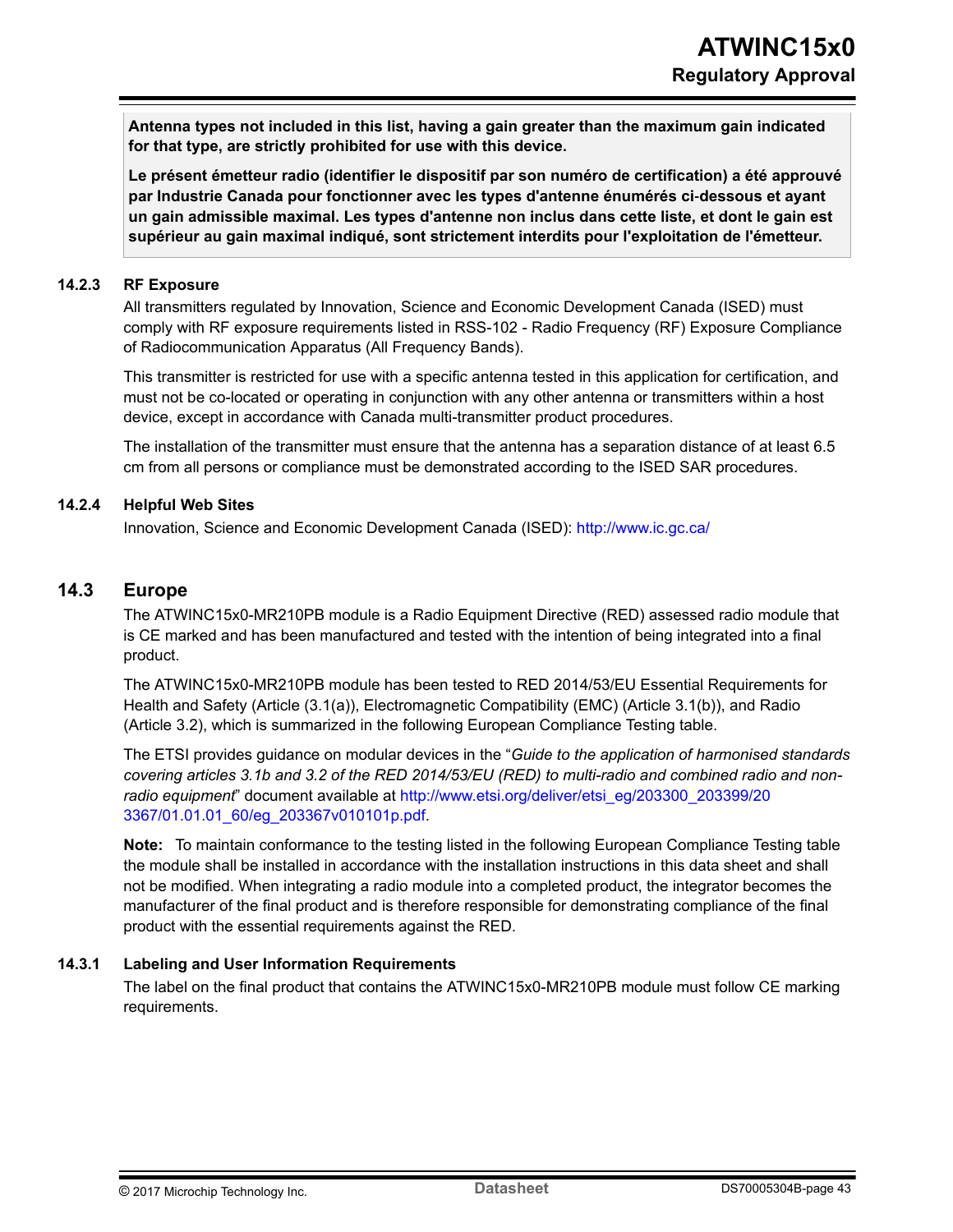| <b>Certification</b> | <b>Standards</b>                                      | <b>Article</b> | Laboratory                                  | <b>Report</b><br><b>Number</b> | <b>Date</b> |
|----------------------|-------------------------------------------------------|----------------|---------------------------------------------|--------------------------------|-------------|
| <b>Safety</b>        | EN60950-1:2006/A11:2009/<br>A1:2010/ A12:2011/A2:2013 | [3.1(a)]       | <b>TUV</b><br>Rheinland,<br>Taiwan<br>(3.2) | 10059657<br>001                | 2017-02-20  |
| <b>Health</b>        | EN300328 V1.9.1/<br>EN62311:2008                      |                |                                             | 50068130<br>002                | 2017-02-20  |
|                      | EN301489-1 V1.9.2                                     | [3.1(b)]       |                                             | 10058459                       | 2017-02-20  |
| <b>EMC</b>           | EN301489-17 V2.2.1                                    |                |                                             | 002                            |             |
|                      | EN301489-1 V2.1.1<br>EN301489-1 V2.2.0                |                |                                             | 10058459<br>003                | 2017-05-25  |
|                      | EN301489-17 V3.1.1<br>EN301489-17 V3.2.0              |                |                                             |                                |             |
| Radio                | EN300328 V1.9.1                                       |                |                                             | 50068130<br>002                | 2017-02-20  |
|                      | EN300328 V2.1.1                                       |                |                                             | 50068130<br>003                | 2017-05-26  |

#### **Table 14-1. European Compliance Testing (ATWINC15x0-MR210PB)**

#### **14.3.2 Conformity Assessment**

From ETSI Guidance Note EG 203367, section 6.1, when non-radio products are combined with a radio product:

If the manufacturer of the combined equipment installs the radio product in a host non-radio product in equivalent assessment conditions (i.e. host equivalent to the one used for the assessment of the radio product) and according to the installation instructions for the radio product, then no additional assessment of the combined equipment against article 3.2 of the RED is required.

The European Compliance Testing listed in the preceeding table was performed using the integral chip antenna.

#### **14.3.2.1 Simplified EU Declaration of Conformity**

Hereby, Microchip Technology Inc. declares that the radio equipment type ATWINC15x0-MR210PB is in compliance with Directive 2014/53/EU.

The full text of the EU declaration of conformity for this product is available at [http://www.microchip.com/](http://www.microchip.com/design-centers/wireless-connectivity/) [design-centers/wireless-connectivity/](http://www.microchip.com/design-centers/wireless-connectivity/).

#### **14.3.3 Helpful Websites**

A document that can be used as a starting point in understanding the use of Short Range Devices (SRD) in Europe is the European Radio Communications Committee (ERC) Recommendation 70-03 E, which can be downloaded from the European Communications Committee (ECC) at: [http://www.ecodocdb.dk/.](http://www.ecodocdb.dk/)

Additional helpful web sites are:

- Radio Equipment Directive (2014/53/EU): [https://ec.europa.eu/growth/single-market/european-standards/harmonised-standards/red\\_en](https://ec.europa.eu/growth/single-market/european-standards/harmonised-standards/red_en)
- European Conference of Postal and Telecommunications Administrations (CEPT): [http://www.cept.org](https://cept.org/)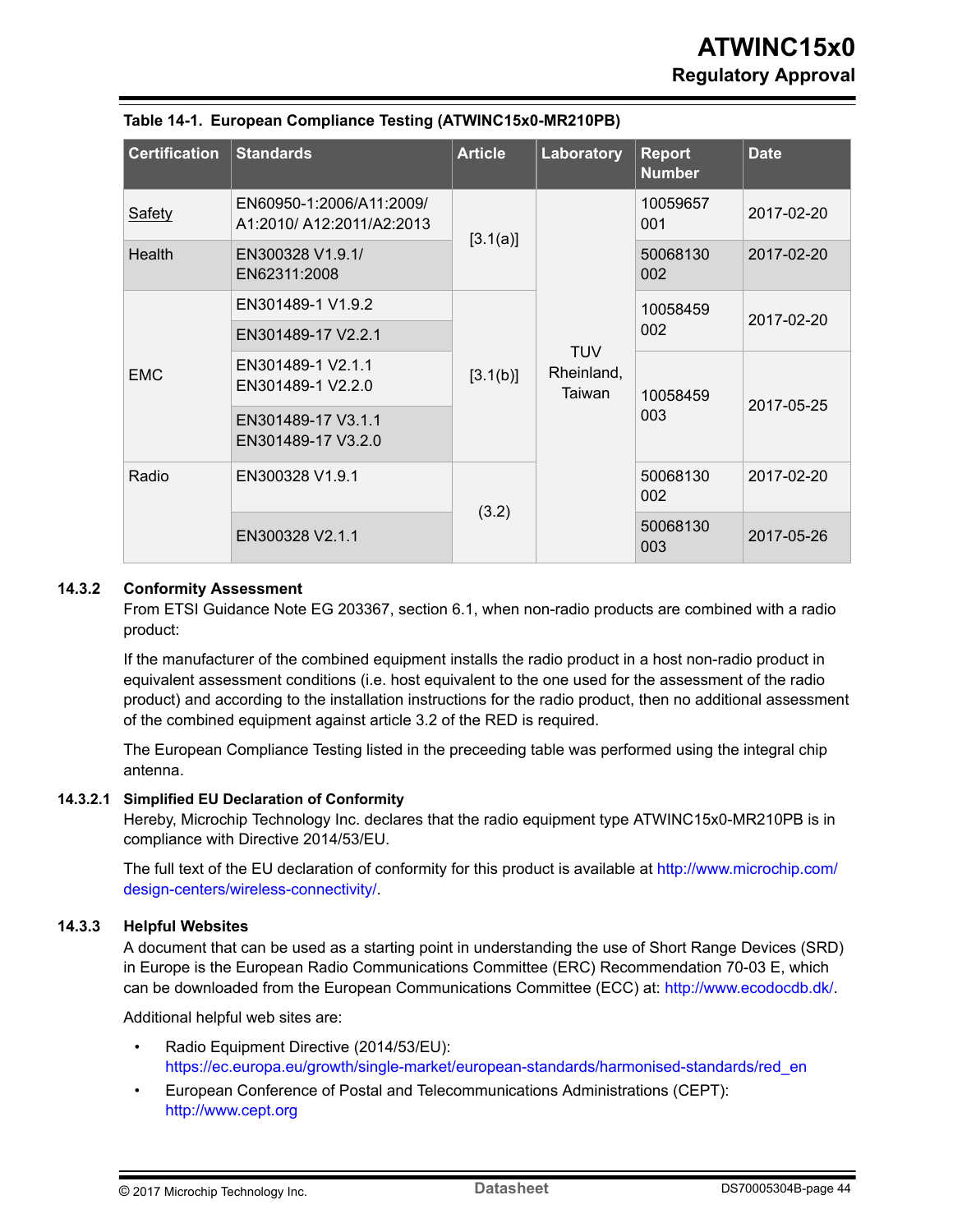- <span id="page-44-0"></span>• European Telecommunications Standards Institute (ETSI): [http://www.etsi.org](http://www.etsi.org/)
- The Radio Equipment Directive Compliance Association (REDCA): <http://www.redca.eu/>

### **14.4 Other Regulatory Information**

- For information about other countries' jurisdictions not covered here, refer to [http://](http://www.microchip.com/design-centers/wireless-connectivity) [www.microchip.com/design-centers/wireless-connectivity](http://www.microchip.com/design-centers/wireless-connectivity)
- Should other regulatory jurisdiction certification be required by the customer, or the customer needs to recertify the module for other reasons, contact Microchip for the required utilities and documentation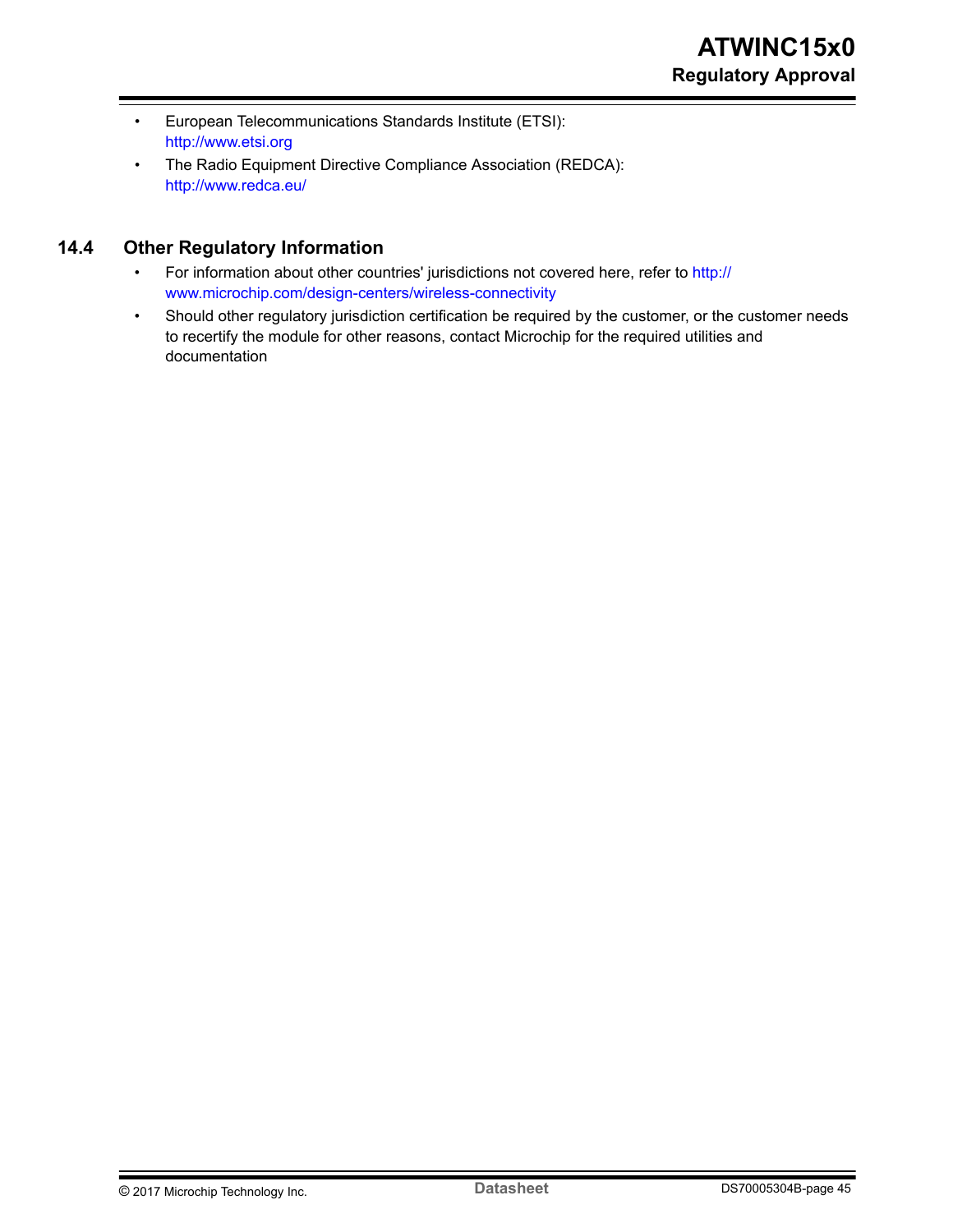## <span id="page-45-0"></span>**15. Reference Documentation and Support**

### **15.1 Reference Documents**

The following table provides the set of collateral documents to ease integration and device ramp.

#### **Table 15-1. Reference Documents**

| <b>Title</b>                                                        | <b>Content</b>                                                                                                                                                                                                                                                                                        |
|---------------------------------------------------------------------|-------------------------------------------------------------------------------------------------------------------------------------------------------------------------------------------------------------------------------------------------------------------------------------------------------|
| ATWINC1500 MU Device<br>Datasheet                                   | Datasheet for the ATWINC1500 SmartConnect Wi-Fi component.<br>For more details, contact a Microchip sales representative.                                                                                                                                                                             |
| <b>Platform Getting Started Guide</b>                               | Details on how to evaluate the WINC15X0 Network Controller<br>Module.                                                                                                                                                                                                                                 |
| <b>Flash Memory Download</b><br><b>Procedure</b>                    | Details the download procedures of firmware, root certificate, gain<br>table values, etc.                                                                                                                                                                                                             |
| ATWINC1500 Wi-Fi Network<br><b>Controller Software Design Guide</b> | Integration guide with a clear description of High-level Arch, an<br>overview on how to write a networking application, list all APIs,<br>parameters, and structures.<br>Features of the device, SPI/handshake protocol between device<br>and host MCU, with flow/sequence/state diagram, and timing. |
| <b>Software Programming Guide</b><br>(ATWINC15x0)                   | Details the flow chart and how to use each API to implement all<br>generic use cases (for example, start AP, start STA, provisioning,<br>UDP, TCP, HTTP, TLS, p2p, errors management, connection/<br>transfer recovery mechanism/state diagram) - usage and sample<br>application note.               |

**Note:**  A Design Files Package is available under NDA. For more details, contact a Microchip sales representative.

For a complete listing of development-support tools and documentation, visit [www.microchip.com,](http://www.microchip.com) or refer to the customer support section on options to locate the nearest Microchip field representative.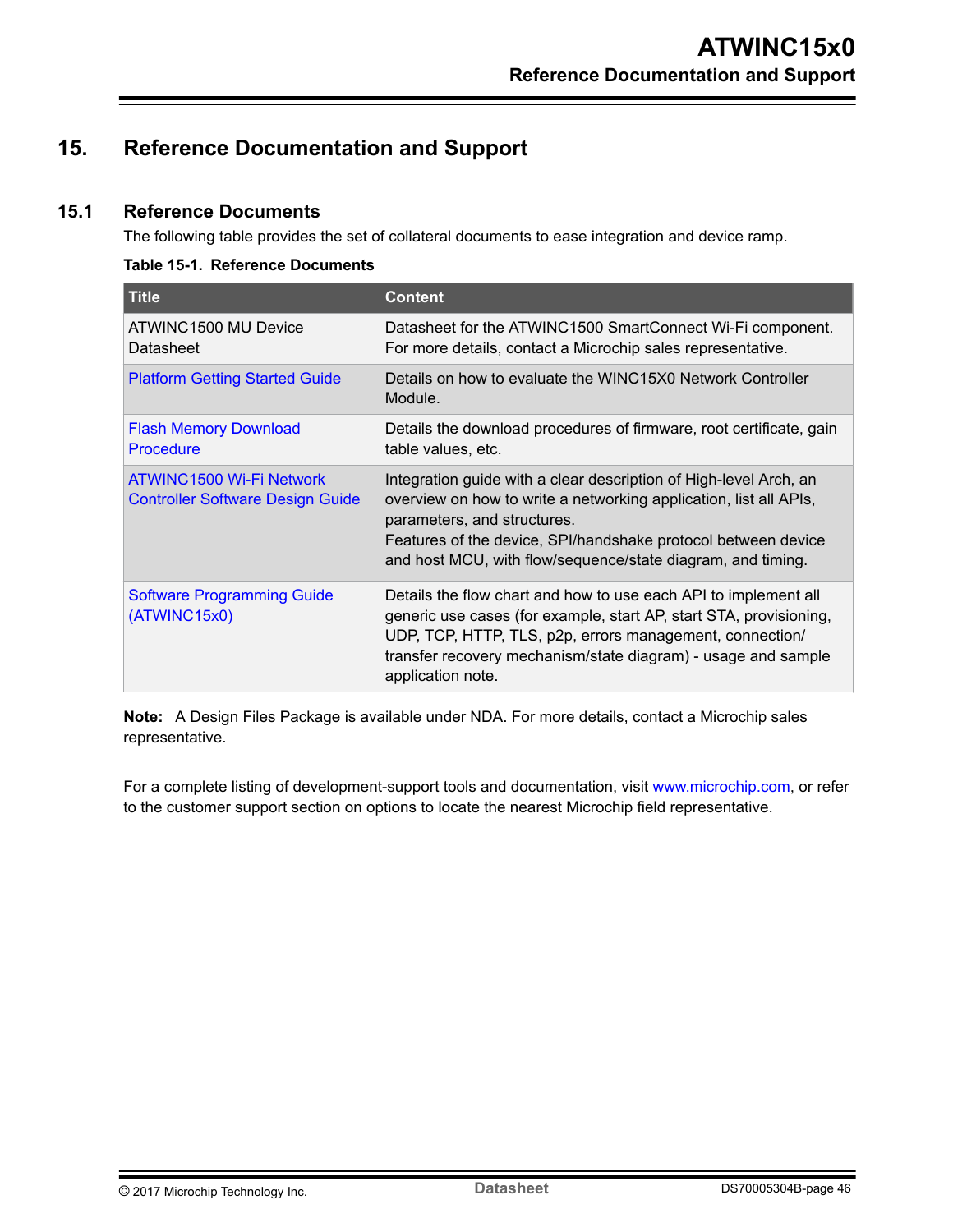## <span id="page-46-0"></span>**16. Document Revision History**

**Note:**  The datasheet revision is independent of the die revision (Revision bit in the Device Identification register of the Device Service Unit, DSU.DID.REVISION) and the device variant (last letter of the ordering number).

### **Rev B - 12/2017**

| Section                     | <b>Changes</b>                         |
|-----------------------------|----------------------------------------|
| Introduction                | Editorial updates.                     |
| <b>Features</b>             | Editorial updates.                     |
| <b>Regulatory Approvals</b> | Revised the content of certifications. |
| <b>Reference Documents</b>  | Updated Table 15-1                     |

#### **Rev A - 02/2017**

| <b>Section</b>                              | <b>Changes</b>                                                                                                                                                                                                                                                                                                         |
|---------------------------------------------|------------------------------------------------------------------------------------------------------------------------------------------------------------------------------------------------------------------------------------------------------------------------------------------------------------------------|
| Document                                    | Change of document style.<br>$\bullet$<br>Change the name to incorporate all the<br>$\bullet$<br>ATWINC15x0-MR210xB module family.<br>New Microchip document number. Previous<br>$\bullet$<br>version was Atmel document 42502 rev. B.                                                                                 |
| <b>Product Description</b>                  | Added description information indicating that<br>$\bullet$<br>the document content is relevant to all<br>WINC1500 Module models unless noted.<br>Changed SSL references to TLS.<br>$\bullet$<br>Removed WAPI security.<br>$\bullet$<br>Removed UART as host interface.<br>$\bullet$<br>Editorial updates.<br>$\bullet$ |
| <b>Product Features</b>                     | Removed WAPI security.<br>$\bullet$<br>Removed UART and <sup>2</sup> C as host interfaces.<br>$\bullet$<br>Removed Bluetooth coexistance interface.<br>$\bullet$<br>Replaced SSL with TLS.<br>$\bullet$<br>Added 26 MHz crystal.<br>$\bullet$<br>Removed: (4KB flash - less than 1KB RAM).<br>$\bullet$                |
| <b>Order Information and Module Marking</b> | Revised Ordering table.<br>$\bullet$<br>Revised Marking information. Figure.<br>$\bullet$                                                                                                                                                                                                                              |
| <b>Block Diagram</b>                        | Revised Block Diagram figure.<br>$\bullet$                                                                                                                                                                                                                                                                             |
| <b>Pin Description</b>                      | Revised Pin Description drawing.<br>$\bullet$<br>Editorial updates.<br>$\bullet$                                                                                                                                                                                                                                       |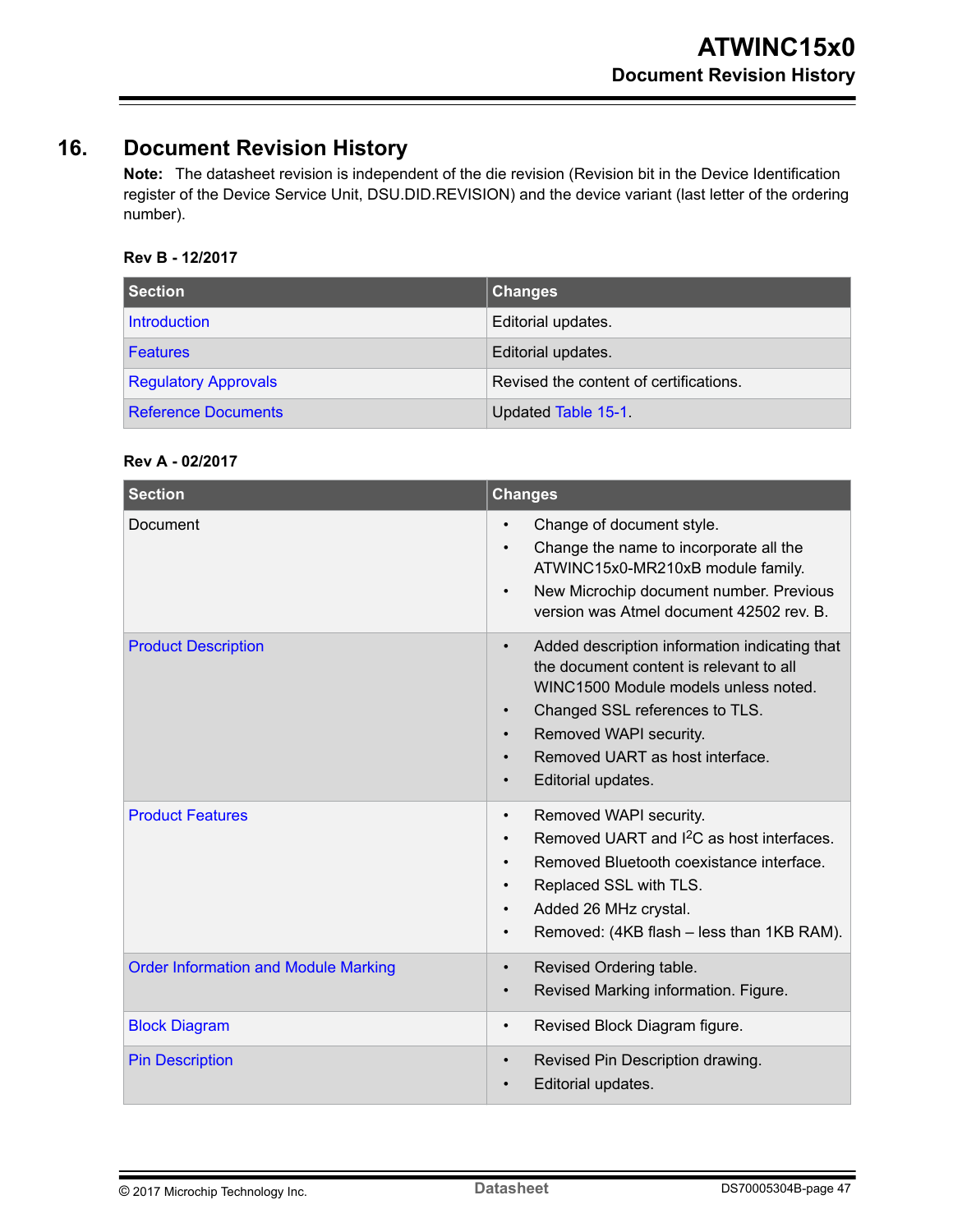| <b>Section</b>                                                | <b>Changes</b>                                                                                                                                                                                                                                                                                                                                                                                                                                                                                                            |
|---------------------------------------------------------------|---------------------------------------------------------------------------------------------------------------------------------------------------------------------------------------------------------------------------------------------------------------------------------------------------------------------------------------------------------------------------------------------------------------------------------------------------------------------------------------------------------------------------|
| <b>Electrical Specifications</b>                              | Revised VDDIO maximum voltage in table<br>$\bullet$<br>4.1 and added max temperatures.<br>Revised table 4-2 to include Recommended<br>$\bullet$<br>operating temperature.                                                                                                                                                                                                                                                                                                                                                 |
| <b>CPU and Memory Subsystems</b>                              | Editorial update.<br>$\bullet$                                                                                                                                                                                                                                                                                                                                                                                                                                                                                            |
| <b>WLAN Subsystem RADIO</b>                                   | Added text regarding performance derating<br>$\bullet$<br>at cold temperature.<br>Features table revisions and changes:<br>٠<br>Corrected the package height<br>Revised Storage temperature<br>Added performance test conditions to the<br>performance tables.<br>Revised the Receive performance in table<br>$6 - 2.$<br>Revised the 802.11b mode Transmit<br>performance numbers in table 6-3.<br>Revised Transmit performance Footnotes.<br>Changed max frequency to 2.472GHz.<br>٠<br>Editorial updates.<br>$\bullet$ |
| <b>External Interfaces</b>                                    | Revised SPI timing information in table 7-3.<br>٠<br>Removed Bluetooth Coexistance section.<br>$\bullet$<br>Removed SDIO.<br>$\bullet$<br>Editorial updates.<br>$\bullet$                                                                                                                                                                                                                                                                                                                                                 |
| <b>Power Consumption</b>                                      | Added Module Reset section for reset<br>$\bullet$<br>duration.<br>Editorial updates.                                                                                                                                                                                                                                                                                                                                                                                                                                      |
| ATWINC15x0-MR210PB Placement and Routing<br><b>Guidelines</b> | Added text for antenna types used in test<br>and an associated table.<br>Revised Co-Ax connector type.<br>$\bullet$                                                                                                                                                                                                                                                                                                                                                                                                       |
| <b>Schematic Design Information</b>                           | Removed SDIO schematic.<br>$\bullet$<br>Editorial updates.<br>$\bullet$                                                                                                                                                                                                                                                                                                                                                                                                                                                   |
| <b>Module Drawings</b>                                        | Updated module drawing figures and figure<br>$\bullet$<br>titles.<br>Added section with footprint drawing.                                                                                                                                                                                                                                                                                                                                                                                                                |
| <b>Design Considerations</b>                                  | Added sections for Module design and<br>$\bullet$<br>assembly considerations, and module PCB<br>placement.                                                                                                                                                                                                                                                                                                                                                                                                                |
| <b>Reflow Profile Information</b>                             | Revised reflow profile picture to be clearer.<br>$\bullet$                                                                                                                                                                                                                                                                                                                                                                                                                                                                |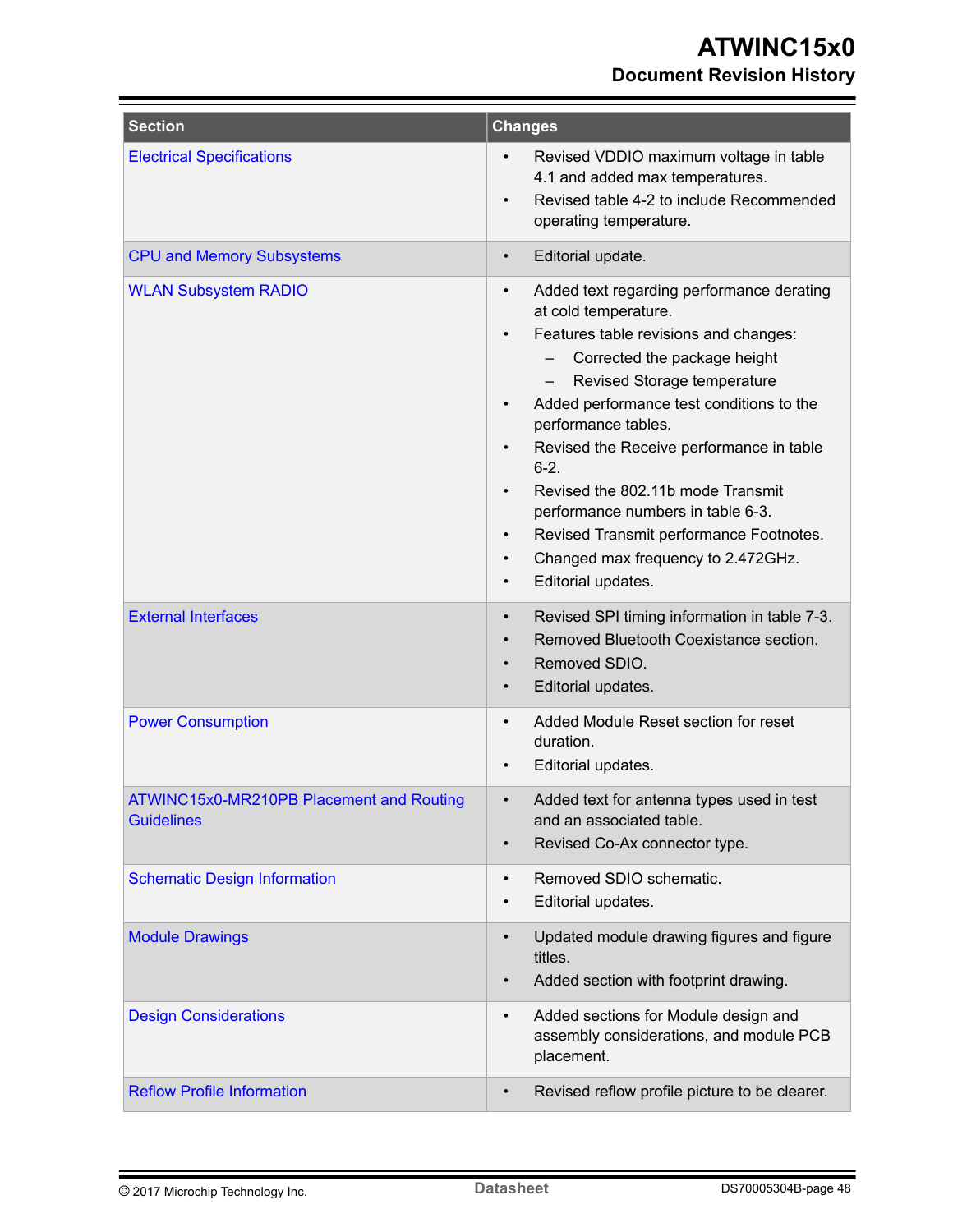| <b>Section</b>                     | <b>Changes</b>                                                                                                                               |  |  |
|------------------------------------|----------------------------------------------------------------------------------------------------------------------------------------------|--|--|
|                                    | Editorial updates.<br>$\bullet$                                                                                                              |  |  |
| <b>Certification Notices</b>       | Added section for Agency Certification<br>$\bullet$<br>notices (now under Regulatory Approvals<br>with Rev. B).                              |  |  |
| <b>Agency Regulatory Approvals</b> | Added back Agency Approval section.<br>$\bullet$<br>Revised content of certifications.<br>$\bullet$                                          |  |  |
| <b>Reference Documents</b>         | Moved Design File Package to a separate<br>$\bullet$<br>paragraph below the table to remove web<br>availability aspect and to contact sales. |  |  |

#### **Rev B - 02/2016**

| Document                            | Updated copyright date to 2016.<br>$\bullet$<br>Updated footers.<br>$\bullet$                                                                                                |
|-------------------------------------|------------------------------------------------------------------------------------------------------------------------------------------------------------------------------|
| <b>Module Outline Drawing</b>       | Revised Module outline drawings to show<br>$\bullet$<br>Ground pad to be soldered.<br>Pulled out Footprint drawing as this is<br>$\bullet$<br>covered in the Module drawing. |
| <b>WLAN Subsystem Radio</b>         | Revised Transmit Performance Table 6-3.<br>$\bullet$                                                                                                                         |
| <b>Power Consumption</b>            | Revised current table references in Table<br>$\bullet$<br>$8 - 1$ .                                                                                                          |
| <b>Schematic Design Information</b> | Updated Schematics Section 11 text and<br>$\bullet$<br>figures Figure 11-1 and Figure 11-2.                                                                                  |
| <b>Reflow Profile Information</b>   | Revised section 12 Reflow Profile<br>$\bullet$<br>Information.                                                                                                               |
| <b>Reference Documents</b>          | Updated Document Reference table to<br>$\bullet$<br>include the ATWINC1500-MU datasheet.                                                                                     |

### **Rev A - 07/2015**

| Document                  | Updated due to changes in the ATWINC1500 from<br>Rev A to Rev B.                             |
|---------------------------|----------------------------------------------------------------------------------------------|
| <b>Description</b>        | Updated model revisions to rev B.<br>$\bullet$<br>Corrected Package dimensions.<br>$\bullet$ |
| <b>Features</b>           | Added Hardware Accelerator content to<br>٠<br>features list.                                 |
| <b>Pinout Information</b> | Updated reference schematic.<br>$\bullet$                                                    |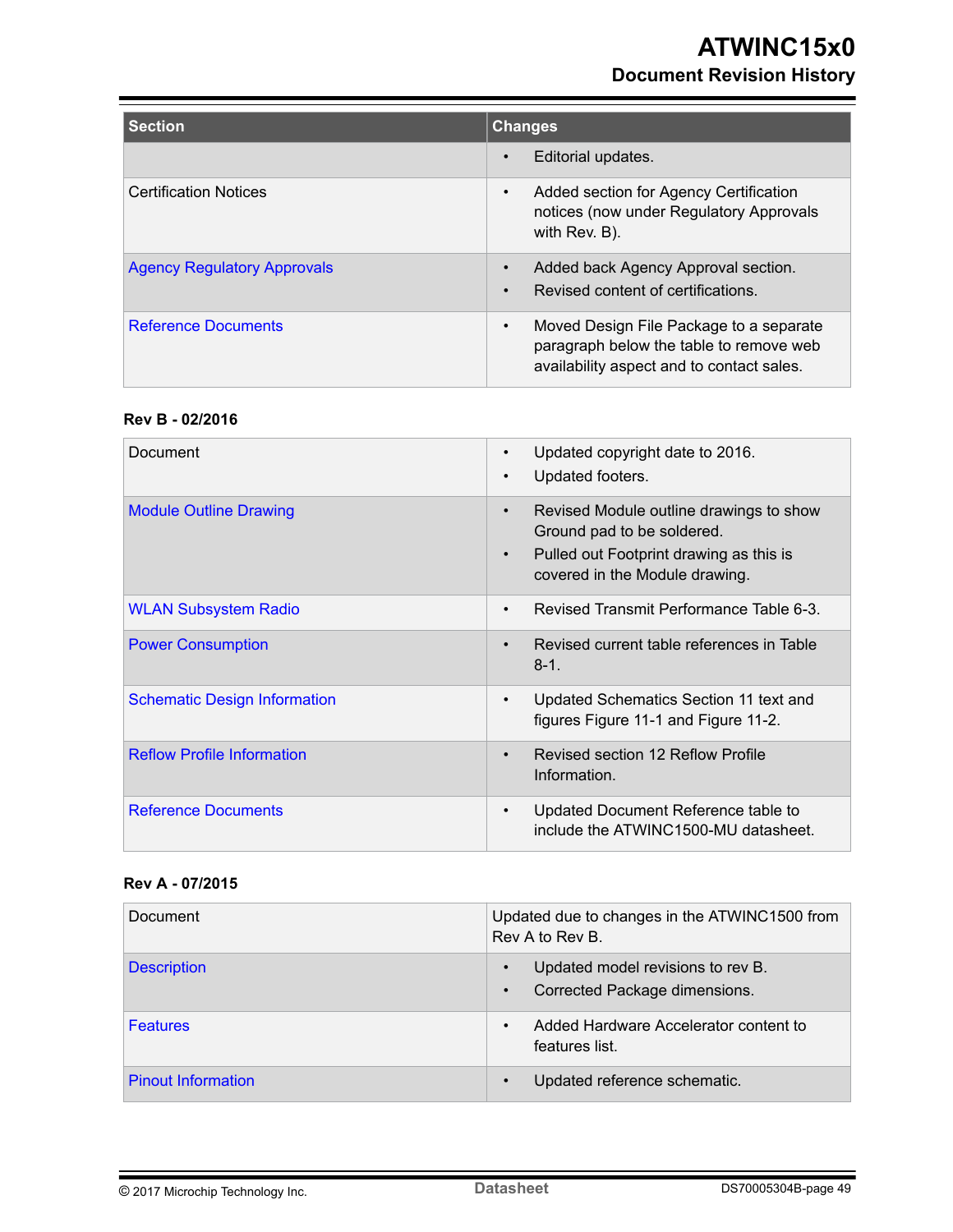## **ATWINC15x0 Document Revision History**

|                                  | New pin list adds GPIO's 3,4,5 and 6.<br>$\bullet$                                                              |
|----------------------------------|-----------------------------------------------------------------------------------------------------------------|
| <b>CPU and Memory Subsystems</b> | Increased Memory from 182KB to 160KB.<br>$\bullet$                                                              |
| <b>External Interfaces</b>       | Improved and corrected description of<br>$\bullet$<br>Coexistence interface.<br>Editorial updates.<br>$\bullet$ |
| <b>Power Consumption</b>         | Updated power numbers and description,<br>$\bullet$<br>added high-power and low-power modes.                    |
| <b>WLAN Subsystem Radio</b>      | Updated Performance numbers.<br>$\bullet$                                                                       |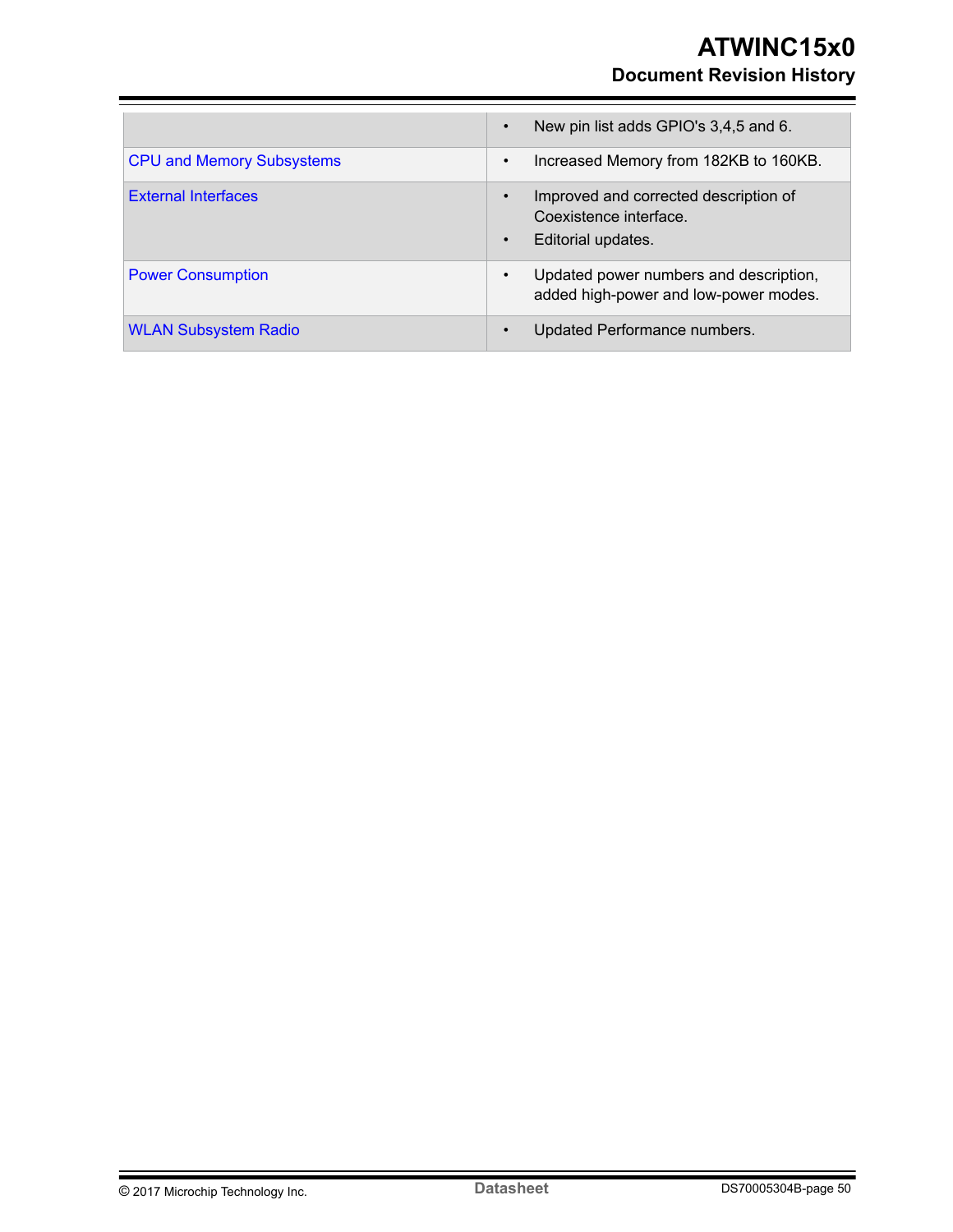## <span id="page-50-0"></span>**The Microchip Web Site**

Microchip provides online support via our web site at [http://www.microchip.com/.](http://www.microchip.com/) This web site is used as a means to make files and information easily available to customers. Accessible by using your favorite Internet browser, the web site contains the following information:

- **Product Support** Data sheets and errata, application notes and sample programs, design resources, user's guides and hardware support documents, latest software releases and archived software
- **General Technical Support** Frequently Asked Questions (FAQ), technical support requests, online discussion groups, Microchip consultant program member listing
- **Business of Microchip** Product selector and ordering guides, latest Microchip press releases, listing of seminars and events, listings of Microchip sales offices, distributors and factory representatives

## **Customer Change Notification Service**

Microchip's customer notification service helps keep customers current on Microchip products. Subscribers will receive e-mail notification whenever there are changes, updates, revisions or errata related to a specified product family or development tool of interest.

To register, access the Microchip web site at [http://www.microchip.com/.](http://www.microchip.com/) Under "Support", click on "Customer Change Notification" and follow the registration instructions.

## **Customer Support**

Users of Microchip products can receive assistance through several channels:

- Distributor or Representative
- Local Sales Office
- Field Application Engineer (FAE)
- **Technical Support**

Customers should contact their distributor, representative or Field Application Engineer (FAE) for support. Local sales offices are also available to help customers. A listing of sales offices and locations is included in the back of this document.

Technical support is available through the web site at: <http://www.microchip.com/support>

## **Microchip Devices Code Protection Feature**

Note the following details of the code protection feature on Microchip devices:

- Microchip products meet the specification contained in their particular Microchip Data Sheet.
- Microchip believes that its family of products is one of the most secure families of its kind on the market today, when used in the intended manner and under normal conditions.
- There are dishonest and possibly illegal methods used to breach the code protection feature. All of these methods, to our knowledge, require using the Microchip products in a manner outside the operating specifications contained in Microchip's Data Sheets. Most likely, the person doing so is engaged in theft of intellectual property.
- Microchip is willing to work with the customer who is concerned about the integrity of their code.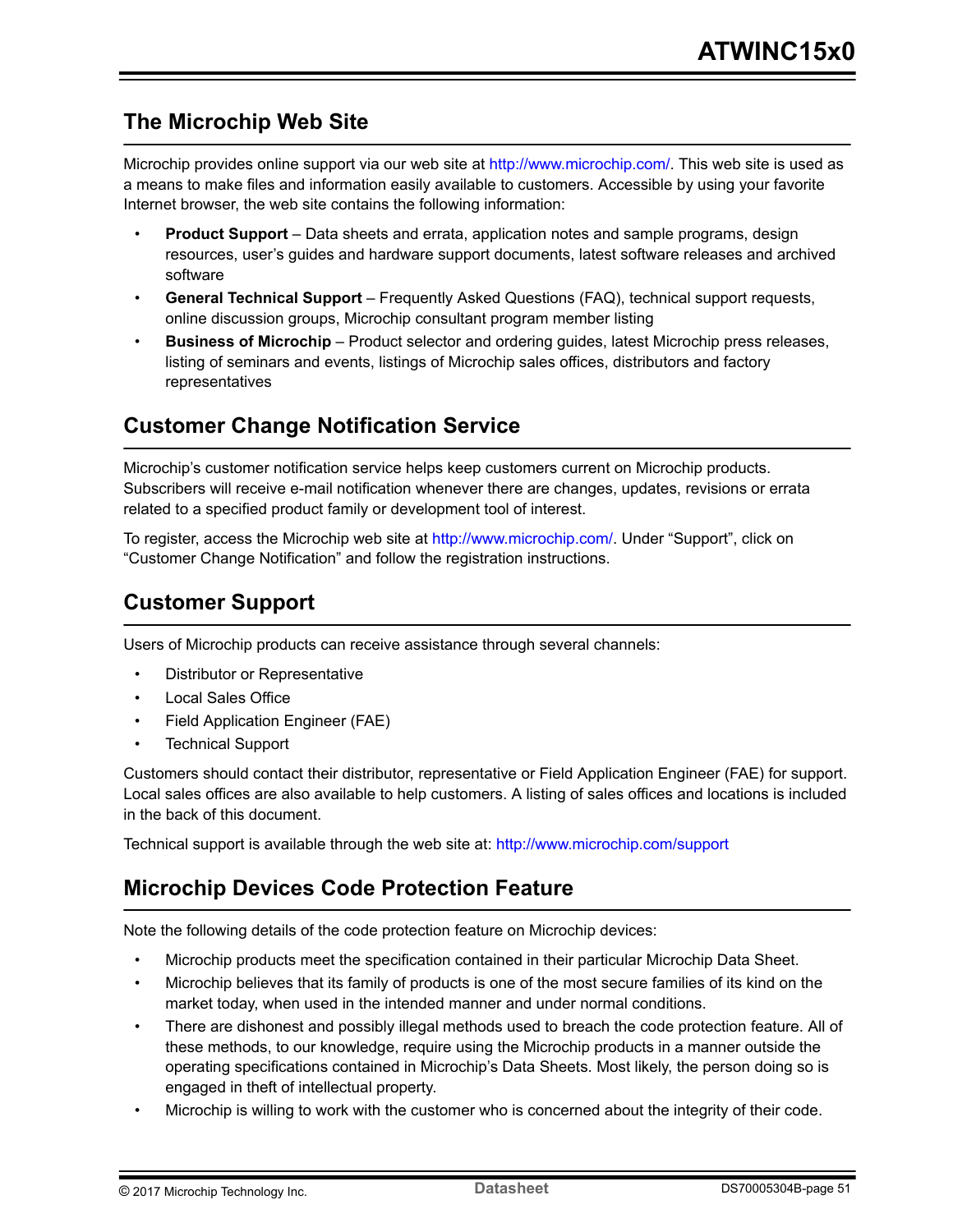<span id="page-51-0"></span>• Neither Microchip nor any other semiconductor manufacturer can guarantee the security of their code. Code protection does not mean that we are guaranteeing the product as "unbreakable."

Code protection is constantly evolving. We at Microchip are committed to continuously improving the code protection features of our products. Attempts to break Microchip's code protection feature may be a violation of the Digital Millennium Copyright Act. If such acts allow unauthorized access to your software or other copyrighted work, you may have a right to sue for relief under that Act.

## **Legal Notice**

Information contained in this publication regarding device applications and the like is provided only for your convenience and may be superseded by updates. It is your responsibility to ensure that your application meets with your specifications. MICROCHIP MAKES NO REPRESENTATIONS OR WARRANTIES OF ANY KIND WHETHER EXPRESS OR IMPLIED, WRITTEN OR ORAL, STATUTORY OR OTHERWISE, RELATED TO THE INFORMATION, INCLUDING BUT NOT LIMITED TO ITS CONDITION, QUALITY, PERFORMANCE, MERCHANTABILITY OR FITNESS FOR PURPOSE. Microchip disclaims all liability arising from this information and its use. Use of Microchip devices in life support and/or safety applications is entirely at the buyer's risk, and the buyer agrees to defend, indemnify and hold harmless Microchip from any and all damages, claims, suits, or expenses resulting from such use. No licenses are conveyed, implicitly or otherwise, under any Microchip intellectual property rights unless otherwise stated.

## **Trademarks**

The Microchip name and logo, the Microchip logo, AnyRate, AVR, AVR logo, AVR Freaks, BeaconThings, BitCloud, CryptoMemory, CryptoRF, dsPIC, FlashFlex, flexPWR, Heldo, JukeBlox, KeeLoq, KeeLoq logo, Kleer, LANCheck, LINK MD, maXStylus, maXTouch, MediaLB, megaAVR, MOST, MOST logo, MPLAB, OptoLyzer, PIC, picoPower, PICSTART, PIC32 logo, Prochip Designer, QTouch, RightTouch, SAM-BA, SpyNIC, SST, SST Logo, SuperFlash, tinyAVR, UNI/O, and XMEGA are registered trademarks of Microchip Technology Incorporated in the U.S.A. and other countries.

ClockWorks, The Embedded Control Solutions Company, EtherSynch, Hyper Speed Control, HyperLight Load, IntelliMOS, mTouch, Precision Edge, and Quiet-Wire are registered trademarks of Microchip Technology Incorporated in the U.S.A.

Adjacent Key Suppression, AKS, Analog-for-the-Digital Age, Any Capacitor, AnyIn, AnyOut, BodyCom, chipKIT, chipKIT logo, CodeGuard, CryptoAuthentication, CryptoCompanion, CryptoController, dsPICDEM, dsPICDEM.net, Dynamic Average Matching, DAM, ECAN, EtherGREEN, In-Circuit Serial Programming, ICSP, Inter-Chip Connectivity, JitterBlocker, KleerNet, KleerNet logo, Mindi, MiWi, motorBench, MPASM, MPF, MPLAB Certified logo, MPLIB, MPLINK, MultiTRAK, NetDetach, Omniscient Code Generation, PICDEM, PICDEM.net, PICkit, PICtail, PureSilicon, QMatrix, RightTouch logo, REAL ICE, Ripple Blocker, SAM-ICE, Serial Quad I/O, SMART-I.S., SQI, SuperSwitcher, SuperSwitcher II, Total Endurance, TSHARC, USBCheck, VariSense, ViewSpan, WiperLock, Wireless DNA, and ZENA are trademarks of Microchip Technology Incorporated in the U.S.A. and other countries.

SQTP is a service mark of Microchip Technology Incorporated in the U.S.A.

Silicon Storage Technology is a registered trademark of Microchip Technology Inc. in other countries.

GestIC is a registered trademark of Microchip Technology Germany II GmbH & Co. KG, a subsidiary of Microchip Technology Inc., in other countries.

All other trademarks mentioned herein are property of their respective companies.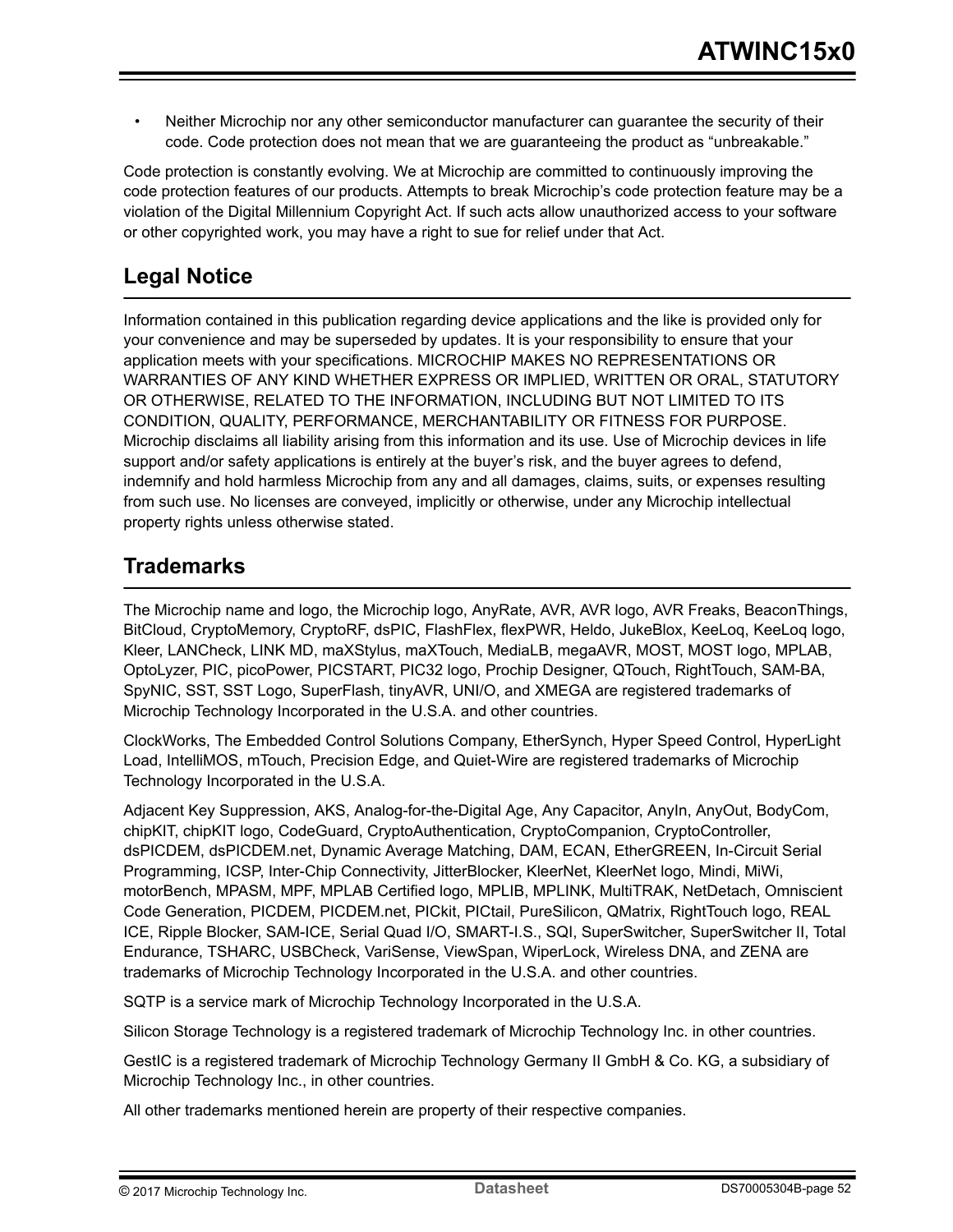<span id="page-52-0"></span>© 2017, Microchip Technology Incorporated, Printed in the U.S.A., All Rights Reserved.

ISBN: 978-1-5224-2512-0

## **Quality Management System Certified by DNV**

#### **ISO/TS 16949**

Microchip received ISO/TS-16949:2009 certification for its worldwide headquarters, design and wafer fabrication facilities in Chandler and Tempe, Arizona; Gresham, Oregon and design centers in California and India. The Company's quality system processes and procedures are for its PIC $^{\circ}$  MCUs and dsPIC $^{\circ}$ DSCs, KEELOQ<sup>®</sup> code hopping devices, Serial EEPROMs, microperipherals, nonvolatile memory and analog products. In addition, Microchip's quality system for the design and manufacture of development systems is ISO 9001:2000 certified.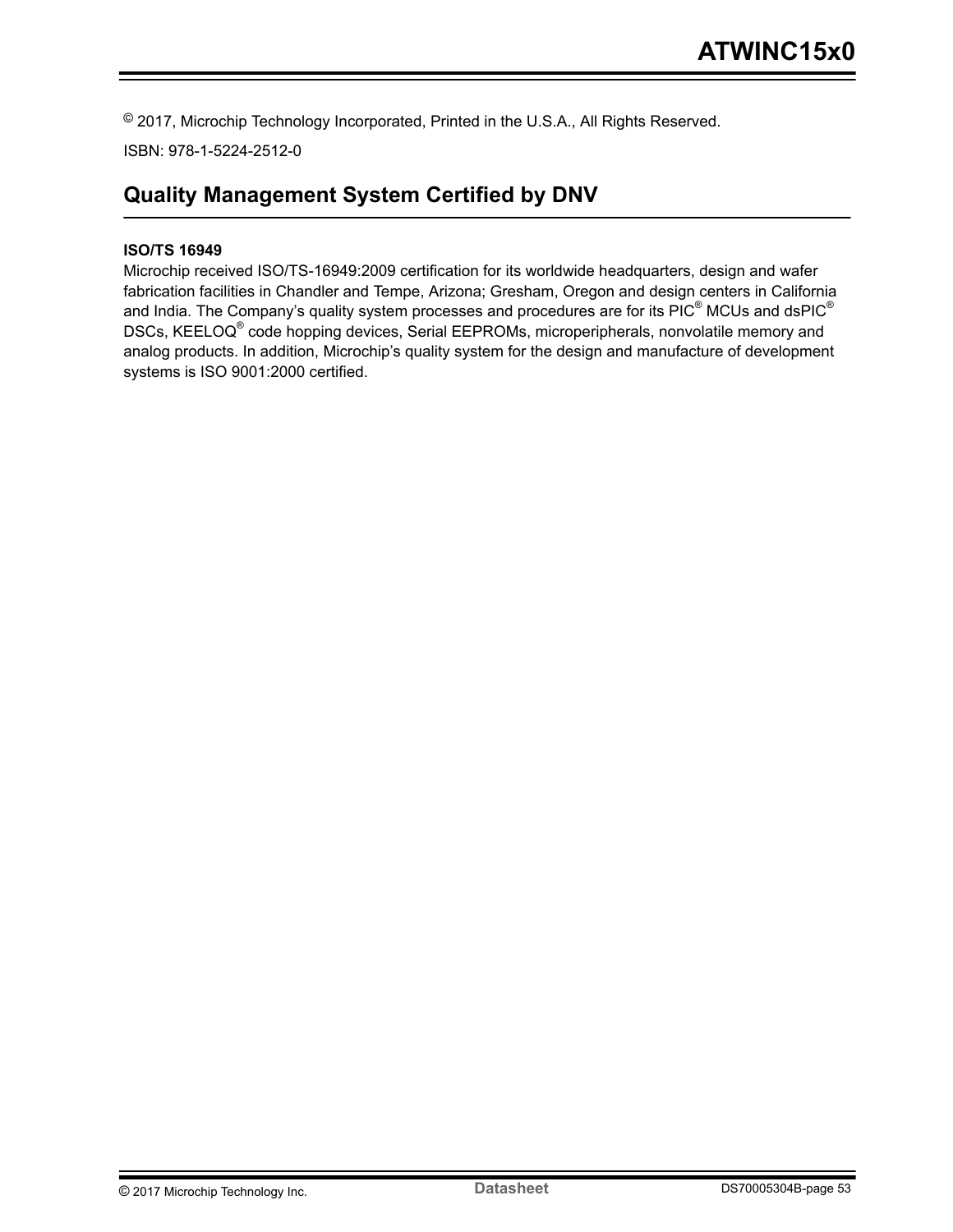<span id="page-53-0"></span>

# **Worldwide Sales and Service**

| <b>AMERICAS</b>           | <b>ASIA/PACIFIC</b>                     | <b>ASIA/PACIFIC</b>                           | <b>EUROPE</b>               |
|---------------------------|-----------------------------------------|-----------------------------------------------|-----------------------------|
| <b>Corporate Office</b>   | Australia - Sydney                      | India - Bangalore                             | Austria - Wels              |
| 2355 West Chandler Blvd.  | Tel: 61-2-9868-6733                     | Tel: 91-80-3090-4444                          | Tel: 43-7242-2244-39        |
| Chandler, AZ 85224-6199   | China - Beijing                         | India - New Delhi                             | Fax: 43-7242-2244-393       |
| Tel: 480-792-7200         | Tel: 86-10-8569-7000                    | Tel: 91-11-4160-8631                          | Denmark - Copenhagen        |
| Fax: 480-792-7277         | China - Chenadu                         | India - Pune                                  | Tel: 45-4450-2828           |
| <b>Technical Support:</b> | Tel: 86-28-8665-5511                    | Tel: 91-20-4121-0141                          | Fax: 45-4485-2829           |
| http://www.microchip.com/ | China - Chongqing                       | Japan - Osaka                                 | Finland - Espoo             |
| support                   | Tel: 86-23-8980-9588                    | Tel: 81-6-6152-7160                           | Tel: 358-9-4520-820         |
| Web Address:              | China - Dongguan                        | Japan - Tokyo                                 | <b>France - Paris</b>       |
| www.microchip.com         | Tel: 86-769-8702-9880                   | Tel: 81-3-6880-3770                           | Tel: 33-1-69-53-63-20       |
| <b>Atlanta</b>            | China - Guangzhou                       | Korea - Daegu                                 | Fax: 33-1-69-30-90-79       |
| Duluth, GA                | Tel: 86-20-8755-8029                    | Tel: 82-53-744-4301                           | Germany - Garching          |
| Tel: 678-957-9614         | China - Hangzhou                        | Korea - Seoul                                 | Tel: 49-8931-9700           |
| Fax: 678-957-1455         | Tel: 86-571-8792-8115                   | Tel: 82-2-554-7200                            | Germany - Haan              |
| Austin, TX                | China - Hong Kong SAR                   | Malaysia - Kuala Lumpur                       | Tel: 49-2129-3766400        |
| Tel: 512-257-3370         | Tel: 852-2943-5100                      | Tel: 60-3-7651-7906                           | Germany - Heilbronn         |
| <b>Boston</b>             | China - Nanjing                         | Malaysia - Penang                             | Tel: 49-7131-67-3636        |
| Westborough, MA           | Tel: 86-25-8473-2460                    | Tel: 60-4-227-8870                            | Germany - Karlsruhe         |
| Tel: 774-760-0087         | China - Qingdao                         | <b>Philippines - Manila</b>                   | Tel: 49-721-625370          |
| Fax: 774-760-0088         | Tel: 86-532-8502-7355                   | Tel: 63-2-634-9065                            | Germany - Munich            |
| Chicago                   | China - Shanghai                        | Singapore                                     | Tel: 49-89-627-144-0        |
| Itasca, IL                | Tel: 86-21-3326-8000                    | Tel: 65-6334-8870                             | Fax: 49-89-627-144-44       |
| Tel: 630-285-0071         | China - Shenyang                        | Taiwan - Hsin Chu                             | Germany - Rosenheim         |
| Fax: 630-285-0075         | Tel: 86-24-2334-2829                    | Tel: 886-3-577-8366                           | Tel: 49-8031-354-560        |
| <b>Dallas</b>             | China - Shenzhen                        | Taiwan - Kaohsiung                            | Israel - Ra'anana           |
| Addison, TX               | Tel: 86-755-8864-2200                   | Tel: 886-7-213-7830                           | Tel: 972-9-744-7705         |
| Tel: 972-818-7423         | China - Suzhou<br>Tel: 86-186-6233-1526 | Taiwan - Taipei                               | Italy - Milan               |
| Fax: 972-818-2924         |                                         | Tel: 886-2-2508-8600                          | Tel: 39-0331-742611         |
| <b>Detroit</b>            | China - Wuhan                           | <b>Thailand - Bangkok</b>                     | Fax: 39-0331-466781         |
| Novi, MI                  | Tel: 86-27-5980-5300                    | Tel: 66-2-694-1351                            | Italy - Padova              |
| Tel: 248-848-4000         | China - Xian                            | Vietnam - Ho Chi Minh<br>Tel: 84-28-5448-2100 | Tel: 39-049-7625286         |
| Houston, TX               | Tel: 86-29-8833-7252                    |                                               | <b>Netherlands - Drunen</b> |
| Tel: 281-894-5983         | China - Xiamen<br>Tel: 86-592-2388138   |                                               | Tel: 31-416-690399          |
| Indianapolis              |                                         |                                               | Fax: 31-416-690340          |
| Noblesville, IN           | China - Zhuhai<br>Tel: 86-756-3210040   |                                               | Norway - Trondheim          |
| Tel: 317-773-8323         |                                         |                                               | Tel: 47-7289-7561           |
| Fax: 317-773-5453         |                                         |                                               | Poland - Warsaw             |
| Tel: 317-536-2380         |                                         |                                               | Tel: 48-22-3325737          |
| <b>Los Angeles</b>        |                                         |                                               | Romania - Bucharest         |
| Mission Viejo, CA         |                                         |                                               | Tel: 40-21-407-87-50        |
| Tel: 949-462-9523         |                                         |                                               | Spain - Madrid              |
| Fax: 949-462-9608         |                                         |                                               | Tel: 34-91-708-08-90        |
| Tel: 951-273-7800         |                                         |                                               | Fax: 34-91-708-08-91        |
| Raleigh, NC               |                                         |                                               | Sweden - Gothenberg         |
| Tel: 919-844-7510         |                                         |                                               | Tel: 46-31-704-60-40        |
| New York, NY              |                                         |                                               | Sweden - Stockholm          |
| Tel: 631-435-6000         |                                         |                                               | Tel: 46-8-5090-4654         |
| San Jose, CA              |                                         |                                               | UK - Wokingham              |
| Tel: 408-735-9110         |                                         |                                               | Tel: 44-118-921-5800        |
| Tel: 408-436-4270         |                                         |                                               | Fax: 44-118-921-5820        |
| Canada - Toronto          |                                         |                                               |                             |
| Tel: 905-695-1980         |                                         |                                               |                             |

Fax: 905-695-2078